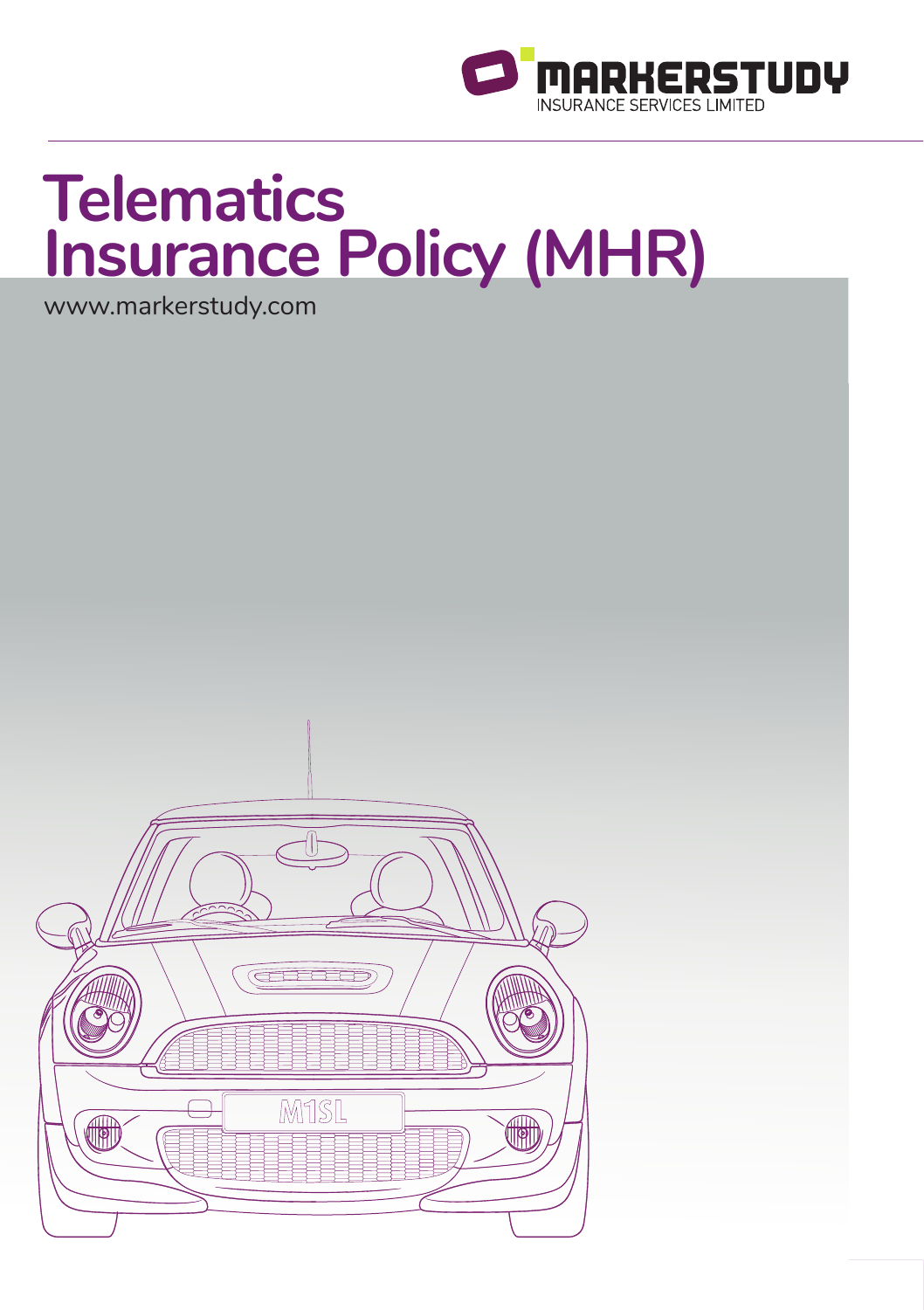# **If you have**  had an accident,<br>call the 24 hour **Claims Helpline: 0344 873 8183**

Please call within 24 hours of the accident, but ideally within 1 hour. You may be entitled to FREE collection and delivery, and we can provide a windscreen repair/replacement service.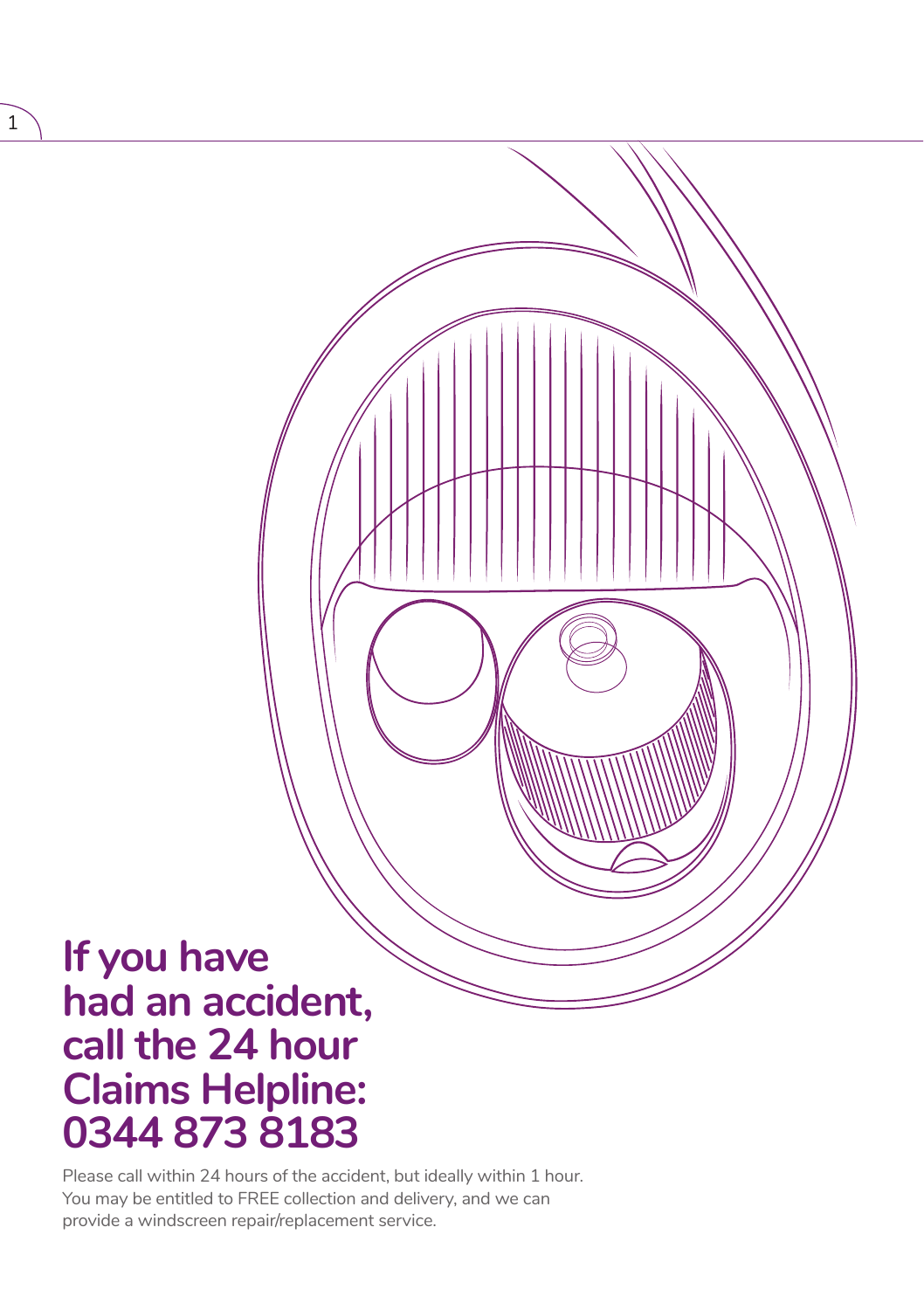### **Contents**

| <b>Important Customer Information</b><br>What to do in the Event of an Accident | 3<br>4    |
|---------------------------------------------------------------------------------|-----------|
| <b>Introduction to Your Policy</b>                                              | 5         |
| <b>Definitions</b>                                                              | $6 - 7$   |
| <b>Insurance Provided - Guide to Policy Cover</b>                               | $8 - 10$  |
| Section A - Loss of or Damage to the Insured Vehicle                            | $11 - 14$ |
| Section B - Loss of or Damage to the Insured Vehicle by Fire or Theft           | $15 - 17$ |
| <b>Exceptions to Sections A &amp; B</b>                                         | 18        |
| Section C - Liability to Other People                                           | $19 - 20$ |
| <b>Exceptions to Section C</b>                                                  | 20        |
| <b>Section D - Provision of a Courtesy Car</b>                                  | 21        |
| <b>Section E</b> - Personal Accident Benefits                                   | 22        |
| <b>Section F</b> - Personal Belongings                                          | 23        |
| <b>Section G - Medical Expenses</b>                                             | 23        |
| <b>Section H - Glass Damage</b>                                                 | 24        |
| <b>Section I</b> - Replacement Locks                                            | 25        |
| Section J - Foreign Use of the Insured Vehicle                                  | $26 - 27$ |
| <b>Section K - No Claim Discount</b>                                            | 28        |
| <b>Section L</b> - Protected No Claim Discount                                  | 29        |
| <b>Section M - Uninsured Driver and Vandalism Promise</b>                       | 29        |
| <b>Section N</b> - Emergency Transport & Accommodation                          | 30        |
| Section O - Child Car Seat                                                      | 30        |
| <b>General Exceptions</b>                                                       | $31 - 32$ |
| <b>General Conditions</b>                                                       | $33 - 37$ |
| <b>Telematics Conditions</b>                                                    | $37 - 39$ |
| <b>Our Service Commitment</b>                                                   | $40 - 41$ |
| How we use your information                                                     | $42 - 44$ |
| <b>Numbers to Call</b>                                                          | 45        |

 $\sqrt{2}$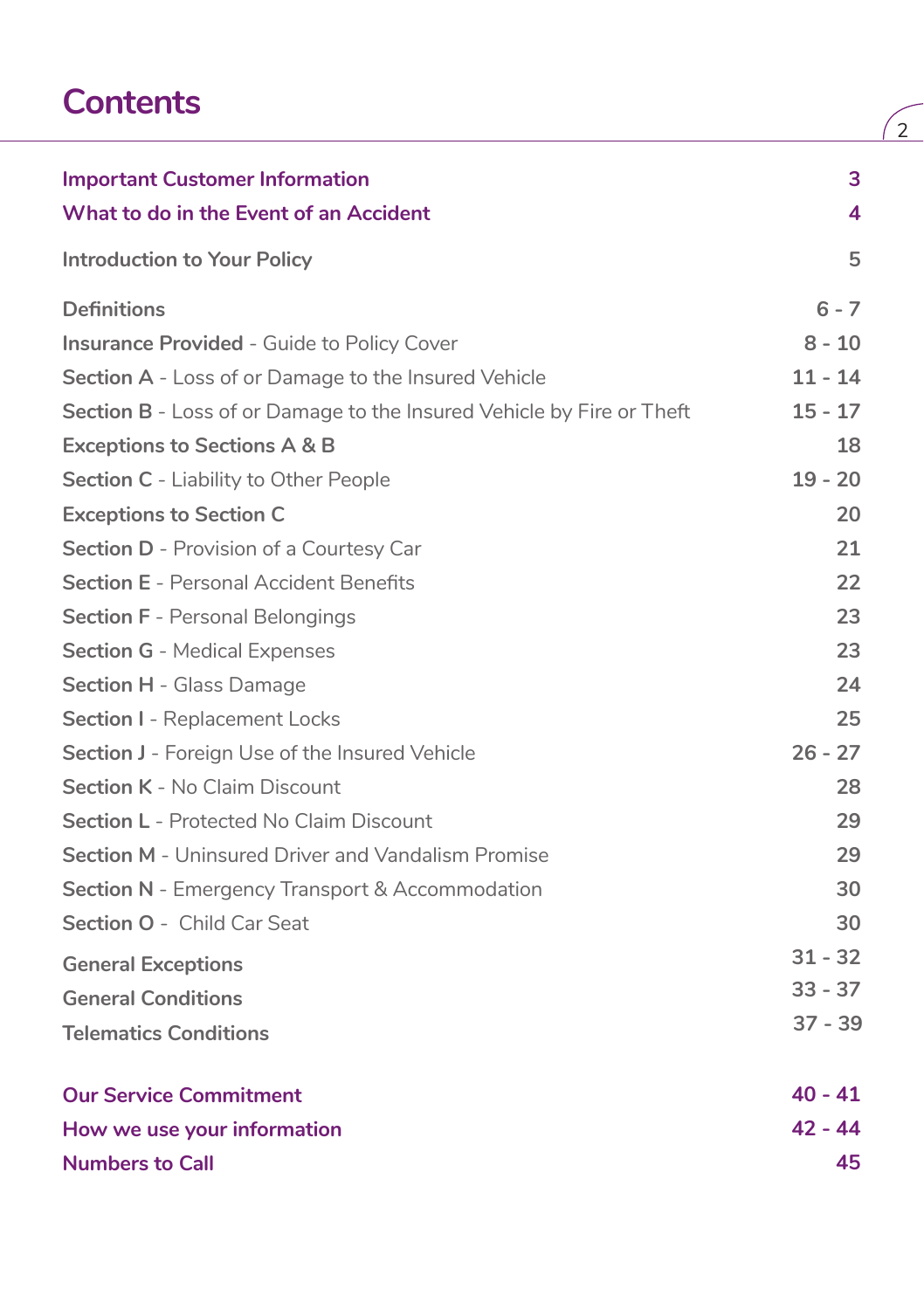### **Important Customer Information**

Pages 3 and 4 are for **your** guidance and do not form part of the insurance contract.

**You** should keep a complete record of all information (including copies of letters) supplied to **us** in taking out this insurance.

So that **you** understand what **you** are covered for, please read this policy, the **Policy Schedule** (which may make reference to **endorsements**) and the **Certificate of Motor Insurance** very carefully. **You** should pay special attention to the General Exceptions and General Conditions of this policy.

The words or phrases shown under the Definitions section of this policy document commencing on page 6 have the same meaning whenever they appear in this policy document or in the **Certificate of Motor Insurance**, **policy schedule** or **endorsements**.

So that **you** can easily identify these words and phrases they are shown in bold print throughout this policy document.

If **you** have any questions, or the cover does not meet **your** needs or any of the details are incorrect **you** should notify **us** immediately via **your insurance intermediary**.

### **Guidance notes**

There are useful guidance notes shown in shaded boxes throughout the policy document. The guidance notes do not form part of the insurance contract but are there to help you understand it. You should always read the guidance notes in conjunction with the whole of the policy document.

### **Volunteer driving**

Helping your local community through volunteer driving is an activity we recognise that many of our policyholders want to pursue.

We will not consider using the insured vehicle for the benefit of charities, voluntary organisations, clubs or societies as business use provided any payment you receive does not exceed the HMRC mileage rates in force at the time.

### **Car sharing**

This policy allows you to carry passengers on a social or similar basis and for you to receive payment from your passengers towards the cost of fuel used in respect of that journey. It does not however allow you to make a profit from carrying those passengers.

### **Example 1:**

You drive a friend to the cinema. The journey uses £10 worth of fuel and you ask your friend for £5 towards the cost of fuel used.

#### **Example 2:**

You drive a friend to the cinema. The journey uses £10 worth of fuel and you ask your friend for £25 towards the cost of fuel used.

Example 2 would be classed as you making a profit and this use would not therefore be covered by this policy.

Please refer to General Condition 9 for full details.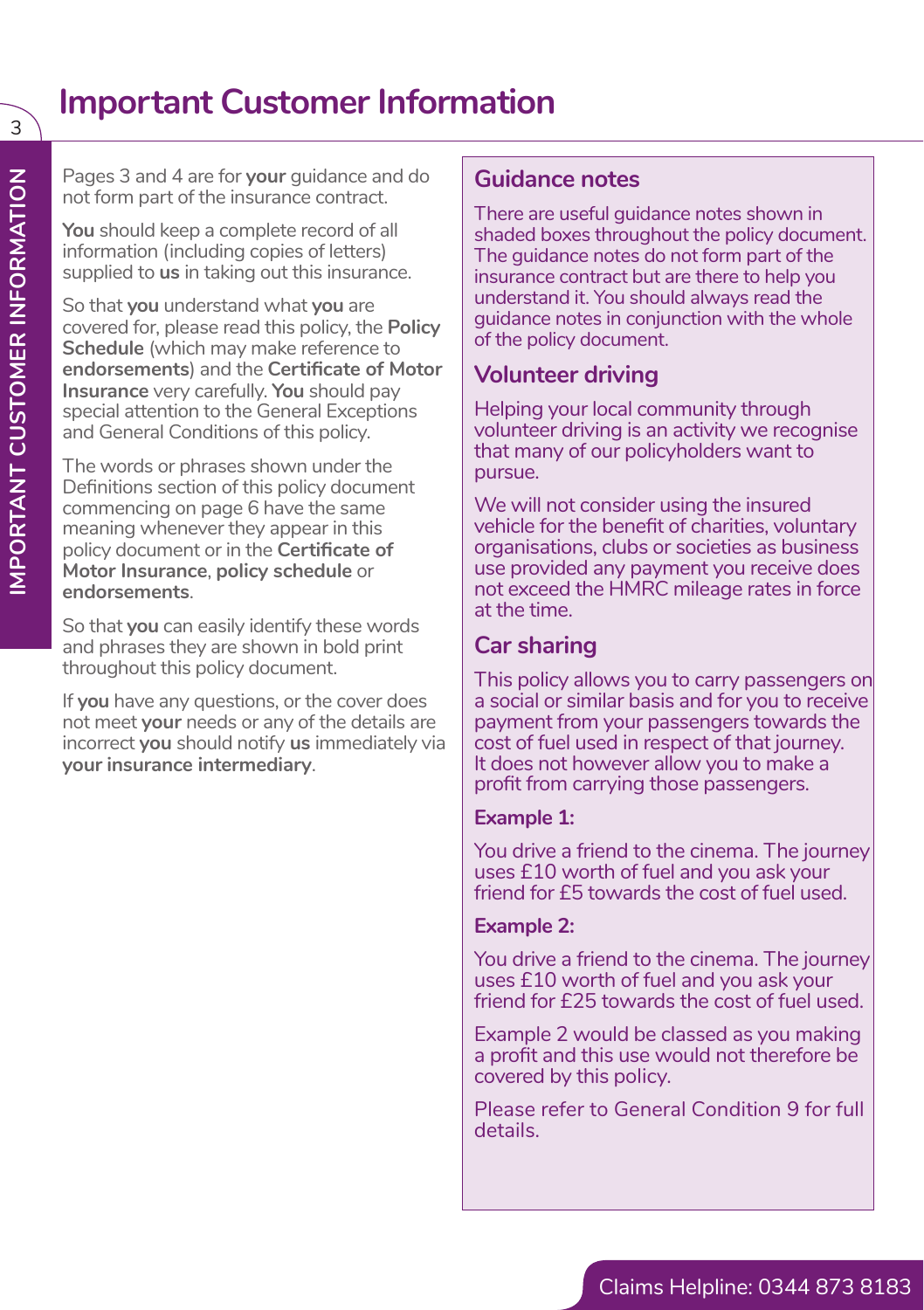### **What to do in the Event of an Accident**

**Regardless of blame it is important that you take the following action:**

**Stop:** Stop as soon as possible, in a safe place (if **you** have a warning triangle, place it well before the obstruction). If anybody has been injured, call the police and ambulance service.

**Sketch:** Make a quick sketch of the direction and final position of each vehicle (it is worth keeping a pen and paper in **your** car).

**Note down: You** will need to make a note of:

- The vehicle registration number, name, address and telephone number of any other drivers involved in the accident.
- The number of passengers in each vehicle.
- The name and address of anyone who is injured (or suggesting they have been injured).
- The name, address and telephone number of any witnesses to the accident.
- The name, telephone number and constabulary of any police officer who attends the accident.

**Take a photo:** If **you** are able to do so, try and take photographs to support the positions of the vehicles and the extent of damage.

**Provide: You** must give **your** own details to anyone who has reasonable grounds for requesting them.

**DO NOT:** Do not admit responsibility, either verbally or in writing. Instead, simply supply **your** details along with **your** policy number to the other driver(s)/person(s) involved in the accident and ask him/her to call the claims advisers on **0344 873 8183**. By passing these details to the other person(s) involved in the accident **you** will give him/ her the opportunity of obtaining assistance in progressing repairs and assisting with the provision of a courtesy vehicle if the circumstances of the accident warrant this.

If for any reason **you** have not been able to exchange details with other drivers or owners of property or **you** were in collision with an animal, **you** must report the accident to the police as soon as possible, and certainly within 24 hours of the accident.

### **Making contact following an incident.**

#### **0344 873 8183**

Please call within 24 hours of the accident. but **ideally within 1 hour**. This is regardless of whether **you** wish to make a claim under the policy or not. **Delay in notification of an incident may invalidate your right to claim**.

Please quote **your** policy number and give all relevant information about the incident. If **your** claim is due to theft, attempted theft or vandalism **you** must also inform the police and obtain a crime reference number.

### **Benefits of an immediate call**

Calling straightaway provides **you** with benefits which may include the following (dependent on the level of policy cover **you** have):

- Windscreen repair/replacement.
- **FREE** collection and re-delivery.
- **FREE** car cleaning service.
- **Approved repairer's** work is guaranteed all the time **you** own the **insured vehicle**.

**Your** claim and claims made against **you**, will be dealt with as quickly and fairly as possible. Please read the General Conditions in this policy booklet.

For **our** joint protection telephone calls may be recorded and monitored by **us**.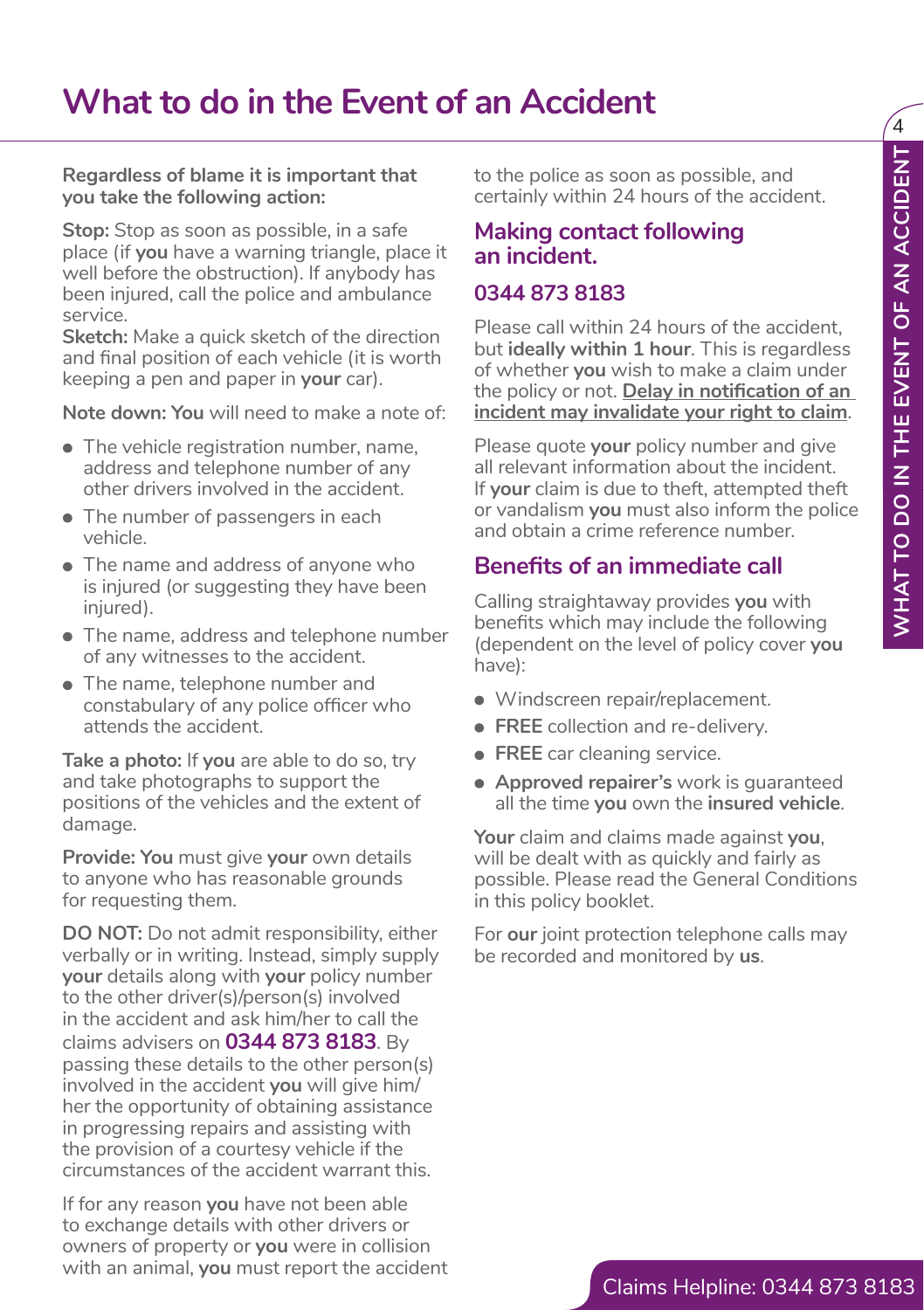### **Introduction to Your Policy**

Thank **you** for choosing to purchase an Insurance policy arranged by Markerstudy Insurance Services Limited.

This Policy Document is evidence of a legally binding contract of insurance between **you** (the Insured) and **us** (Markerstudy Insurance Services Limited on behalf of the authorised insurer, details of which can be found on **your Certificate of Motor Insurance**). This contract is entered into on the basis that:

- **you** have taken all reasonable care to answer all questions asked honestly, accurately and to the best of **your**  knowledge; and
- any other information given either verbally or in writing by **you**, or on **your** behalf at the time **you** applied for insurance is also complete; and
- the information supplied has been given honestly and to the best of **your** knowledge and belief.

The information that **you** have given to **us** is shown on **your** signed **proposal form** or **statement of fact** or **statement of insurance** but will also include further information given either verbally or in writing by **you** or on **your** behalf at the time **you** applied for insurance.

**You** must read this **Policy Document**, the **Policy Schedule** and the **Certificate of Motor Insurance** together. The **Policy Schedule** tells **you** which sections of the policy apply. Please check all three documents carefully to make certain they give you the cover **you** want.

**We** have arranged to insure **you** against liability, loss or damage that may occur within the **geographical limits** of the policy during any **period of insurance** for which **you** have paid, or agreed to pay the premium. The cover provided is subject to the terms, conditions and exceptions contained in this policy document or in any **endorsement** applying to this policy document.

Nobody other than **you** (the Insured), **us** (Markerstudy Insurance Services Limited) or the insurer has any rights that they can enforce under this contract except for those rights that they have under road traffic law in any country in which this insurance applies.

Unless specifically agreed otherwise, this insurance shall be subject to English Law.

The terms and conditions of this policy and all other information concerning this insurance are communicated to **you** in the English language and **we** undertake to communicate in this language for the duration of the policy.



Signed for and on behalf of the Insurers by:

Gary Humphreys Group Underwriting Director

Markerstudy Insurance Services Limited

Markerstudy Insurance Services Limited is registered in England and Wales (No. 2135730) and authorised and regulated by the Financial Conduct Authority (No. 475572).

Registered office 45 Westerham Road, Bessels Green, Sevenoaks, Kent TN13 2QB

# **Financial Services Compensation Scheme**

The Financial Services Compensation Scheme covers this policy. **You** may be entitled to compensation from this scheme if **we** cannot meet **our** liabilities under this policy. Further information about compensation scheme arrangements is available at **www.fscs.org.uk** or by telephoning **0207 741 4100**.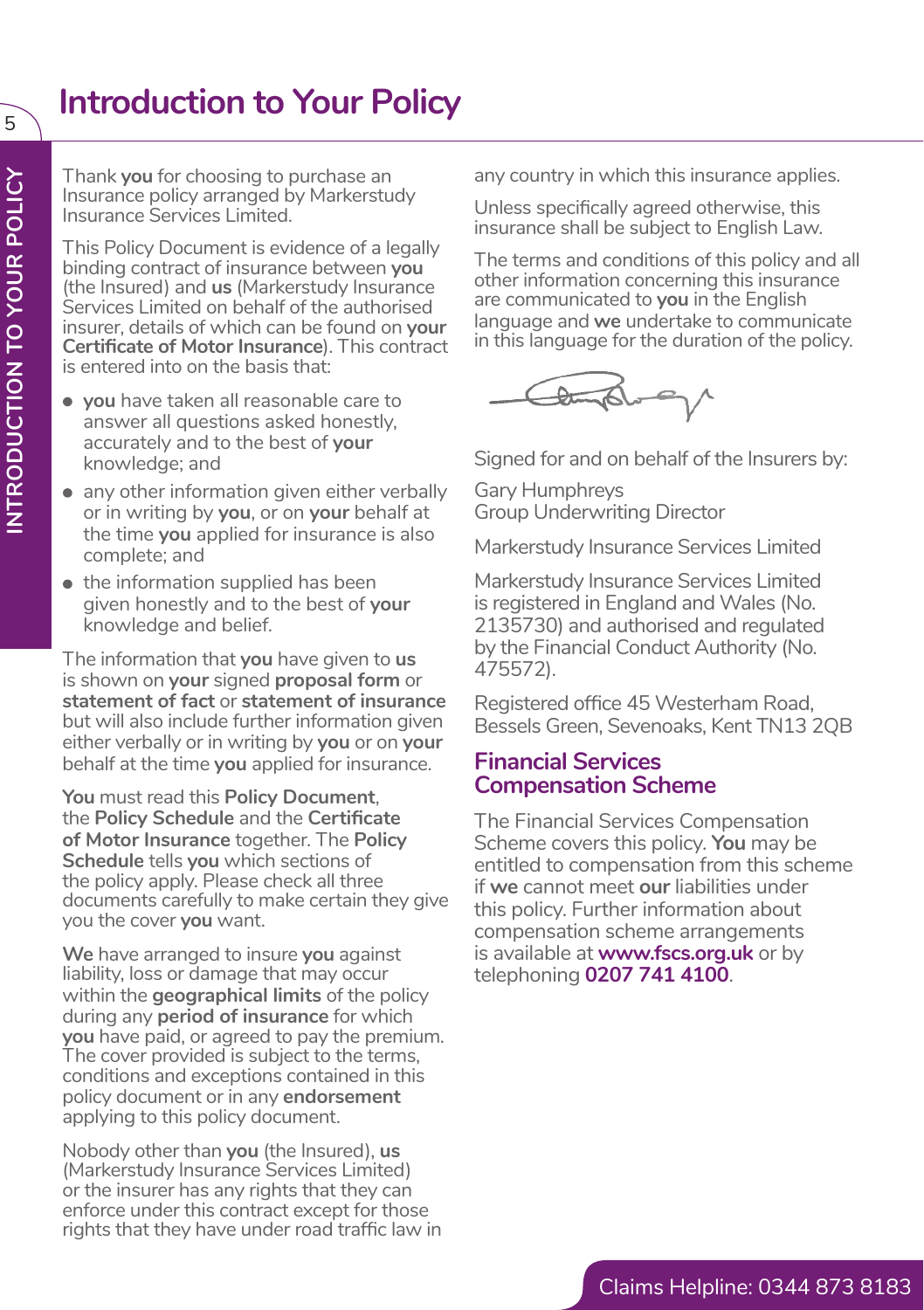**The words or phrases shown below have the same meaning whenever they appear in this policy document or in the Certificate of Motor Insurance, Policy Schedule or Endorsements. So that you can easily identify these words and phrases they are shown in bold print throughout this policy document.**

### **Approved Repairer**

A motor vehicle repairer authorised by **us** or **our** representative to repair the **insured vehicle** following a valid claim under Section A or Section B of this insurance.

### **Certificate of Motor Insurance**

A document, which is legal evidence of **your** insurance and is required by law and forms part of this contract of insurance. It shows the **insured vehicle**'s registration number, who may drive it and what it may be used for. The **Certificate of Motor Insurance** must be read with this policy document.

### **Endorsements**

A change in terms of this insurance, which replaces or alters the standard insurance policy wording.

### **Excess**

An amount **you** have to pay towards the cost of a claim under this insurance. **You** have to pay this amount regardless of the circumstances leading to the claim.

### **Extreme Speeding**

Where the **insured vehicle** is driven at speeds deemed unacceptable or dangerous, as stated within the separate telematics terms and conditions supplied to **you** by **your insurance intermediary**

### **Geographical Limits**

The United Kingdom of Great Britain & Northern Ireland, the Isle of Man and the Channel Islands.

### **Hazardous Goods**

- Petrol and liquid petroleum gas transported in bulk, explosives or chemicals of a volatile, explosive, corrosive or toxic nature; and/or
- any goods listed in Classes 1 to 9 of the Health & Safety Executive (HSE) rules relating to the carriage of dangerous goods. The rules require the display of hazard warning (ADR or Hazchem) panels and that the driver of the vehicle carries a **Tremcard**

### **Insurance Intermediary**

The intermediary who has placed this insurance with **us**, acting on **your** behalf as **your** agent and through whom all matters concerning this insurance are handled.

### **Insured Vehicle**

The motor car, the details and registration number of which are shown in the **Policy Schedule.** Permanently fitted accessories (other than **in-car entertainment, communication and navigation equipment**) and **your telematics device** are included within this definition.

### **In-car Entertainment, Communication and Navigation Equipment**

Permanently fitted radios, cassette, MP3, compact disc or DVD players, telephones, CB radios and visual navigation equipment. Portable items (such as radar detection equipment, personal digital assistants or portable GPS navigators), cassette tapes, memory cards, compact discs or DVDs are not included within this definition.

### **Journey**

The period of time between the moment the ignition in the **insured vehicle** is switched on and the subsequent moment the ignition is switched off.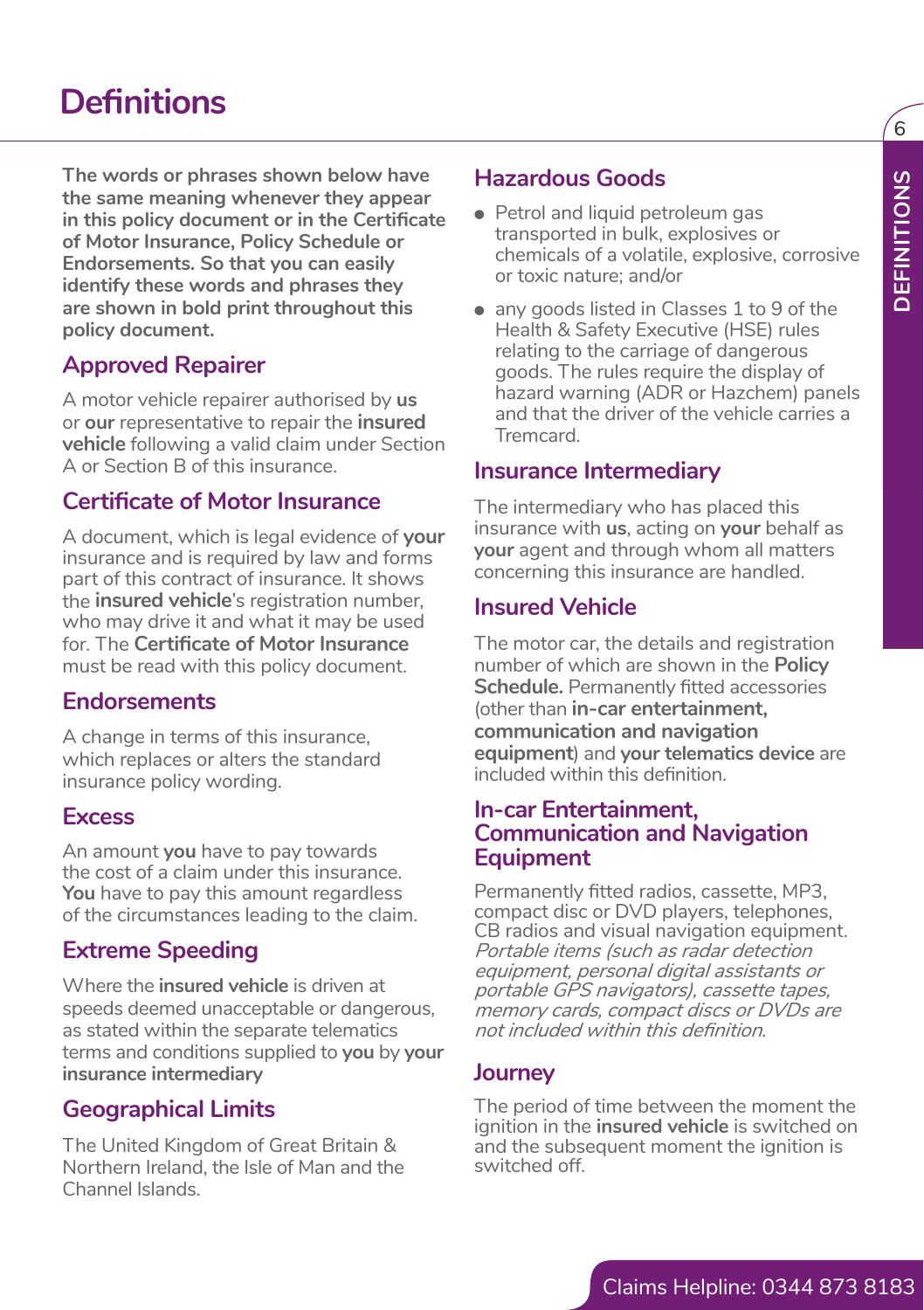### **Definitions(continued)**

### **Market Value**

The cost of replacing the **insured vehicle** at the time of loss or damage compared with one of the same make, model, specification and condition. If the **insured vehicle** was first registered as new in a country other than those contained within the **geographical limits** any assessment of **market value** will take into account that the car has been individually imported into a country contained within the **geographical limits** but will not include any delivery costs incurred at the time of importation. The **market value** will be assessed by an automotive engineer in conjunction with the published trade guides at the time of loss.

### **Panoramic roof**

A vehicle roof system manufactured as single or multiple glass panel(s) or equivalent, designed to cover the entire passenger compartment or the majority of it.

### **Partner**

**Your** husband, wife, civil partner, common law partner or someone **you** are living with as if **you** are married to them.

### **Period of Insurance**

The period between the effective date and expiry date shown on the **Policy Schedule** and any subsequent period for which **we** accept renewal of the insurance.

### **Personal belongings**

Personal property within the **insured vehicle** including clothing, portable audio equipment, multimedia equipment, personal computers, satellite navigation systems not permanently fitted to the **insured vehicle**.

### **Policy Schedule**

The document which shows details of the insured policyholder and insurance protection provided and forms part of this contract of insurance.

### **Proposal Form**

The application for insurance and declaration completed by **you** or on **your** behalf and signed by **you**. **We** have relied on the information provided on this form in entering into this contract of insurance.

### **Statement of Fact or Statement of Insurance**

The form that shows the information that **you** gave **us** or that was given on **your** behalf at the time **you** applied for insurance. **We** have relied on the information provided on this form in entering into this contract of insurance.

### **Telematics Device**

The telematics device supplied and fitted to the **insured vehicle**. This device collects and transmits data on mileage driven, driving style and location along with the time and impact speed if **your insured vehicle** is involved in an accident.

### **Terrorism**

**Terrorism** as defined in the **Terrorism** Act 2000 or any subsequent amendment.

### **Third party**

Any person, including the legal owner of the **insured vehicle**, who makes a claim against anyone insured under this policy.

### **Unattended**

Where **you** or no person authorised by **you** are present in the **insured vehicle**, in charge of the i**nsured vehicle** or are not in a position to prevent unauthorised interference with the **insured vehicle**.

### **We/Us/Our**

Markerstudy Insurance Services Limited for and on behalf of the insurance company as specified in the **Certificate of Motor Insurance**.

### **Written down value**

The value placed on **your insured vehicle** by the company who leased the vehicle to **you** under a lease agreement.

### **You/Your**

The insured policyholder named in the **Policy Schedule** and **Certificate of Motor Insurance**.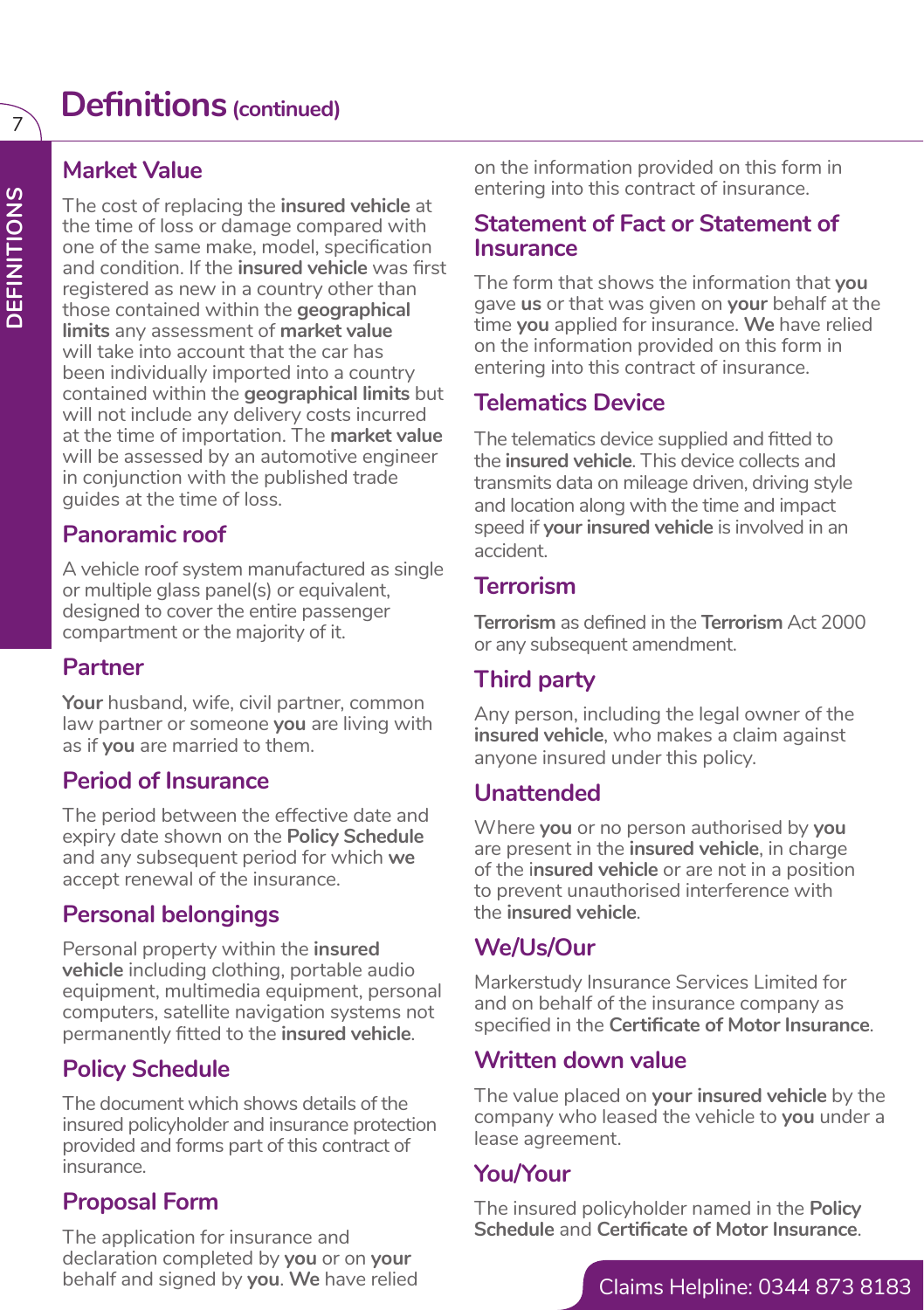### **Insurance Provided - Guide to Policy Cover**

The level of cover provided by this insurance is shown on **your Policy Schedule**.

The sections of this Telematics Car Insurance Policy that apply for each level of cover are as shown below. Cover is subject to any **endorsement** shown on **your Policy Schedule**.

### **Comprehensive**

Sections A to K and M, N and O of this Telematics Car Insurance Policy Apply\*

### **Third Party Fire and Theft**

Sections B, C, J, and K of this Telematics Car

Insurance Policy apply\*

### **Third Party Only**

Sections C, J, and K of this Telematics Car Insurance Policy apply\*

The General Exceptions and General Conditions of this Telematics Car Insurance Policy apply to all levels of cover.

 \*Section L may also apply if shown on **your Policy Schedule**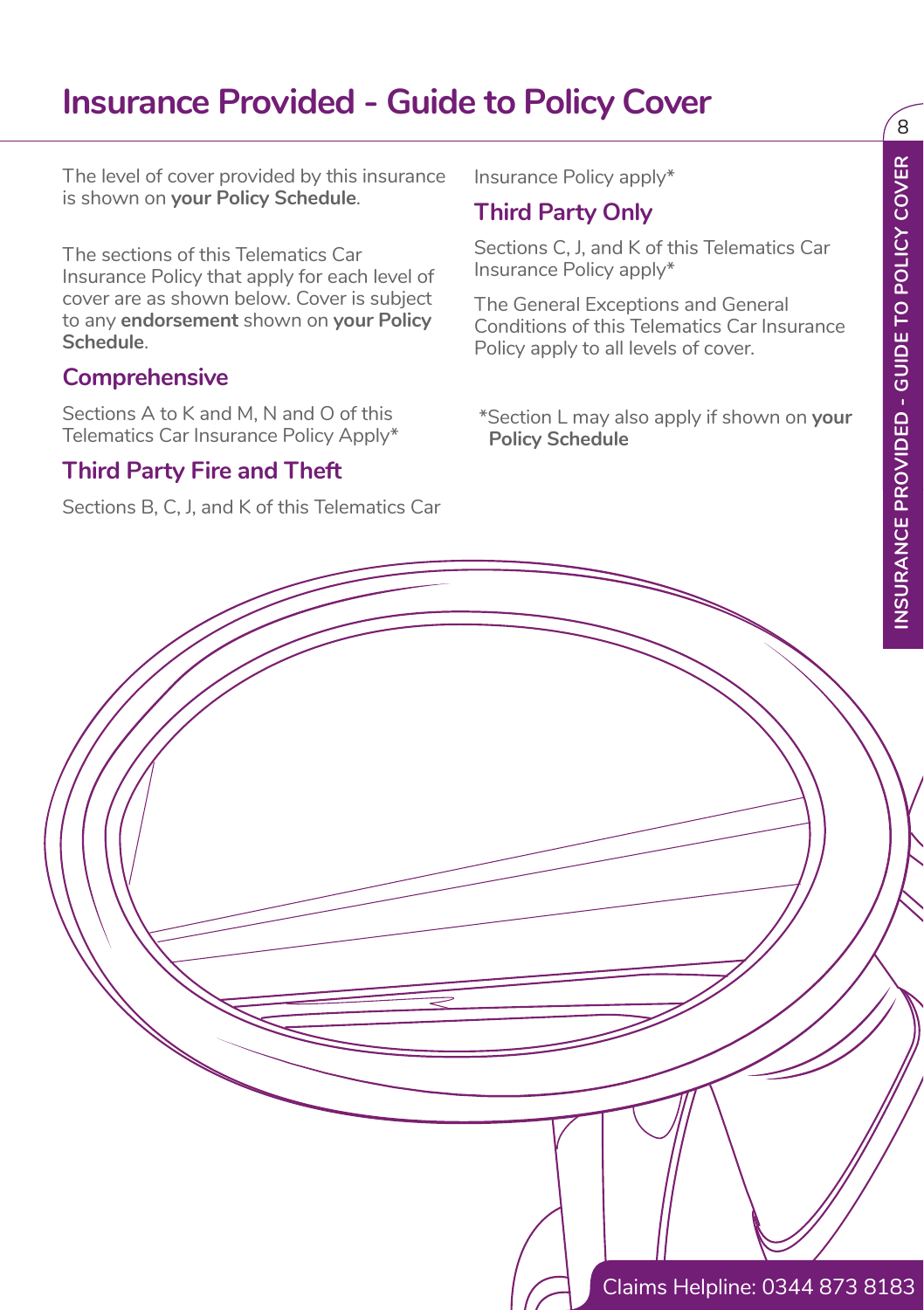### **Insurance Provided - Guide to Policy Cover (continued)**

9

### **Notification of changes**

To keep **your** insurance up to date please notify **us** straight away via **your insurance intermediary** about changes which affect **your** cover.

Some examples are:

- A change of vehicle or **you** have purchased another vehicle to which **you** want **your** existing cover to apply.
- The **insured vehicle** is changed or modified from the manufacturer's standard specification or **you** intend to change or modify it (including the addition of optional fit accessories such as spoilers, skirts, alloy wheels etc). If **you** change **your** vehicle this will require installation of a new **telematics device**.
- A change in the use of the **insured vehicle**.
- A change relating to the ownership of the **insured vehicle**.
- The **insured vehicle** has been stolen or is involved in an accident no matter how trivial.
- If the **insured vehicle** is likely to exceed the annual mileage declared at the commencement or renewal of the policy for which **you** may have received a premium discount.
- Any change in the main user of the **insured vehicle**.
- **You** wish a new driver to be covered.
- Someone who drives the **insured vehicle** is convicted of an offence (whether motor related or not) or fixed penalty or other licence endorsement or suffers from a medical condition or has a claim on another policy.
- Someone who drives the **insured vehicle** has any police enquiry or prosecution pending (note – if **you** have been stopped by the police a prosecution may be pending and must be disclosed).
- A change of occupation (full or part-time)

by **you** or any other driver.

- A change of postal address.
- A change of garaging facilities and/or where the **insured vehicle** is normally kept overnight.
- The security system fitted to the **insured vehicle** is no longer in operation.
- Any Advanced Driver Assistance Systems fitted to the **insured vehicle** that require recalibration or are not in working order.

This is not a full list and if **you** are in any doubt **you** should advise **your insurance intermediary** for **your** own protection.

If the information provided by **you** is not complete or accurate:

- **we** may cancel **your** policy and refuse to pay any claim, or
- **we** may not pay any claim in full, or
- **we** may revise the premium and/or change the compulsory **excess**, or
- the extent of the cover may be affected.

### **Guidance notes - Notification of changes**

The premium that you pay is based on information you supplied at the inception or renewal date of this insurance policy.

If your circumstances, or the circumstances of any driver covered by this policy change, then the premium needs to be recalculated to ensure we are collecting the correct premium for the risk.

It is important that you notify your insurance intermediary immediately of any changes such as those examples given under Notification of changes.

If you fail to supply details of changes or the information supplied by you is not complete or accurate then:

- we may cancel your policy and refuse to pay any claim, or
- we may not pay any claim in full, or
- we may revise the premium and/or change the compulsory excess, or
- the extent of the cover may be affected.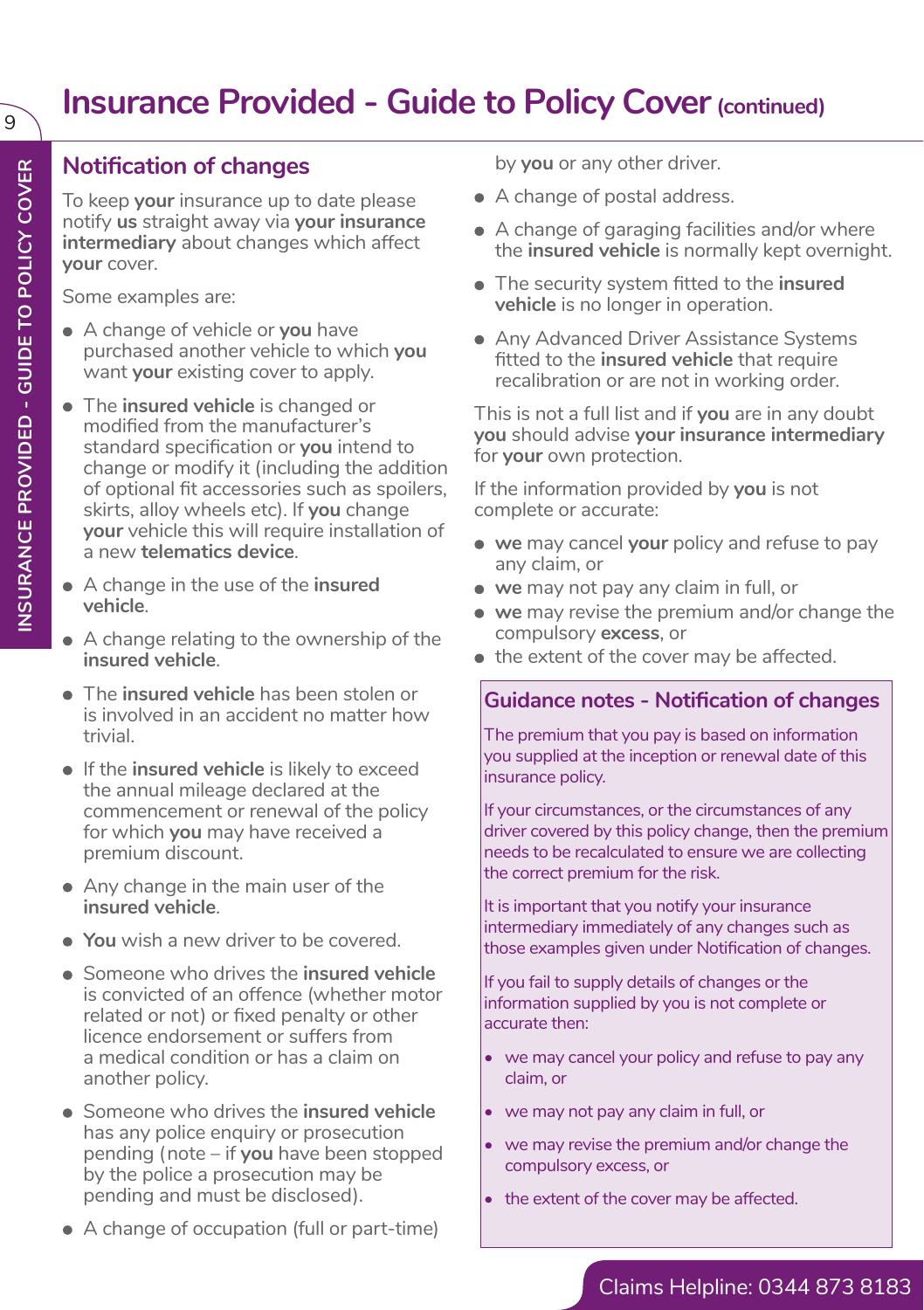### **Product Overview**

### **Telematics Device**

Cover can only be provided if a **telematics device** is fitted to **your** car within an appropriate time frame, as advised by your **insurance intermediary.**

The device must be operational at all times.

The **telematics device** collects information about **your** car's mileage and how it is being driven.

#### **Driving Behaviour and other factors that will influence Premiums**

The policy is intended for safe drivers and **your** premium at renewal will be affected by the way that **your** car is driven. In addition to **your** mileage and behaviour, **we** also consider where and when **you** drive when determining the premium **you** are asked to pay at each renewal. Poor driving behaviour, in particular consistent or **extreme speeding**, may result in **us** cancelling **your** policy at any time.

#### **Mileage and driving behaviour information**

**You** will be able to view **your** latest driving information via an internet portal and **your insurance intermediary** will also be able to assist in providing information to **you**.

Claims Helpline: 0344 873 8183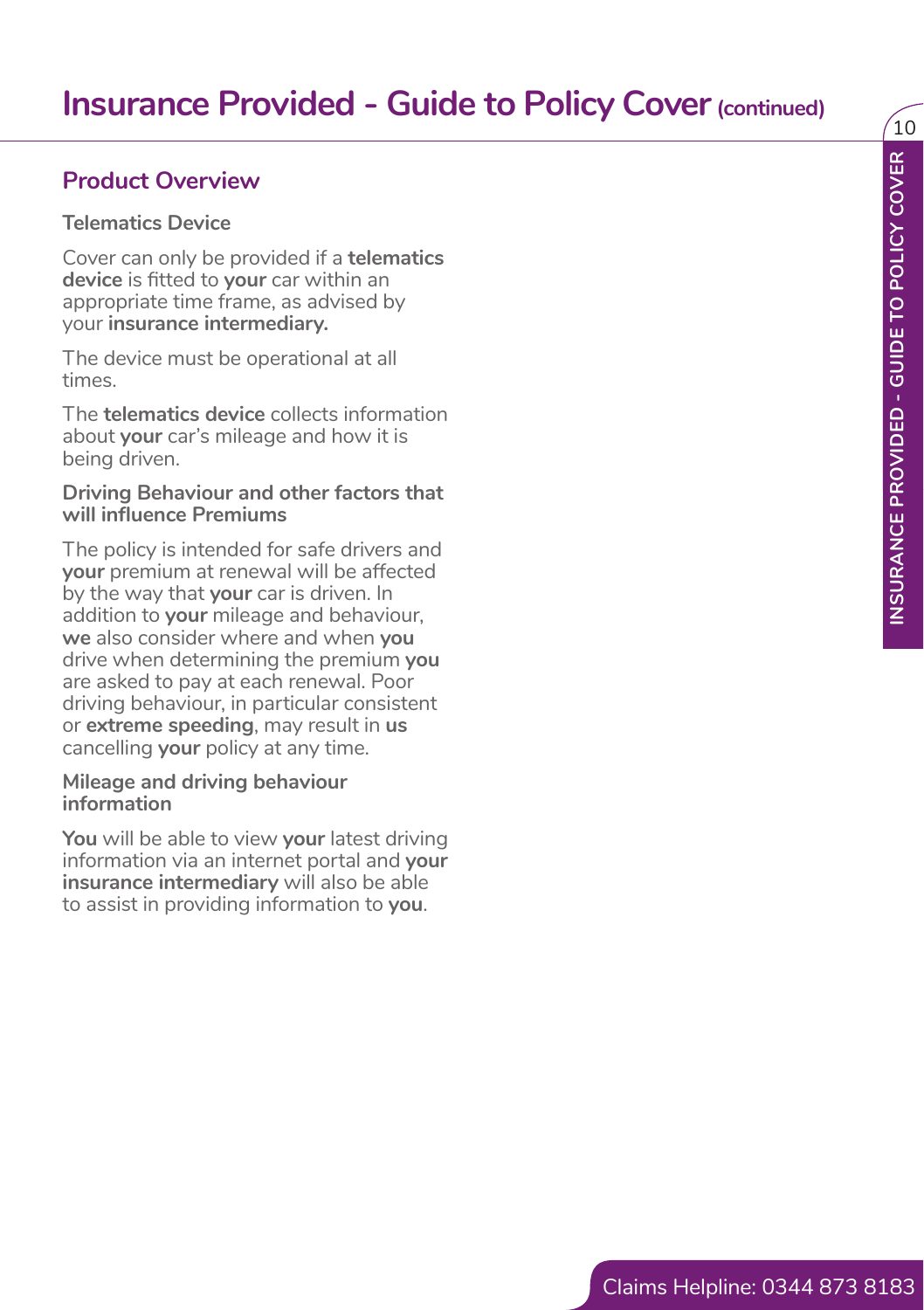11

### **Section A - Loss of or Damage to the Insured Vehicle**

This section only applies if the cover shown on **your Policy Schedule** is Comprehensive.

### **What is covered**

**We** will cover **you** against loss or damage to the **insured vehicle** (less any **excess** that applies) caused accidentally or as a result of malicious damage or vandalism. Loss or damage more specifically covered under Section B of this policy is excluded under this section of the policy. **We** will also cover **you** for damage to sunroofs, panoramic roofs, lights/reflectors, folding rear windscreen assemblies or any permanently fitted accessories including glass contained within hard tops, under this section.

If the **insured vehicle** is fitted with Advanced Driver Assistance Systems (ADAS) **we** will pay for the re calibration of cameras or sensors fitted to the **insured vehicle** to operate these systems, if required, following an insured incident under this section.

Cover also applies under this section while the **insured vehicle** is in the custody of a member of the motor trade for servicing or repair.

#### **Under this section we may either:**

- pay for the damage to the **insured vehicle**  to be repaired; or
- with **your** agreement provide a replacement car; or
- pay an amount of cash equivalent to the loss or damage.

The most **we** will pay will be either:

- the **market value** of the **insured vehicle** immediately before the loss; or
- the cost of repairing the **insured vehicle**, whichever is the lower amount; or
- the **written down value**, agreed value or **market value**, whichever is lower, if **your insured vehicle** is under a lease .<br>agreement.

If the **insured vehicle** is subject to a hire purchase agreement, **we** will pay any money owed to that company first and then pay any remaining money to **you**. If **you** have acquired the **insured vehicle** through lease

or contract hire, **we** will pay the lease or contract hire company either the **market value** or **written down value** of the **insured vehicle**, or the amount required to settle the agreement, whichever is less.

**We** will not pay more than the **market value**, **written down value** or agreed value of the **insured vehicle** at the time of the loss less the total of the **excesses** shown in the **policy schedule**. **We** will also pay the costs for the protection, removal and storage of the **insured vehicle** following an accident and delivery after repair to **your** address.

**We** are not liable for any amount **you** are contractually obliged to pay under any lease or finance agreement, **you** have entered into, over and above the cost of replacing **your vehicle.**

If the **insured vehicle** is deemed to be beyond economical repair or settlement is agreed under the 'New car cover' sub-section the damaged car becomes **our** property once a claim is met under the policy. **You** must send **us** the vehicle registration document and valid MOT certificate if one is required by law before **we** are able to meet the claim.

#### **In-car entertainment, communication and navigation equipment**

**We** will cover the cost of replacing or repairing the **insured vehicle's in-car entertainment, communication and navigation equipment** up to the following amounts less the **excess** as shown on the **policy schedule**:

- Unlimited cover for original manufacturer or dealer fitted equipment; or
- £500 for equipment not fitted by the manufacturer or dealer, provided it is permanently fitted to the **insured vehicle.**

Any amount payable in respect of **incar entertainment, communication and navigation equipment** will not exceed the value of the equipment at the time of the loss or damage after making a reasonable deduction for wear and tear.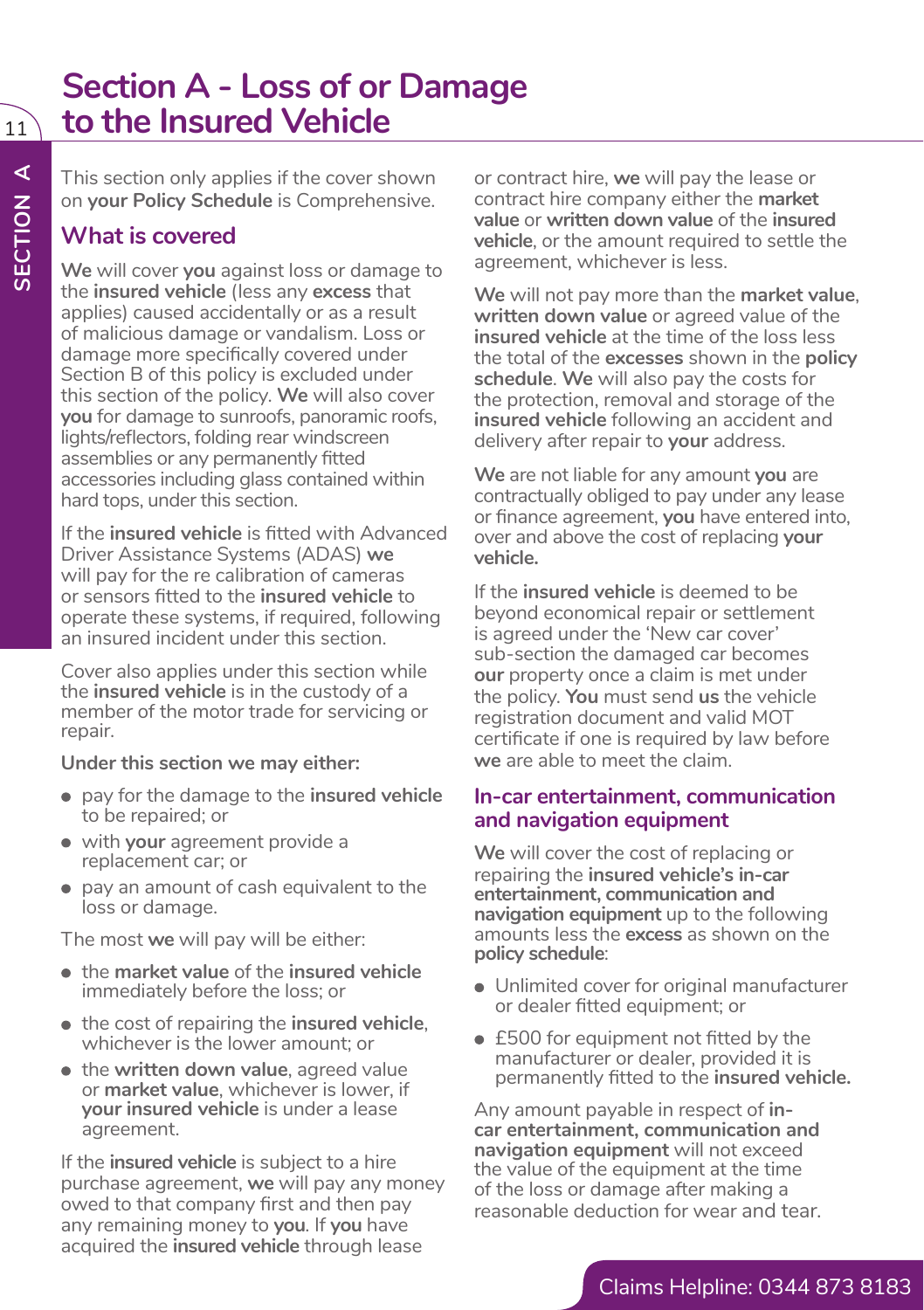### **Section A - Loss of or Damage to the Insured Vehicle (continued)** 12

### **New car cover**

**We** will replace the **insured vehicle** with one of the same make, model and specification if;

- The loss or damage happens on or within the first anniversary of the date the **insured vehicle** was first registered; and
- **• You** or **your partner** are the first and only registered keeper of the vehicle (or the second registered keeper if the first registered keeper is the manufacturer or supplying dealer and the delivery mileage is under 250 miles); or
- The vehicle is owned by a Lease Company who are the first and only registered keeper of the vehicle and they are in agreement that a replacement vehicle can be supplied; and
- The cost of repair is valued at more than 60% of the cost of buying an identical new vehicle at the time of the loss or damage (based on the United Kingdom list price including taxes); and
- The vehicle was supplied as new from within the **geographical limits**.

In these circumstances **we**, if asked by **you**, will replace the **insured vehicle** (and pay delivery charges) with a new vehicle of the same make, model and specification. **We** can only do this if a replacement vehicle is available in the **geographical limits** and anyone else who has an interest in the vehicle agrees.

If a replacement vehicle of the same make, model and specification is not available, **we** will, where possible, provide a similar vehicle of identical list price. If this is not acceptable to **you we** will not pay more than the **market value** or **written down** value of the **insured vehicle** at the time of the loss.

Once a settlement has been agreed in accordance with this new car cover, the damaged car becomes **our** property.

If the **insured vehicle** is the subject of a Hire Purchase or Lease Agreement **we** will only agree settlement on the basis of this new car cover if **we** have the agreement of the Hire Purchase or Lease Company as owner of the **insured vehicle**.

If the damage to the **insured vehicle** is covered under **your** policy and it is repaired by an **approved repairer you** do not need to obtain any estimates and repairs can begin immediately after **we** have authorised them.

**We** will arrange for an **approved repairer** to contact **you** to arrange to collect the **insured vehicle**. All repair work undertaken by the **approved repairer** is guaranteed while **you** own the vehicle. This guarantee is not transferable if **you** sell the **insured vehicle**.

We will require the interaction of the control interaction of the pair of the state interaction of the state of the pair of the state of the state of the state of the state of the state of the state of the state of the st At **your** option **you** can arrange for a repairer of **your** choice to carry out the repairs. **You** must send **us** at least two detailed repair estimates and full details of the incident as soon as reasonably possible. **We** will only be liable for the repair costs at a nonapproved repairer if we have agreed that the costs are reasonable and **we** have issued an authorisation to the repairer.

**We** may need to inspect the vehicle.

If parts required for repairing the **insured vehicle** are not available in any country within the **geographical limits our** liability for those parts shall not exceed the manufacturers' last United Kingdom list price or if not listed the price of those parts for the nearest comparable car available in the United Kingdom.

**We** will not pay the cost of importing parts that are not available in any country within the **geographical limits**.

**We** may at **our** option use parts that have not been supplied by the original manufacturer to repair the **insured vehicle**. These parts will be subject to the manufacturer's guarantee.

**We** will not pay the cost of any repair or replacement which improves the **insured vehicle** to a better condition than it was in before the loss or damage. If this does happen **you** must make a contribution towards the cost of repair or replacement. **You** may be required to contribute to the cost of replaced items such as exhausts or tyres.

### **Repairs**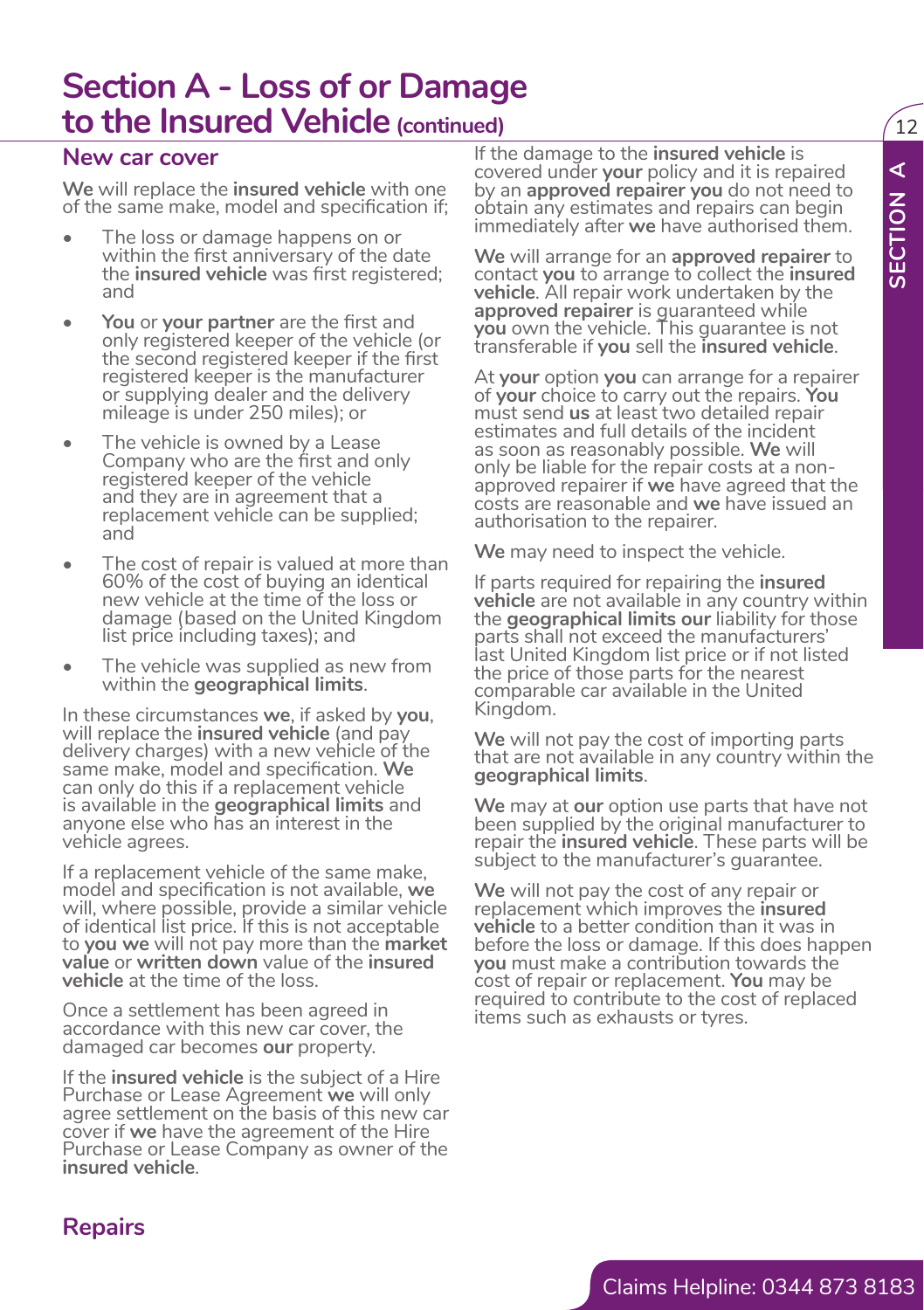### **Section A - Loss of or Damage**  13 **to the Insured Vehicle (continued)**

### **Guidance Notes – Finance or Lease agreement**

If your insured vehicle is the subject of a finance or lease agreement and your vehicle is deemed to be damaged beyond economic repair due to a covered loss under the policy the market value or written down value placed on your insured vehicle may not be sufficient to satisfy that agreement.

This policy does not cover any amount you are contractually obliged to pay under any lease or finance agreement, you have entered into, over and above the cost of replacing your vehicle.

We would recommend that you discuss any concerns that you may have with your insurance intermediary who may be able to supply you with details of products available to cover any shortfall.

#### **Young and Inexperienced Driver Excesses**

**You** will be responsible for paying the following amounts while the **insured vehicle** is being driven by, is in the charge of or was last in the charge of the categories of driver listed below:

| Age or experience of person driving,<br>in charge of or last in charge of the<br>insured vehicle                                                                                                                      | Amount<br>of Excess |
|-----------------------------------------------------------------------------------------------------------------------------------------------------------------------------------------------------------------------|---------------------|
| Aged 20 years and under                                                                                                                                                                                               | £300                |
| Aged 21 to 24 years inclusive                                                                                                                                                                                         | £200                |
| Aged 25 years and over but:                                                                                                                                                                                           | £150                |
| $\blacktriangleright$ Who holds a provisional driving<br>licence: or                                                                                                                                                  |                     |
| who holds an international driving<br>licence; or                                                                                                                                                                     |                     |
| has held a full driving licence to drive<br>a private motor car issued either<br>in a country contained within the<br>geographical limits or a member<br>country of the European Union but for<br>less than one year. |                     |

The young and inexperienced driver **excess**  applicable at the time of loss or damage is determined by the age or driving experience of the person driving/in charge of the **insured vehicle** at the inception date or last renewal date of the policy whichever is the later. The amounts shown are in addition to any other **excesses** shown elsewhere in this **policy document** or on **your Policy Schedule** or in any **endorsement**.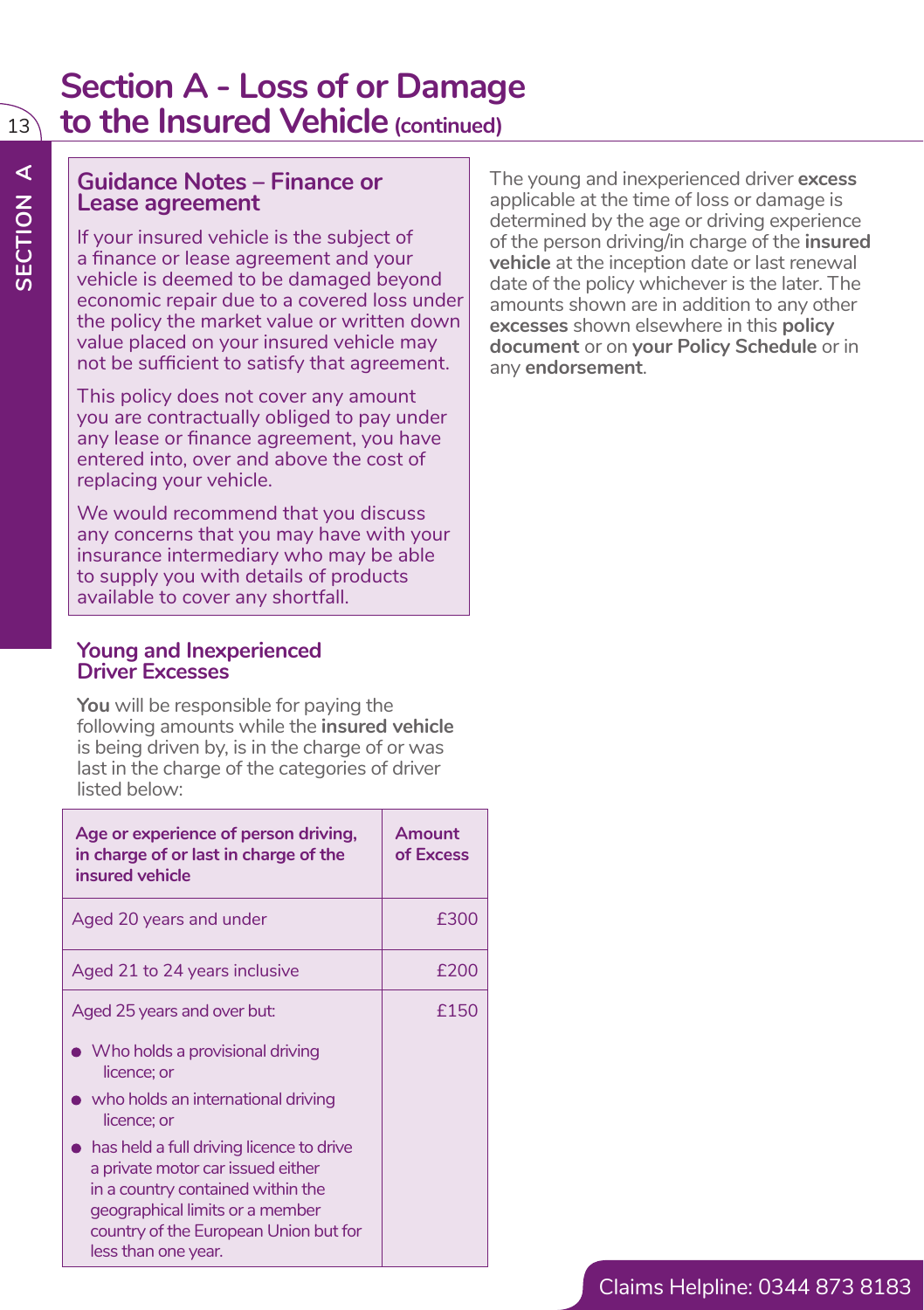### **Section A - Loss of or Damage to the Insured Vehicle (continued)** 14

### **Protection and Recovery**

If the **insured vehicle** cannot be driven following an incident leading to a valid claim under this section, **we** will pay:

- the cost of its protection and removal to the nearest **approved repairer**, competent repairer or nearest place of safety; and
- the cost of re-delivery after repairs to **your** home address; and
- the cost of storage of the **insured vehicle** incurred with **our** written consent.

If the **insured vehicle** is damaged beyond economical repair **we** will arrange for it to be stored safely at premises of **our** choosing. **You** should remove **your personal belongings** from the **insured vehicle** before it is collected from **you**.

In the event of a claim being made under the policy **we** have the right to remove the **insured vehicle** to an alternative repairer, place of safety or make **our** own arrangments for re-delivery at any time in order to keep the cost of the claim to a minimum.

### **Guidance Notes – Flood Advice**

- If possible move your car to a safer place out of the reach of floodwater before the flood strikes (e.g. to higher ground).
- Do not attempt to drive your car through floodwater as it is inevitable that this will damage your engine particularly if your car has a diesel engine or turbo charger.
- If your car is submerged do not try to start the engine. If possible get your car pushed or towed out of the water and allow it to dry out. You may be lucky and the water may not have penetrated sufficiently to ruin the engine.
- Repairs to the insured vehicle resulting from flood damage are covered if your policy cover is comprehensive but claims will be subject to the policy excesses. A comprehensive policy will also pay for towing as well as damage to upholstery, carpets and stereo systems resulting from flooding but only up to the limits shown within this document.

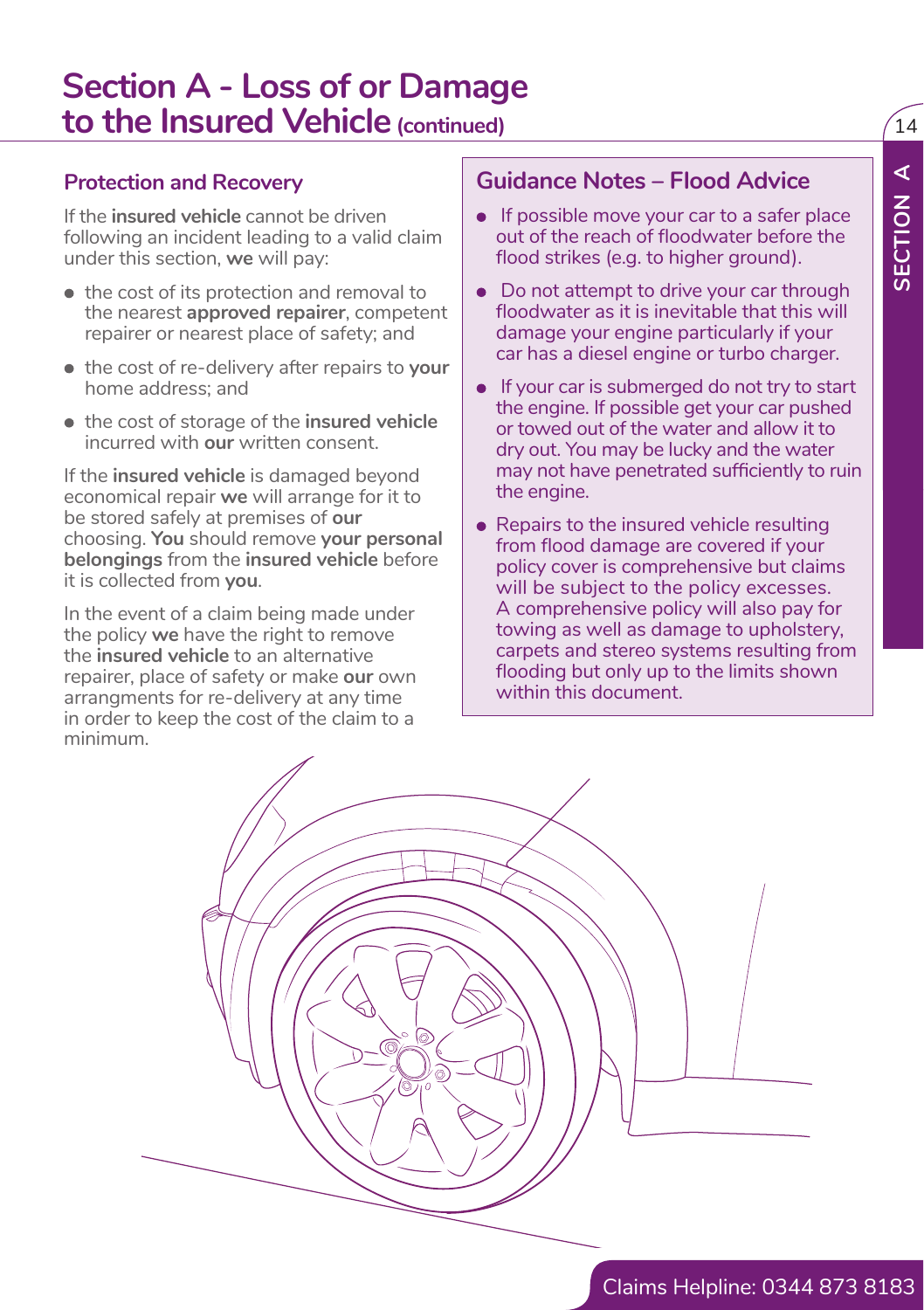### **Section B - Loss of or Damage to the Insured Vehicle by Fire or Theft**

This section only applies if the cover shown on **your Policy Schedule** is either Comprehensive or Third Party Fire and Theft.

### **What is covered**

**SECTION B**

SECTION

 $\mathbf{a}$ 

15

**We** will cover **you** against loss of or damage to the **insured vehicle** (less any **excess** that applies) caused by fire, lightning, explosion, theft or attempted theft.

If the **insured vehicle** is fitted with Advanced Driver Assistance Systems (ADAS) **we** will pay for the re calibration of cameras or sensors fitted to the **insured vehicle** to operate these systems, if required, following an insured incident under this section.

Cover also applies under this section while the **insured vehicle** is in the custody of a member of the motor trade for servicing or repair.

#### **Under this section we may either:**

- pay for the damage to the **insured vehicle**  to be repaired; or
- with **your** agreement provide a replacement car; or
- pay an amount of cash equivalent to the loss or damage.

#### **The most we will pay will be either:**

- the **market value** of the **insured vehicle** immediately before the loss; or
- the cost of repairing the **insured vehicle**, whichever is the lower amount; or
- the **written down value**, agreed value or **market value**, whichever is lower, if **your insured vehicle** is under a lease agreement.

If the **insured vehicle** is subject to a hire purchase agreement, **we** will pay any money owed to that company first and then pay any remaining money to **you.** If **you** have acquired the **insured vehicle** through lease or contract hire, **we** will pay the lease or contract hire company either the **market value** or **written down value** of the **insured vehicle**, or the amount required to settle the agreement, whichever is less.

**We** will not pay more than the **market value** or **agreed value** of the **insured vehicle** at the time of the loss less the total of the **excesses** shown in the **policy schedule**.

**We** will also pay the costs for the protection, removal and storage of the **insured vehicle** following a covered loss and delivery after repair to **your** home address.

**We** are not liable for any amount **you** are contractually obliged to pay under any lease or finance agreement, **you** have entered into, over and above the cost of replacing **your** vehicle.

If the **insured vehicle** was not first registered from new in any country within the **geographical limits we** will not pay more than the purchase price paid by **you** at the time that **you** purchased the **insured vehicle**.

If the **insured vehicle**:

- is stolen and has not been recovered at the time of settlement; or
- is deemed to be beyond economical repair, as a result of loss covered under this section of the policy.

The lost or damaged vehicle becomes **our** property once a claim is met under the policy.

**You** must send **us** the vehicle registration document and valid MOT certificate (if one is required by law) before **we** are able to meet the claim.

#### **In-car entertainment, communication and navigation equipment**

**We** will cover the cost of replacing or repairing the **insured vehicle**'s **entertainment, communication and navigation equipment** up to the following amounts less the **excess** as shown on the **policy schedule**:

- Unlimited cover for original manufacturer or dealer fitted equipment; or
- £500 for equipment not fitted by the manufacturer or dealer, provided it is permanently fitted to the **insured vehicle.**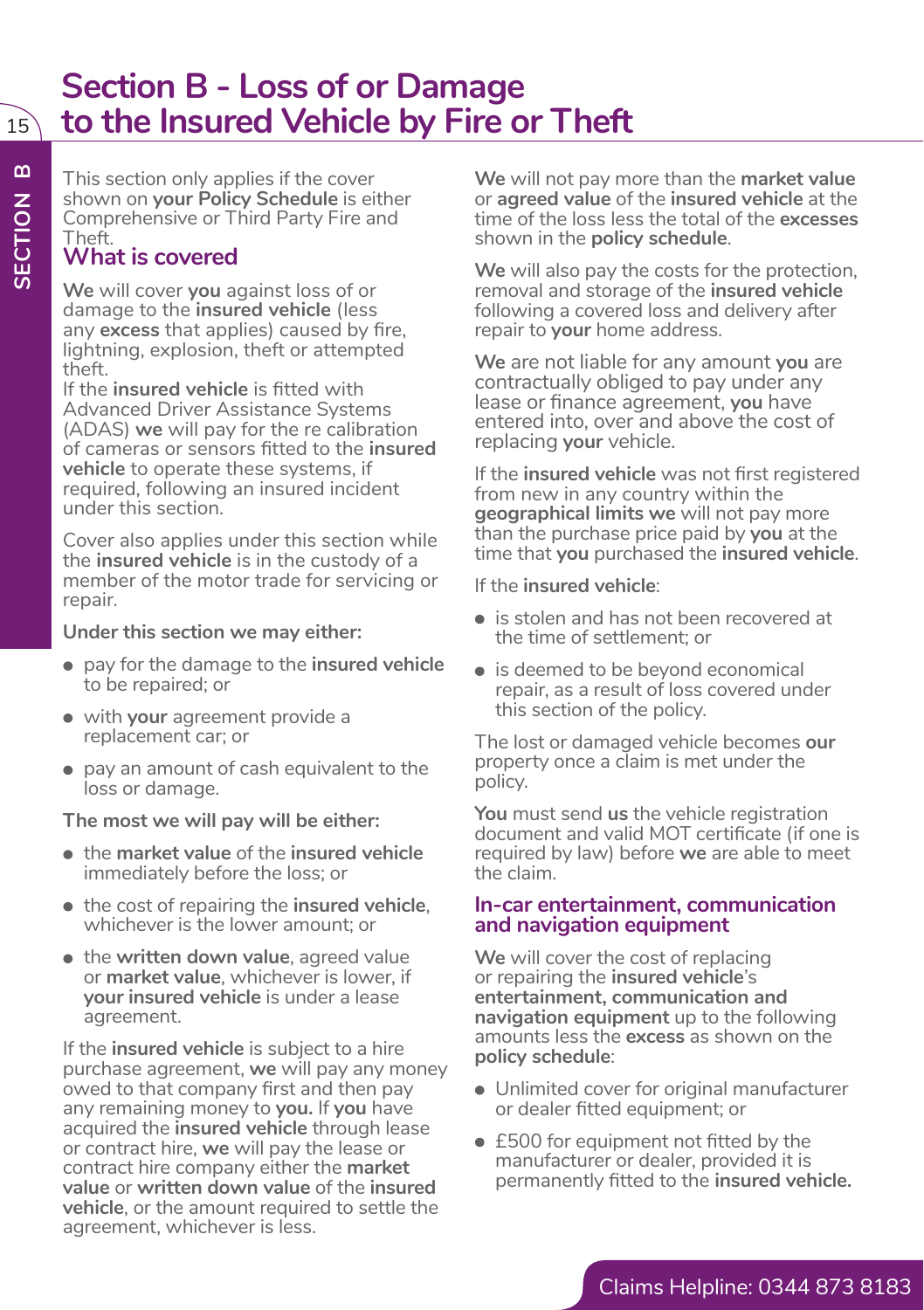### **Section B - Loss of or Damage to the Insured Vehicle by Fire or Theft (continued)**  $\sqrt{16}$

Any amount payable in respect of **incar entertainment, communication and navigation equipment** will not exceed the value of the equipment at the time of the loss or damage after making a deduction for wear and tear.

#### **New car cover**

**We** will replace the **insured vehicle** with one of the same make, model and specification if;

- The loss or damage happens on or within the first anniversary of the date the **insured vehicle** was first registered; and
- **You** or **your partner** are the first and only registered keeper of the vehicle (or the second registered keeper if the first registered keeper is the manufacturer or supplying dealer and the delivery mileage is under 250 miles); or
- The vehicle is owned by a Lease Company who are the first and only registered keeper of the vehicle and they are in agreement that a replacement vehicle can be supplied; and
- The cost of repair is valued at more than 60% of the cost of buying an identical new vehicle at the time of the loss or damage (based on the United Kingdom list price including taxes); and
- The vehicle was supplied as new from within the **geographical limits.**

In these circumstances **we**, if asked by **you**, will replace the **insured vehicle** (and pay delivery charges) with a new vehicle of the same make, model and specification. **We** can only do this if a replacement vehicle is available in the **geographical limits** and anyone else who has an interest in the vehicle agrees.

If a replacement vehicle of the same make, model and specification is not available, **we** will, where possible, provide a similar vehicle of identical list price. If this is not acceptable to **you we** will not pay more than the **market value** or **written down value** of the **insured vehicle** at the time of the loss.

accordance with this new car cover, the lost or damaged car becomes **our** property.

If the **insured vehicle** is the subject of a Hire Purchase or Lease Agreement **we** will only agree settlement on the basis of this new car cover if **we** have the agreement of the Hire Purchase or Lease Company as owner of the **insured vehicle**.

### **Repairs**

If the damage to the **insured vehicle** is covered under **your** policy and it is repaired by an **approved repairer you** do not need to obtain any estimates and repairs can begin immediately after **we** have authorised them. **We** will arrange for an **approved repairer** to contact **you** to arrange to collect the **insured vehicle**. All repair work undertaken by the **approved repairer** is guaranteed while **you** own the vehicle. This guarantee is not transferable if **you** sell the **insured vehicle**.

At **your** option **you** can arrange for a repairer of **your** choice to carry out the repairs. **You** must send **us** at least two detailed repair estimates and full details of the incident as soon as reasonably possible. **We** will only be liable for the repair costs at a non-approved repairer if **we** have agreed that the costs are reasonable and **we** have issued an authorisation to the repairer. **We** may need to inspect the vehicle.

Claims Helpline: The main of the control of the control of the control of the control of the control of the control of the control of the control of the control of the control of the control of the control of the control o If parts required for repairing the **insured vehicle** are not available in any country contained within the **geographical limits our** liability for those parts shall not exceed the manufacturers' last United Kingdom list price or if not listed the price of those parts for the nearest comparable car available in any country contained within the **geographical limits**. **We** will not pay the cost of importing parts that are not available in any country contained within the **geographical limits**.

**We** may at **our** option use parts that have not been supplied by the original manufacturer to repair the **insured vehicle**. These parts will be subject to the manufacturer's guarantee.

Once a settlement has been agreed in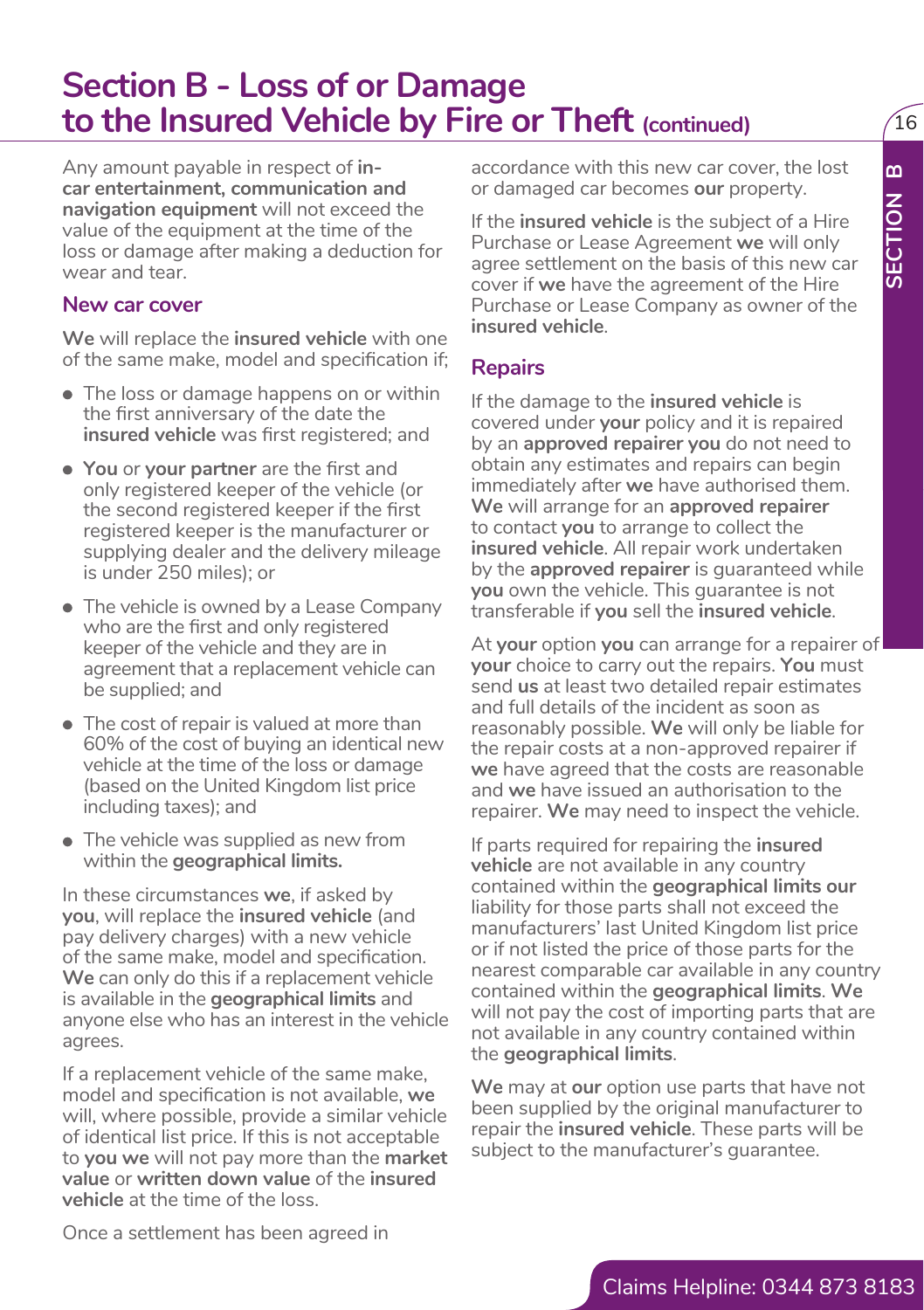### **Section B - Loss of or Damage to the Insured Vehicle by Fire or Theft (continued)**  $\sqrt{17}$

We will not pay the cost of any repair or<br>
replacement which improves the insurance **Claims Helpline:**<br>
vehicle to select condition than the select conditions in the UK.<br>
Inappen you must make a contribution<br>
the condition **We** will not pay the cost of any repair or replacement which improves the **insured vehicle** to a better condition than it was in before the loss or damage. If this does happen **you** must make a contribution towards the cost of repair or replacement. **You** may be required to contribute to the cost of replaced items such as exhausts or tyres.

### **Protection and Recovery**

If the **insured vehicle** cannot be driven following an incident leading to a valid claim under this section, **we** will pay:

- the cost of its protection and removal to the nearest **approved repairer**, competent repairer or nearest place of safety; and
- the cost of re-delivery after repairs to **your** home address; and
- the cost of storage of the **insured vehicle** incurred with **our** written consent.

If the **insured vehicle** is damaged beyond economical repair **we** will arrange for it to be stored safely at premises of **our** choosing.

**You** should remove **your personal belongings** from the **insured vehicle** before it is collected from **you**.

In the event of a claim being made under the policy, **we** have the right to remove the **insured vehicle** to an alternative repairer, place of safety or make **our** own arrangements for re-delivery at any time in order to keep the cost of the claim to a minimum.

### **Guidance Notes - Preventing Crime**

- Don't give criminals an easy ride. Car crime makes up 20% of all recorded crimes in the UK.
- Most thefts can be prevented and it's in your interest and ours to take some simple precautions. Most things are common sense.
- Lock your car and remove your ignition key/locking device when leaving it for even a short time e.g. at a petrol station or cashpoint machine.
- Vehicle thieves often steal the keys first especially if the vehicle has an immobiliser and break into houses just to access keys to steal the car. Always keep keys secure even inside your home (do not leave keys where a burglar can easily find them).
- Keys and locking devices should always be kept in a safe and secure place - do not leave them on a wall hook, windowsill or in a jacket pocket close to the vehicle.
- Take appropriate measures to safeguard the vehicle when showing it to prospective purchasers.
- Do not keep items such as the car registration document, service book, MOT certificate or certificate of insurance in the car and never leave any valuables on view in the car. You should remove items such as CD players, Radios/MP3 players and portable satellite navigation equipment whenever possible.
- Use good-quality locks and security devices.
- Park in a secure place if you can. If you have a garage, use it and lock it.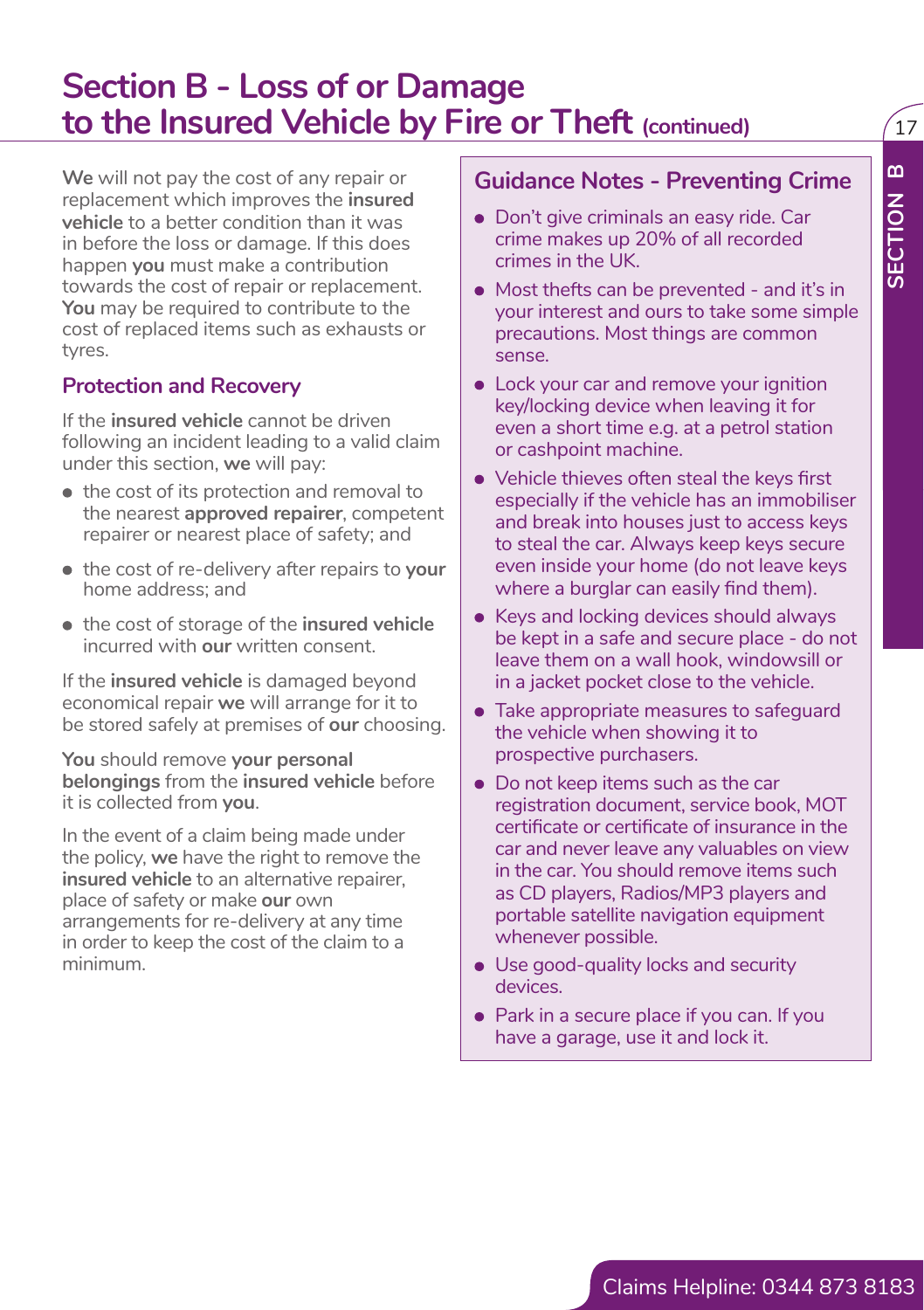### **What is not covered**

These sections of **your** insurance policy do not cover the following:

- The amount of any **excess** shown in the **Policy Schedule** or in this policy document or in any **endorsement** that applies.
- Indirect losses which result from the incident that caused **you** to claim, for example, **we** will not pay compensation for **you** not being able to use the **insured vehicle**.
- Wear and tear, mechanical or electrical breakdown including failure of any equipment, integrated circuit, computer chip, computer software or computer related equipment and failure or breakages of any part due to application of brakes or road shocks.
- Depreciation or loss of value following repairs.
- Loss of or damage caused by someone taking the **insured vehicle** without **your** permission, unless the incident is reported to the police and assigned a crime reference number and **you** do not subsequently make any statement to the police that the **insured vehicle** was taken with **your** permission.
- Loss suffered due to any person obtaining any property by fraud or deception, for example a purchaser's cheque not being honoured by their bank.
- Loss or damage to the **insured vehicle** where possession of it is gained by deception on the part of someone pretending to be a buyer or someone pretending to act on behalf of a buyer.
- Loss or damage to the **insured vehicle** as a result of:
	- lawful repossession
	- return to its rightful owner
	- seizure by the police or their authorised representatives.
- Loss or damage caused by pressure waves from aircraft or any flying object.
- Loss of or damage to keys, lock or ignition activators, alarm or immobiliser activators (except as insured under Section I of this insurance - Replacement Locks).
- Repairs, re-programming or replacement

of any component, including locks on the **insured vehicle**, resulting from the loss of or damage to the **insured vehicle** keys, lock or ignition activators or alarm or immobiliser activators (except as insured under Section I of this insurance - Replacement Locks).

- Loss of or damage to the **insured vehicle** and/or **in-car entertainment, communication and navigation equipment** while the **insured vehicle** is left **unattended** arising from theft or attempted theft when:
	- (i) ignition keys have been left in or on the **insured vehicle**; or
	- (ii) the **insured vehicle** has not been secured by means of door and boot lock; or
	- (iii)any window or any form of sliding or removable roof or hood have been left open or unlocked; or
	- (iv)the **insured vehicle** is fitted with a manufacturer's standard security device and the device is not operational or is not in use.
	- (v) the **insured vehicle** is fitted with a **telematics device** and the device is not operational or is not in use.
- Loss or damage resulting from incorrectly maintaining or fueling the vehicle.
- Confiscation, requisition or destruction by or under the order of any Government or Public or Local Authority.
- Damage to tyres caused by braking, punctures, cuts or bursts.
- Damage caused by frost unless **you** took precautions to protect the **insured vehicle**.
- Loss or damage caused deliberately by **you** or by any person who is in charge of the **insured vehicle** with **your** permission.
- Any amount **you** are contractually obliged to pay under any lease or finance agreement, **you** have entered into, over and above the cost of replacing the **insured vehicle**.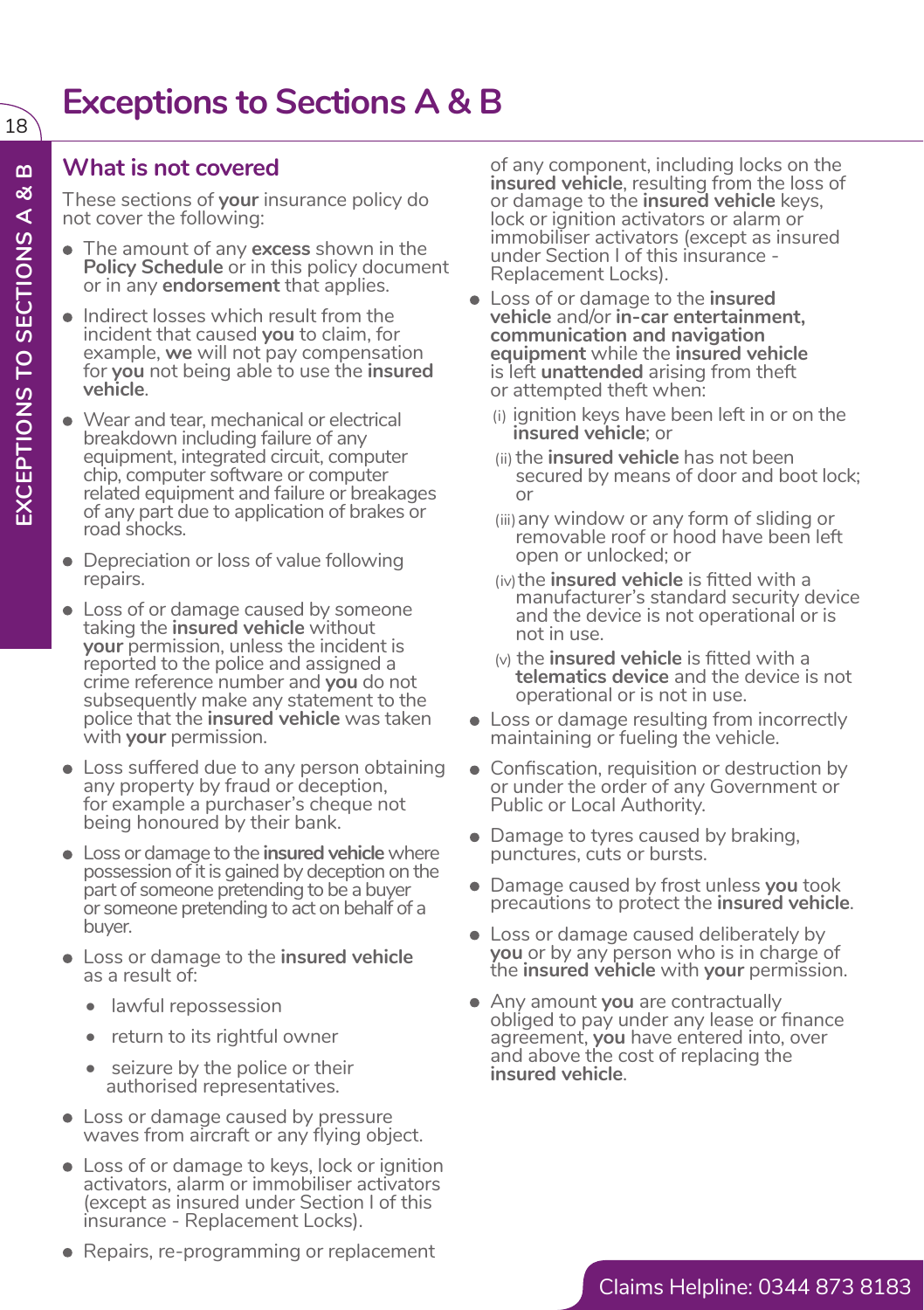### **What is covered**

### **Use of the insured vehicle**

**We** will cover the categories of people listed below for their legal liability for death, bodily injury or damage to property arising out of the use of the **insured vehicle**;

- **You**; and
- any person permitted to drive the **insured vehicle** under the **Certificate of Motor Insurance** who is driving with **your** permission; and
- any passenger in the **insured vehicle**; and
- any person using (but not driving) the **insured vehicle** for social domestic and pleasure purposes with **your** permission; and
- What is covered<br>
Use of the insured vehicle<br>
Use of the insured vehicle<br>
Use of the insured vehicle corresponds of people listed<br>
Dividends and principal content of an accident covered by the<br>
insured vehicles providently • the employer or business partner of any person named as a permitted driver on **your Certificate of Motor Insurance** in the event of an accident occurring while the **insured vehicle** is being used for business by that named person as long as **your Certificate of Motor Insurance** allows business use by such person.

### **Towing**

**You** are covered by this section of the policy while the **insured vehicle** is towing a trailer or broken down vehicle. The cover will apply as long as the towing is allowed by law and the trailer or broken down vehicle is attached properly by towing equipment made for this purpose.

### **Third Party Property Damage Limit**

The most **we** will pay for property damage for any one claim, or series of claims arising out of any one event is £20,000,000. The most **we** will pay in legal costs for any one property damage claim or series of property damage claims arising out of any one event

#### is £5,000,000.

### **Legal Costs**

In the event of an accident covered by this section and subject to **our** prior agreement **we** will pay for the following at **your** request:

- Solicitors' fees for representation at any coroner's inquest, fatal accident inquiry or magistrates court (including a court of equal status in any country within the **geographical limits**).
- Legal costs for defending a charge of manslaughter or causing death by dangerous or careless driving.
- Any other costs and expenses for which **we** have given prior agreement.

If anyone who is covered by this section dies while they are involved in legal action, **we** will give the same cover applicable under this section of the policy to their legal personal representatives.

### **Driving Other Cars**

Driving other cars cover does not apply to this policy. This policy only covers **you** or anyone named on the **Certificate of Motor Insurance** to drive the **insured vehicle**.

#### **Emergency Medical Treatment**

**We** will pay emergency treatment charges required by the Road Traffic Acts. If this is the only payment **we** make, it will not affect **your** No Claim Bonus.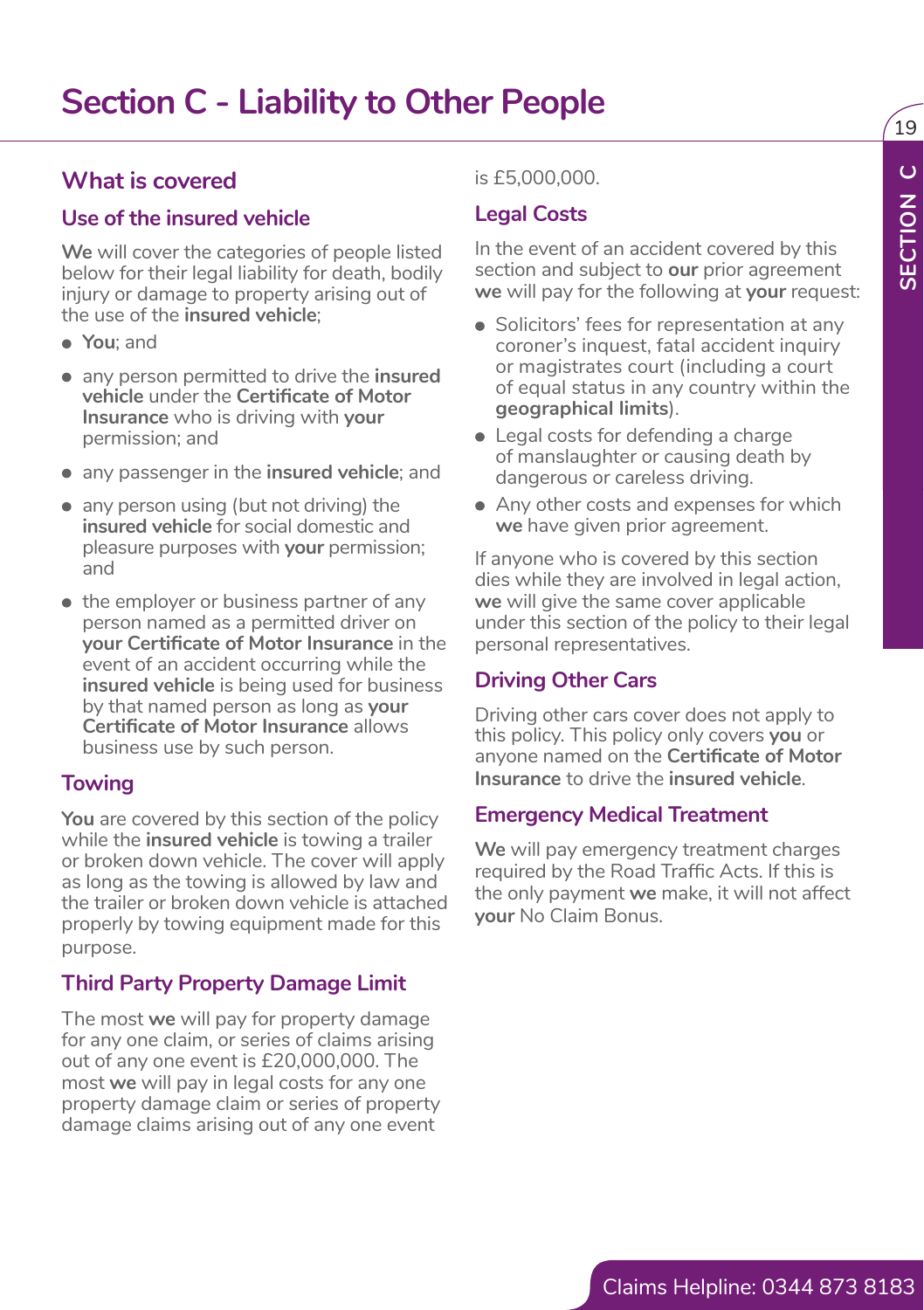## **Exceptions to Section C**

### **What is not covered**

**We** shall not be liable:

- if the person claiming is otherwise insured; or
- for loss or damage to property belonging to or in the care of any person insured under this section or for not being able to use any such property; or
- for damage to the **insured vehicle** or property stored or being conveyed in it or for not being able to use any such property; or
- for loss or damage to any trailer or caravan being towed by the **insured vehicle** or for any property carried in or on that trailer or caravan or for not being able to use any such trailer or caravan; or
- for death or bodily injury to any person being carried in or on any trailer or caravan; or
- when a trailer or broken down vehicle is being towed for profit; or
- for any loss incurred while the trailer or broken down vehicle is not attached to the **insured vehicle** .
- if the death of or bodily injury to any person covered under this section arises out of or in the course of his/her employment except where such liability must be covered under the Road Traffic Acts; or
- if a person who was not driving makes a claim and he/she knew that the person driving did not hold a valid driving licence; or
- for any loss, damage, death or injury arising as a result of a 'road rage' incident or caused deliberately by **you** or any other person claiming under this policy except where such liability must be covered under the Road Traffic Acts; or
- for any claim resulting from carrying, preparing, selling or supplying of any goods, food or drink from the **insured vehicle.**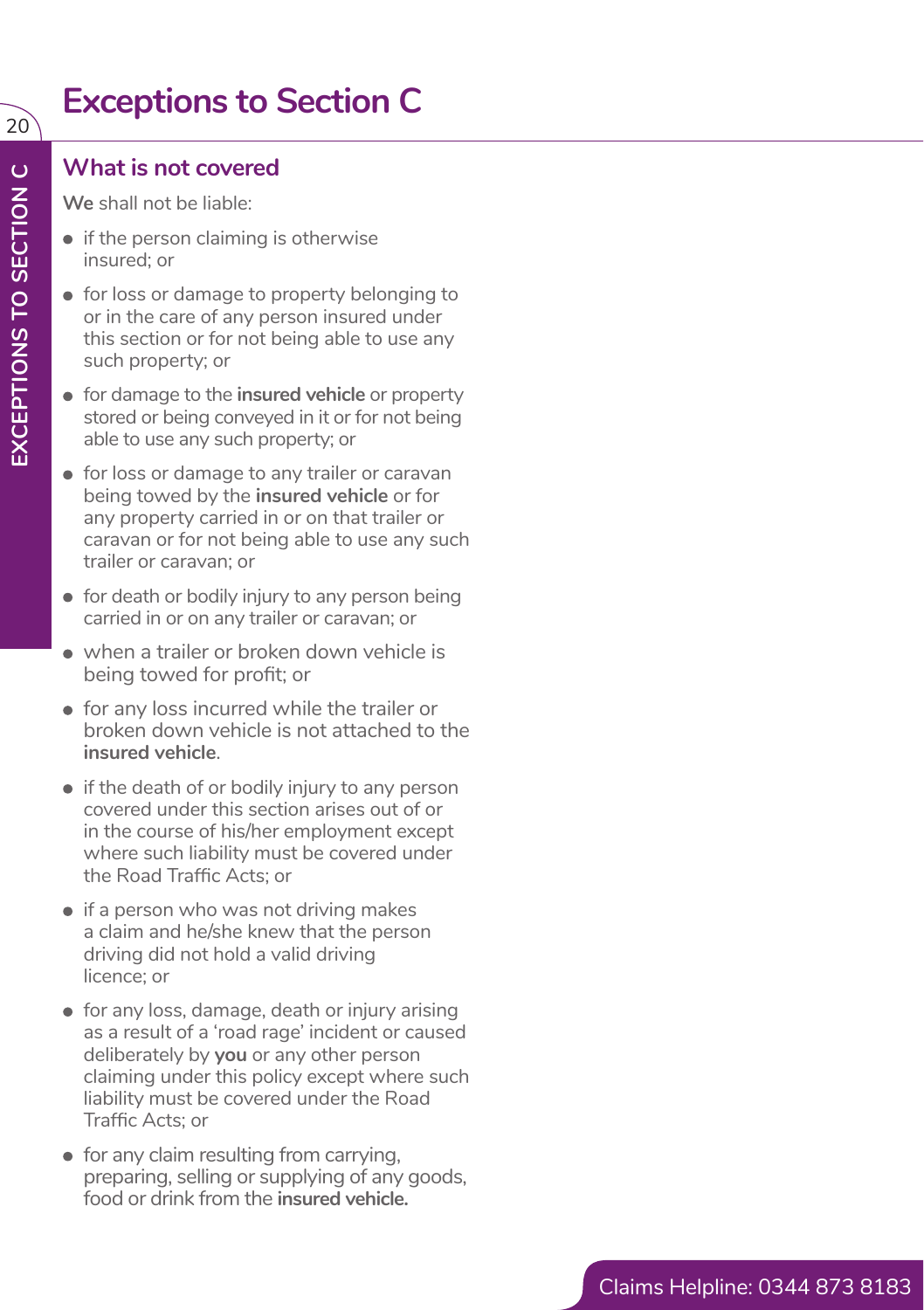### **Section D - Provision of a Courtesy Car**

There is No entities referencies to the provision of a<br>courtexy can in the event of a claim.<br>Claims Helpline: 0344 873 8183<br>Claims Helpline: 0344 873 8183 There is NO entitlement for the provision of a courtesy car in the event of a claim.

 $\sqrt{21}$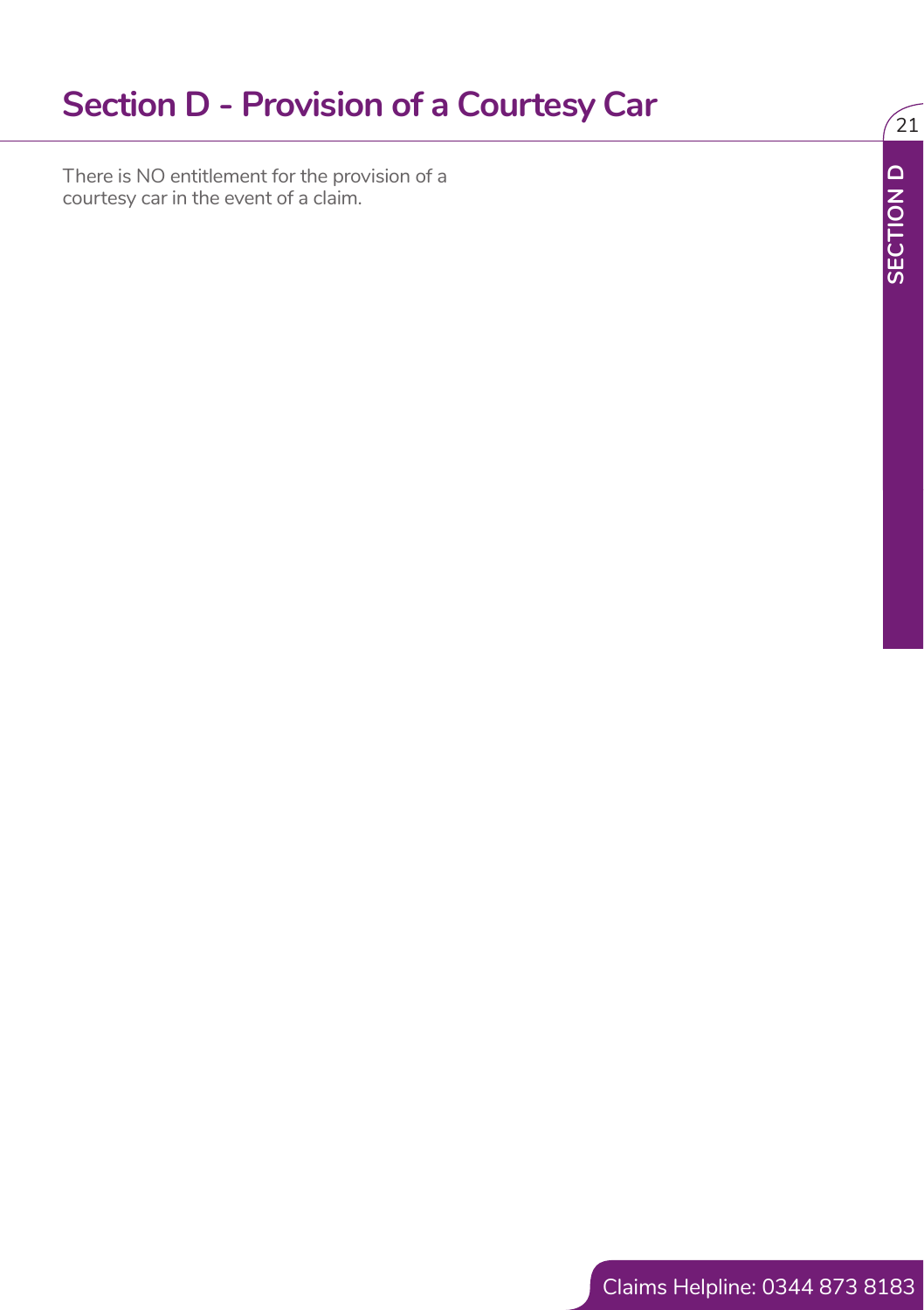## **Section E - Personal Accident Benefits**

This section applies only if the cover shown on **your Policy Schedule** is Comprehensive.

### **What is covered**

If **you**, anyone named as a driver on **your Certificate of Motor Insurance** or **your partner** are accidentally killed or injured in any country within the **geographical limits**, the European Union or EEA while **you** are travelling in or getting out of the **insured vehicle we** will pay for the following;

- For Death £5,000
- For the total and irrecoverable loss of sight in one or both eyes - £5,000
- For the permanent loss (at or above the wrist or ankle) of use of one or more hands or feet - £5,000
- Permanent total disablement from attending to any business or occupation - £5,000

**We** will only pay these amounts if the death or loss happens within 12 calendar months of the accident.

### **What is not covered**

**We** will not pay for:

- An amount greater than £10,000 per claim
- Death or injury to any person not wearing a seat belt when required to by law
- Any intentional self injury, suicide or attempted suicide
- Any injury or death to any person driving at the time of the accident who is found to have a higher level of alcohol or drugs in their body than is allowed by law
- While **you**, anyone named as a driver on **your Certificate of Motor Insurance** or **your partner** has any other vehicle insurance policy with **us**, **we** will only pay the benefit under one policy.

Claims Helpline: 0344 873 8183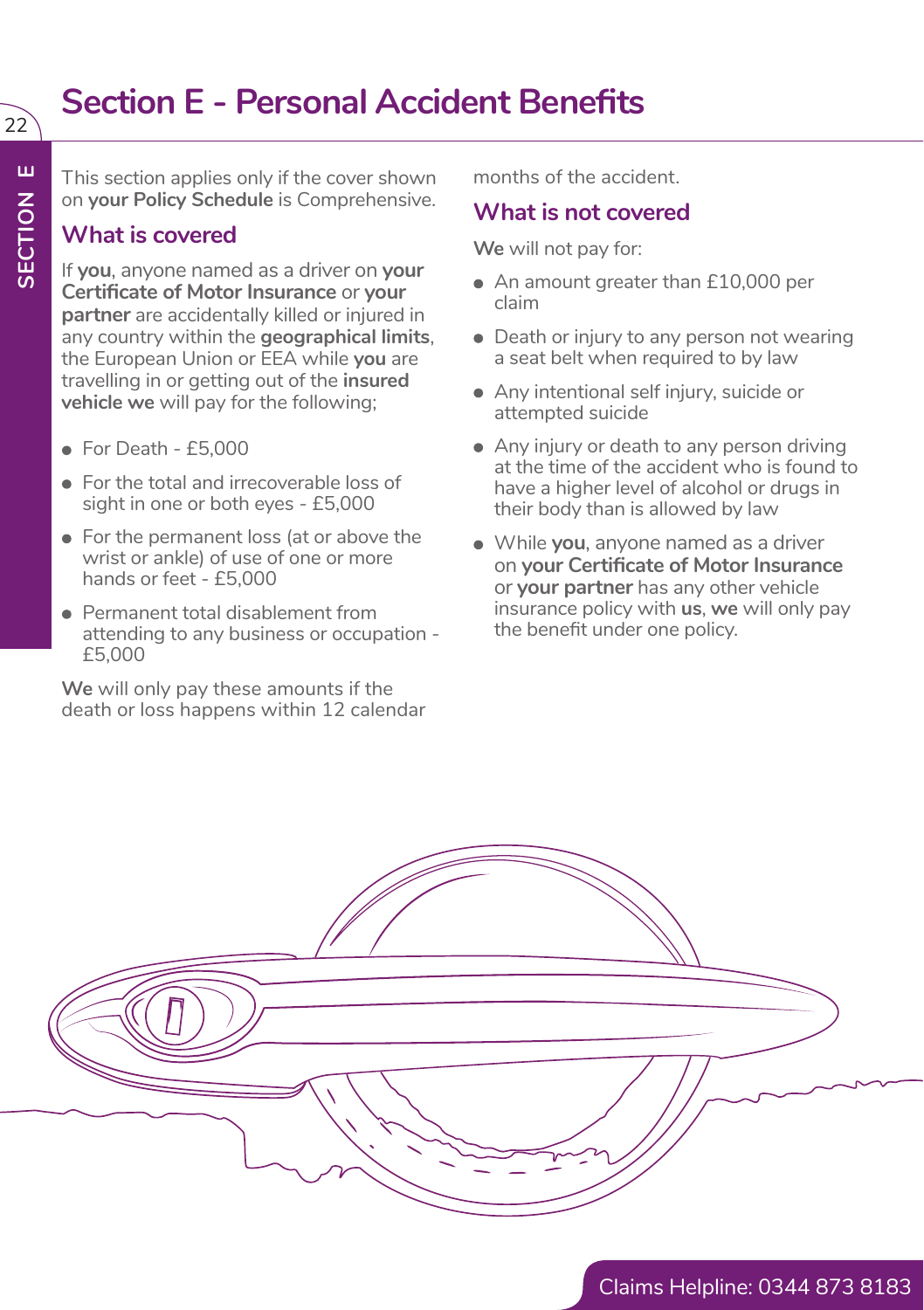$23$ 

### **Section F - Personal Belongings**

This section applies only if the cover shown on **your Policy Schedule** is Comprehensive.

### **What is covered**

**We** will pay for:

**Personal belongings**, which are lost or damaged following an accident, fire, theft or attempted theft involving the **insured vehicle** up to a maximum of £250 per claim.

### **What is not covered**

**We** will not pay for:

- Loss or damage caused by wear and tear or depreciation
- Loss of, theft of, or damage to **personal belongings** whilst **you** are not in the **insured vehicle** if the **insured vehicle** is left without being locked and/or if any window, roof opening, removable roof panel or hood is left open or unlocked
- Money, credit or debit cards, stamps, tickets, vouchers, documents and securities
- Goods, tools or samples carried in connection with any trade or business
- Loss of or damage to any radar detection equipment
- The cost of reinstating data from portable audio equipment, multi-media equipment, communication equipment, personal navigation and radar detection systems.

This section applies only if the cover shown on **your Policy Schedule** is Comprehensive.

### **What is covered**

**Section G -** 

**Medical Expenses**

**We** will pay for:

The medical expenses for each person who suffers any injury arising from an accident while the person is in the **insured vehicle**. Up to a maximum of £250 for each injured person.

This section applies which the cover shown This section applies only the cover shown<br>
on your Plairy Schedule is Comprehensive.<br>
What is covered<br>
We will not for the well in profit:<br>
Next is power to the will not form the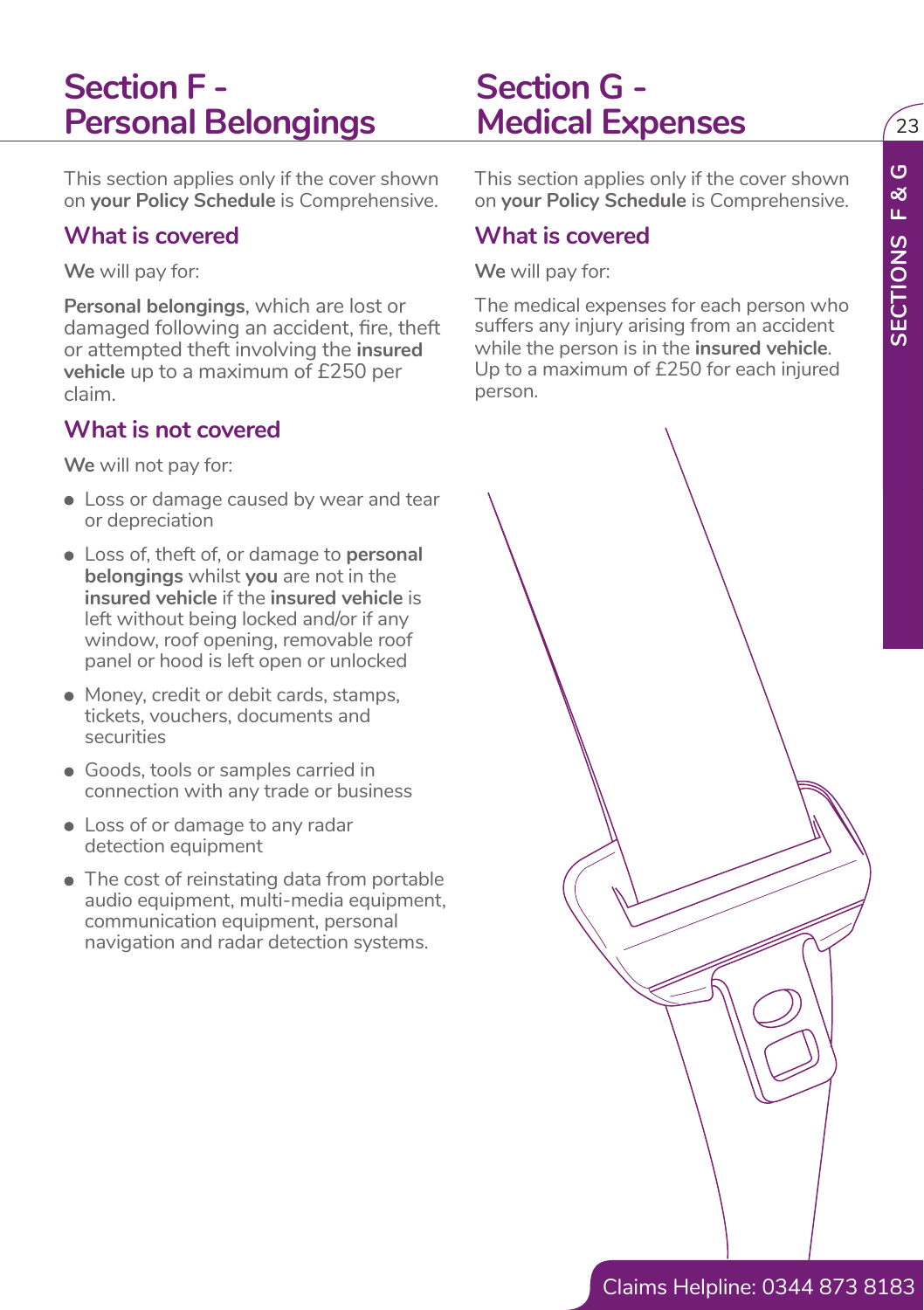## **Section H - Glass Damage**

This section applies only if the cover shown on **your Policy Schedule** is Comprehensive.

In the event of an incident likely to give rise to a claim for damaged glass please contact the approved replacement service via the 24 hour Claims Helpline on 0344 873 8183.

### **What is covered**

If the glass in the front windscreen or sunroof, side or rear windows of the **insured vehicle** is damaged during the **period of insurance we** will pay the cost of repairing or replacing it. **We** will also pay for any repair to the bodywork of the **insured vehicle** that has been damaged by broken glass from the windscreen or window.

If the **insured vehicle** is fitted with Advanced Driver Assistance Systems (ADAS) and **you** use **our** approved replacement service to replace the windscreen, **we** will also pay for the recalibration of cameras or sensors fitted behind the windscreen to operate these systems, if required.

If the repair or replacement is carried out by **our** approved replacement service cover is unlimited subject to any applicable **excess** as shown in **your policy schedule** and the amount not being greater than the **market value** or **written down value** of the **insured vehicle** (to contact **our** approved replacement service please call 0344 873 8183).

If **you** choose to use **your** own supplier then cover will be limited to £150 after deducting any glass **excess** as shown in **your policy schedule**.

**We** may at **our** option use parts that have not been supplied by the original manufacturer. If **you** insist that **we** use parts supplied by the original manufacturer even though alternative non-original manufacturer parts are available **you** will be required to pay **us** any difference in the cost of such parts.

A claim solely under this section will not affect **your** no claim discount.

### **What is not covered**

**We** will not pay for:

- The glass **excess** shown in **your policy schedule** where the glass is replaced. Any claim for repair will not be subject to payment of an **excess**.
- Loss of use of the **insured vehicle**.
- Repair or replacement of any windscreen or window not made of glass.
- The cost of importing parts or storage costs caused by delays where the parts are not available from stock within the **geographical limits**.
- The cost of mechanical items associated with the window mechanism of the **insured vehicle** under this section.
- Any loss or damage caused deliberately by **you** or by any person who is in charge of the **insured vehicle** with **your**  permission.
- The repair or replacement of sunroofs, **panoramic roof**, lights/reflectors or folding rear windscreen assemblies or any permanently fitted accessories including glass contained within hard tops under this section. Cover for these items will be supplied under Section A of this policy.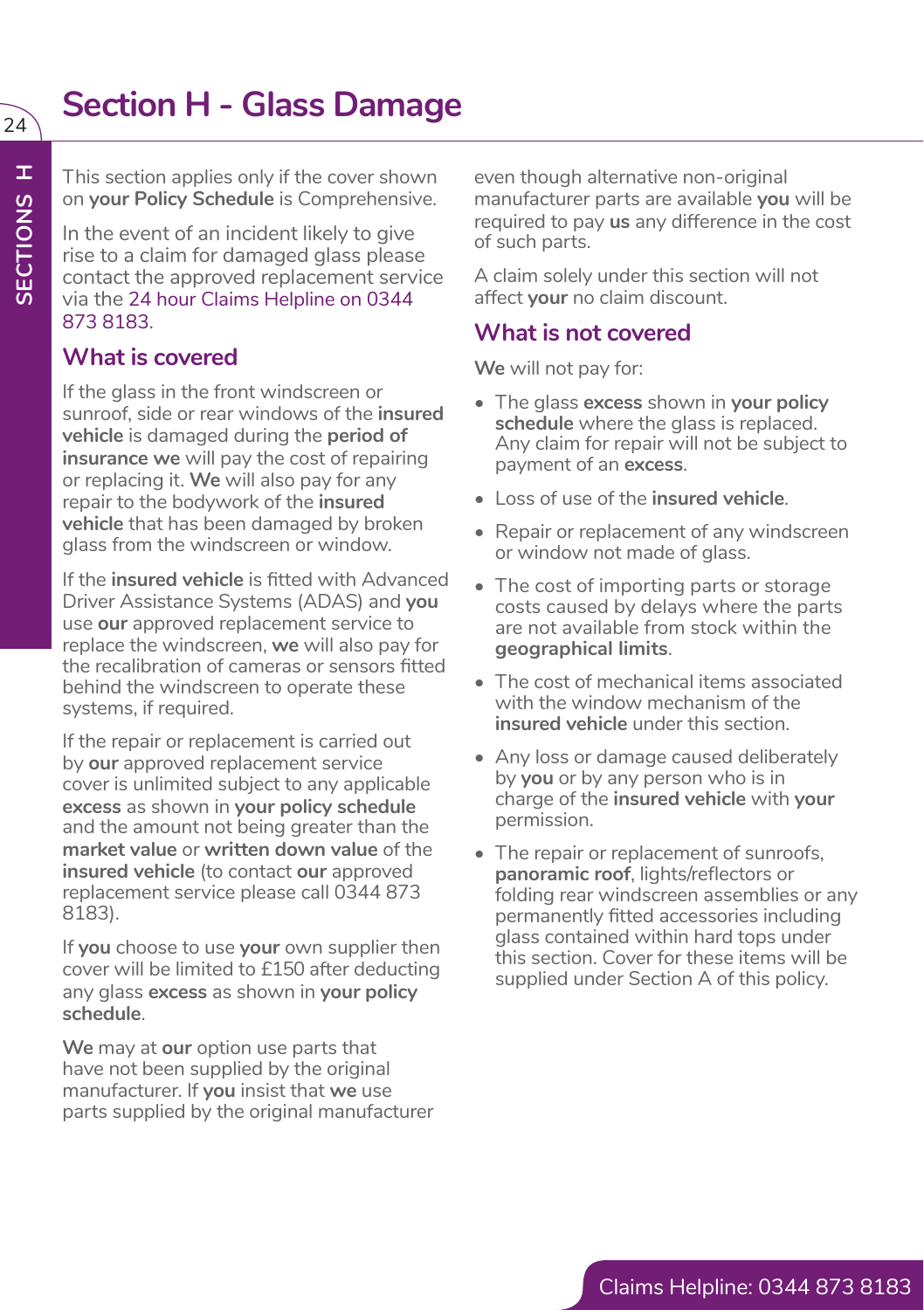### **Section I - Replacement Locks**

This section applies only if the cover shown on **your Policy Schedule** is Comprehensive.

### **What is covered**

If the keys or keyless entry system device of the **insured vehicle** are lost or stolen, **we** will pay the cost of replacing:

- The keys or keyless entry system device and central locking system
- This accidental popularis only if the cover of the covered<br>
on your Policy Schedule is Comprehensive.<br>
What is covered<br>
What is covered<br>
window in system device in the way at the hystem device in the second field<br>
the lev • All locks that can be opened by the missing item, provided **we** are satisfied that any person who may have the keys or keyless entry system device knows the identity or location of the **insured vehicle**.

**We** will pay the cost of retrieving **your** keys or keyless entry system device if they are accidentally locked in the **insured vehicle**.

As long as there has been no other loss or damage, the amount of **excess** due is £100.

Claims made under this section only will not affect **your** no claim bonus.

### **What is not covered**

• The theft of keys if the **insured vehicle** is unoccupied and the keys or keyless entry system device is left in or on the **insured vehicle.**

 $\sqrt{25}$ 

- The theft of keys if the incident is not reported to the police as soon as reasonably possible, normally within 24 hours of **you** becoming aware of the loss, and a crime reference number obtained.
- Any loss resulting from a person known to **you** taking **your** keys or keyless entry system device, unless that person is reported to the police for taking this item without **your** permission.
- Any damage to the keys, keyless entry system device or locks of the **insured vehicle**.
- Any costs where a claim for other loss or damage is being made at the same time.
- Any loss resulting from fraud or deception.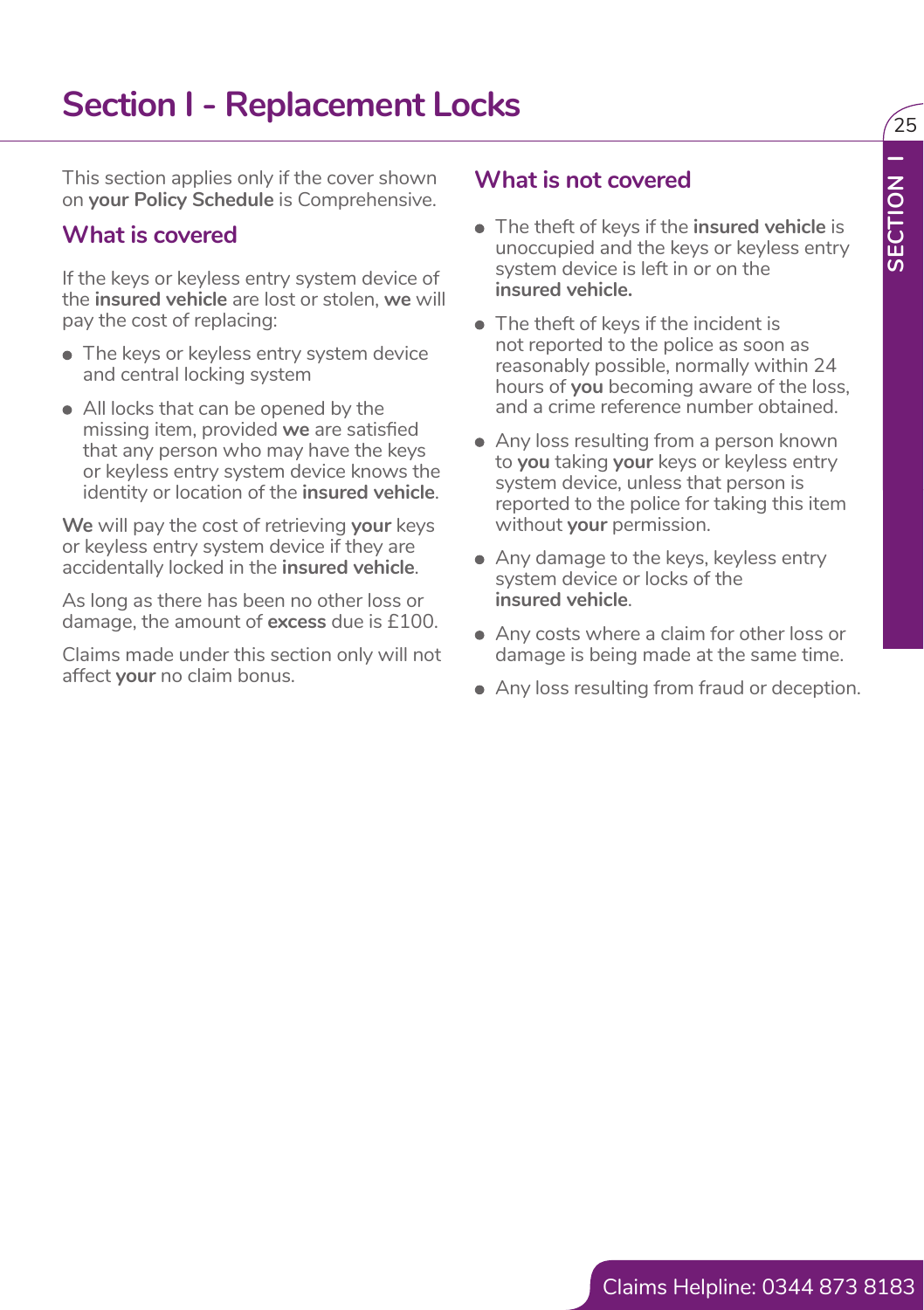### **Section J - Foreign Use of the Insured Vehicle**

### **What is covered**

**We** will provide the cover shown on **your policy schedule** for up to 30 days in any **period of insurance** while **you** are using the **insured vehicle** within the countries referred to below.

Outside of the 30 day cover shown above **we** will provide **you** with the minimum cover required by law while **you** or any driver covered by this policy are using the **insured vehicle** within the European Union and any other country which has agreed to follow the EU Directive on Insurance of Civil Liabilities arising from the use of motor vehicles (number 2009/103/EC).

The minimum cover required by law does not include damage to or the theft of the **insured vehicle**.

**You** do not need an International Motor Insurance Card (Green Card) for visits to these countries as the legal evidence of this cover is shown on **your Certificate of Motor Insurance**. Further information on the countries that follow the EU Directive can be found by visiting www.mib.org.uk

The provision of the cover shown on **your policy schedule** whilst **you** are abroad is only agreed on the understanding that:

- The **insured vehicle** is taxed and registered within the **geographical limits**; and
- **Your** main permanent home is within the **geographical limits**; and
- **Your** visit abroad is only temporary; and
- **You** tell **your insurance intermediary** before **you** leave; and
- **your** visit abroad is for social, domestic or pleasure purposes.

The insurer will also pay customs duty if the **insured vehicle** suffers loss or damage and **we** decide not to return it after a valid claim on the policy.

Cover also applies while the **insured vehicle** is being carried between sea or air ports or railway stations within these countries, as

long as this travel is by a recognised sea, air or rail route.

**We** may agree to extend the cover for more than 30 days as long as **you**:

- Tell **your insurance intermediary** before **you** leave
- Pay any additional premium due.

If **we** agree to **your** request **we** may issue **you** with an International Motor Insurance Card (Green Card) as legal evidence of this cover.

### **Accident recovery**

If the **insured vehicle** is

i. immobilised in any of the countries referred to above and cannot be repaired in time for **your** return home, or

ii. stolen and not recovered until after **your** return home, **we** will arrange to bring the driver and up to eight passengers back to the UK.

**We** will also arrange and pay for either:

i. the return of the **insured vehicle** and any attached trailer or trailer caravan to **your** home or a suitable repairer in the UK, or

ii. a single ticket by rail and/or sea, or by air if travel by train and/or boat exceeds 12 hours, for **you** or **your** nominated driver to travel from the UK to collect the **insured vehicle** and any attached trailer or trailer caravan once it has been repaired or found.

Note: **We** will choose the most appropriate option, taking **your** personal circumstances into account.

If applicable, **we** will arrange and pay for the storage of the **insured vehicle** and any attached trailer or trailer caravan pending its repair, repatriation or scrapping. **We** will not pay more than £100 for storage.

Where the estimated repatriation cost exceeds the UK **market value** of the **insured vehicle** we will not pay more than the cost of scrapping the **insured vehicle** and any customs duty imposed.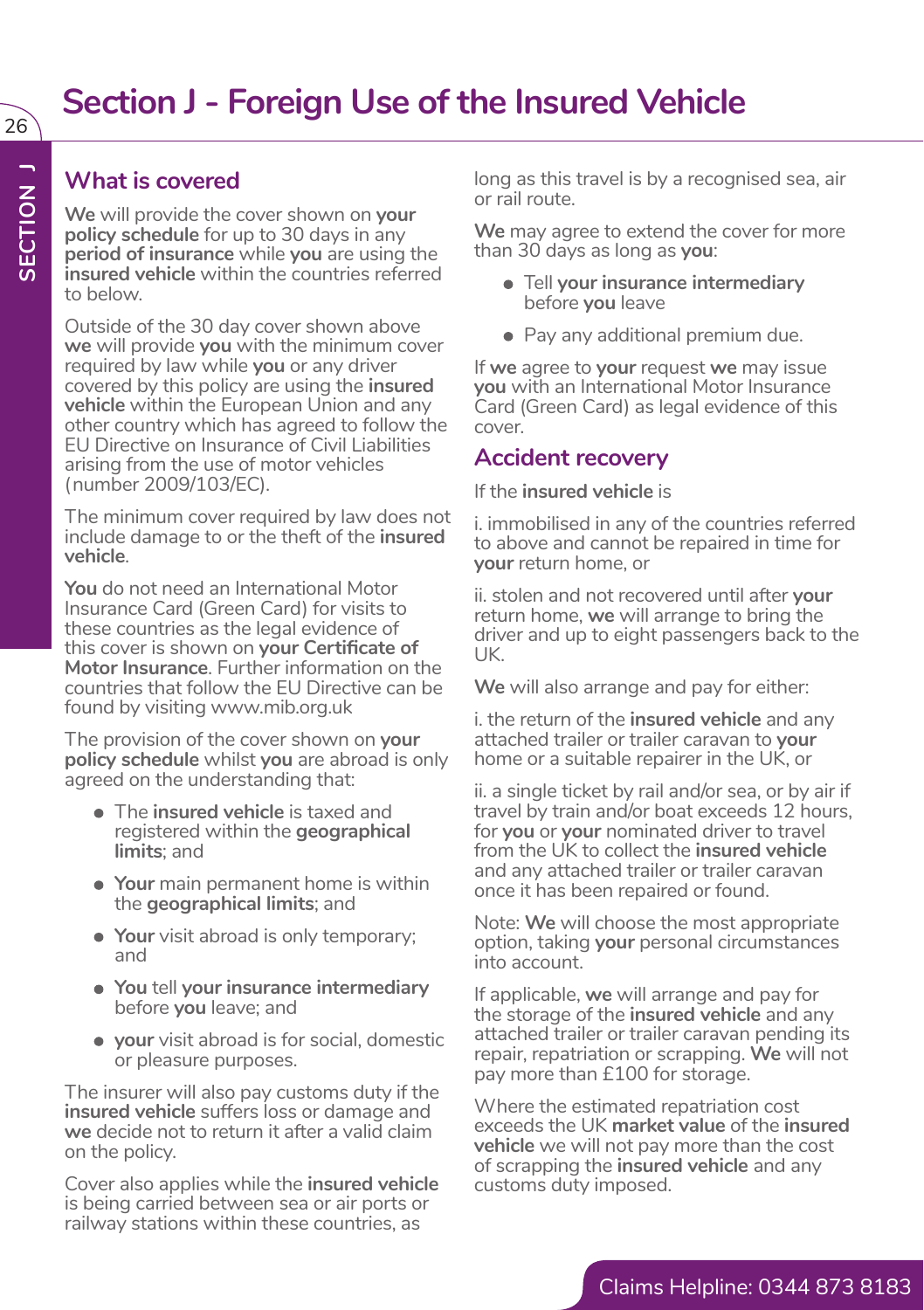### **Section J - Foreign Use of the Insured Vehicle (continued)**

Please note that the onward transportation of any animal in the **insured vehicle** will be at **our** discretion and entirely at **your** own risk

### **What is not covered**

- Any loss or damage to the **insured vehicle** that occurs after the **insured vehicle** has been in the countries listed above for more than 30 days in any **period of insurance** unless this time period has been extended by **us** by prior agreement
- The Accident Recovery service is not provided when the **insured vehicle** has been in the countries listed above for more than 30 days in any **period of insurance** unless this time period has been extended by **us** by prior agreement
- **If Your Certificate of Motor Insurance** allows **you** to drive any other car, that cover does not apply outside of the **geographical limits**.

#### **Guidance Notes - Going Abroad**

The policy does not automatically provide full cover abroad so, before travelling, please contact your insurance intermediary to arrange cover. The extended full insurance will then cover you in the countries for which we have agreed to provide cover and when your vehicle is travelling by rail or sea between those countries.

Unless you notify your insurance intermediary in advance of a trip abroad, the cover may be limited to the minimum cover you need under the law of the relevant country (EU minimum insurance). This minimum insurance will not provide any cover for damage to or theft of your insured vehicle.

Take your certificate as evidence of insurance when you travel abroad.

If your insured vehicle suffers any loss or damage that is covered by this insurance and the insured vehicle is in a country where you have cover, we will refund any customs duty you pay to temporarily import your insured vehicle.

Although full policy cover abroad is automatically available for up to 30 days in any one annual period of insurance we may, on request, agree to extend cover up to a maximum of 90 days. A charge may apply. Please contact your intermediary for further information.

We will only consider extending this insurance to countries which are covered by the International Green Card system.

If you are involved in any accident or incident whilst abroad please call the 24 hour Claims Helpline using the international dialling code for the UK: 0044 344 873 8183.



 $\mathcal{L}_{27}$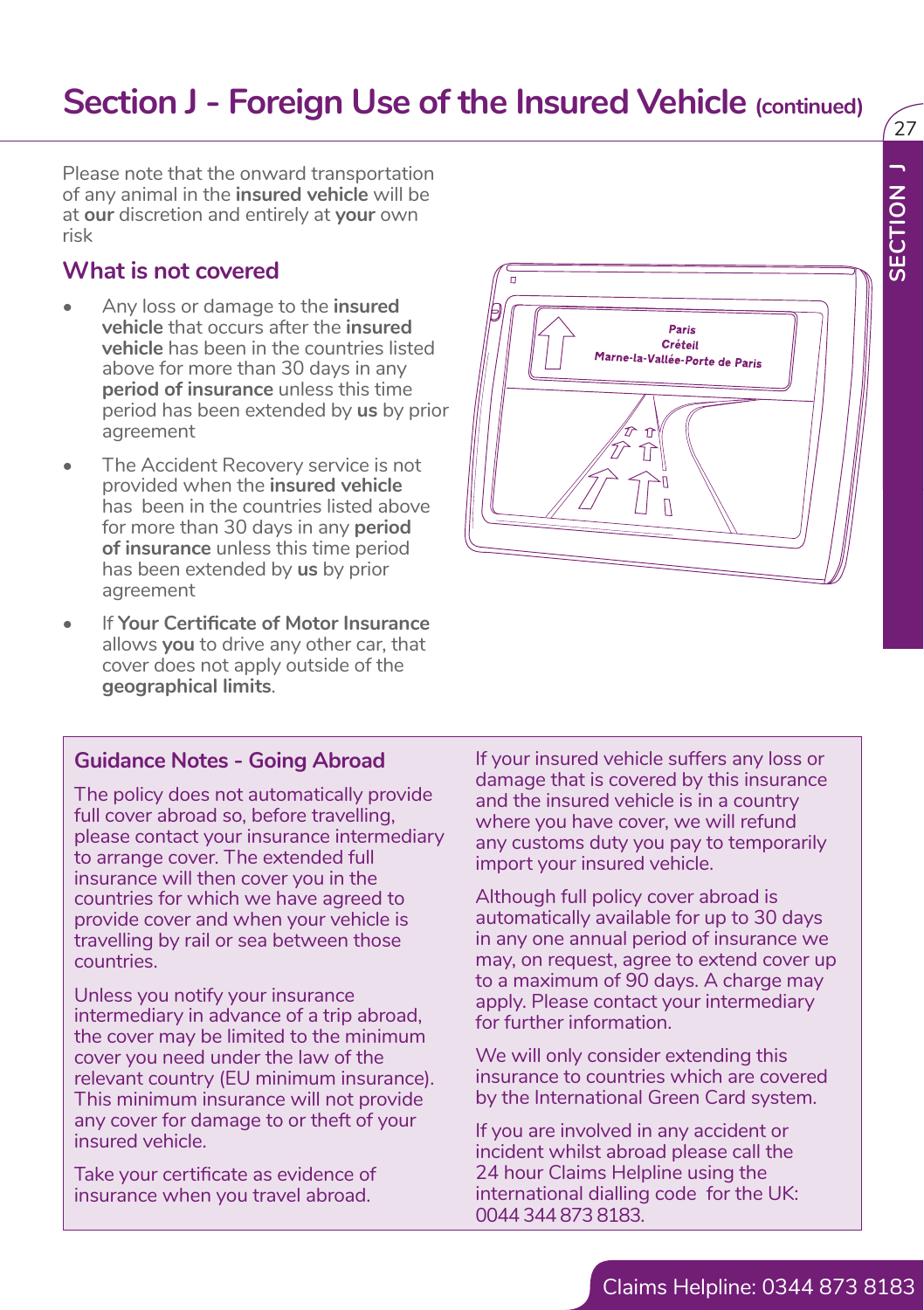### **Section K - No Claim Discount**

If **you** do make a claim during the **period of insurance your** no claim discount will be reduced at the next renewal date in accordance with the scale shown below.

The following will not affect **your** no claims discount:

- Payments made under Section H Glass damage and Section I - Replacement Locks.
- A successful claim made under Section M - Uninsured driver and vandalism promise
- If **we** only have to pay for an emergency treatment fee.
- If **we** make a full recovery of all payments made by **us** in connection with a claim made against the policy.

If **you** make a claim or if a claim is made against **you** for an event which **you** may not consider to be **your** fault and **we** have to make a payment this will affect **your** No Claim Discount unless **we** can recover **our**

outlay in full from the responsible party.

If **you** decide to cancel **your** policy and premiums remain outstanding **we** will not be able to issue proof of No Claim Discount until the outstanding premiums are paid.

**You** cannot transfer **your** No Claim Discount to somebody else.

### **Guidance Notes – No Claim Discount**

There may on occasions be incidents (possibly involving a cyclist or pedestrian) where, although you are not claiming for damage to your vehicle, there is a potential for a claim against your policy by the third party.

In these circumstances we may disallow your No Claim Discount for up to twelve months until we are confident that a third party claim is unlikely to materialise.

| <b>Current years NCD</b> | Your NCD years at<br>renewal if no fault<br>claims made | Your NCD years at<br>renewal if one fault<br>claim made | Your NCD years at<br>renewal if two fault<br>claims made | Your NCD years<br>at renewal if more<br>than two fault<br>claims made |
|--------------------------|---------------------------------------------------------|---------------------------------------------------------|----------------------------------------------------------|-----------------------------------------------------------------------|
| O                        |                                                         |                                                         |                                                          |                                                                       |
|                          | 2                                                       |                                                         |                                                          |                                                                       |
| 2                        | 3                                                       |                                                         |                                                          |                                                                       |
| 3                        | 4                                                       |                                                         |                                                          |                                                                       |
| 4                        | 5                                                       |                                                         |                                                          |                                                                       |
| 5                        | 6                                                       | 3                                                       |                                                          |                                                                       |
| 6                        |                                                         | 3                                                       |                                                          |                                                                       |
|                          | 8                                                       | 3                                                       |                                                          |                                                                       |
| 8                        | 9                                                       | 3                                                       |                                                          |                                                                       |
| $9+$                     | $9+$                                                    | 3                                                       |                                                          |                                                                       |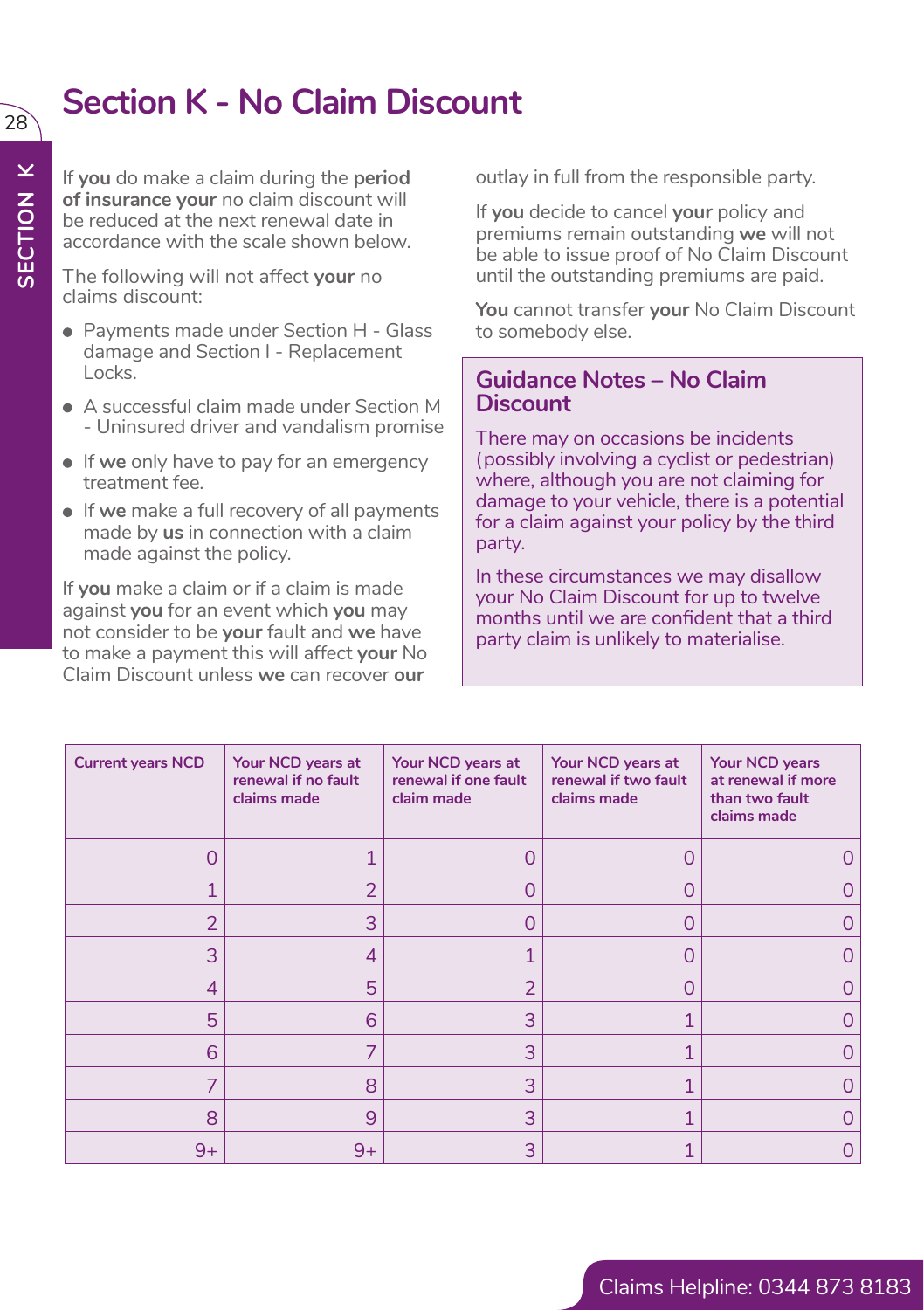### **Section L - Protected No Claim Discount**

### **Section M - Uninsured Driver and Vandalism promise**

Depending on certain qualifying conditions **you** may be able to protect **your** no-claim discount if **you** pay an extra premium. **Your** no-claim discount is only protected if this section is shown as applying on **your policy schedule**.

If **your** no-claim discount is protected **we** will not reduce it in the event of **you** claiming under this policy.

It does not mean that **your** premium will not be increased if, for example, **your** accident or conviction record justifies this.

This section applies only if the cover shown on **your policy schedule** is Comprehensive.

### **Uninsured driver promise**

If the **insured vehicle** is involved in an accident that was not **your** fault or that of the driver of the **insured vehicle** and caused by an uninsured motorist **we** will refund the cost of **your excess** and restore **your** No Claim Discount.

**We** will need:

- The vehicle registration and the make/ model of the **third party** vehicle
- The responsible driver's details, if possible.

Depending a contain qualifying conditions<br>
This section rapids only if the cover shown on<br>
discount if you provide provide the Claims Helpline:<br>
The countries and provident is contained with the provident in a addetite.<br>
I It also helps **us** to confirm who is at fault if **you** can get the names and addresses of any independent witnesses, if available. When **you** claim, **you** may have to pay **your excess**. Also, if when **your** renewal is due, investigations are still ongoing, **you** may lose **your** No Claim Discount temporarily. However, once **we** confirm that the accident was the fault of the uninsured driver, **we** will repay **your excess**, restore **your** No Claim Discount and refund any extra premium **you** have paid.

### **Vandalism promise**

This section applies only if the cover shown on **your policy schedule** is Comprehensive.

If you make a claim for damage to your insured **vehicle** that is a result of vandalism, which is damage caused by a malicious and deliberate act, **you** will not lose **your** No Claim Discount.

### **Conditions**

- **You** pay any Accidental Damage **excess** that is applicable. Please refer to **your policy schedule** for **excess** amounts
- The incident is reported to the police and assigned a crime reference number
- The damage has not been caused by another vehicle.

When **you** claim **you** will have to pay the **excess**. Once **we** receive **your** claim, **you** may lose **your** No Claim Discount, until **we** are supplied with a relevant crime reference number.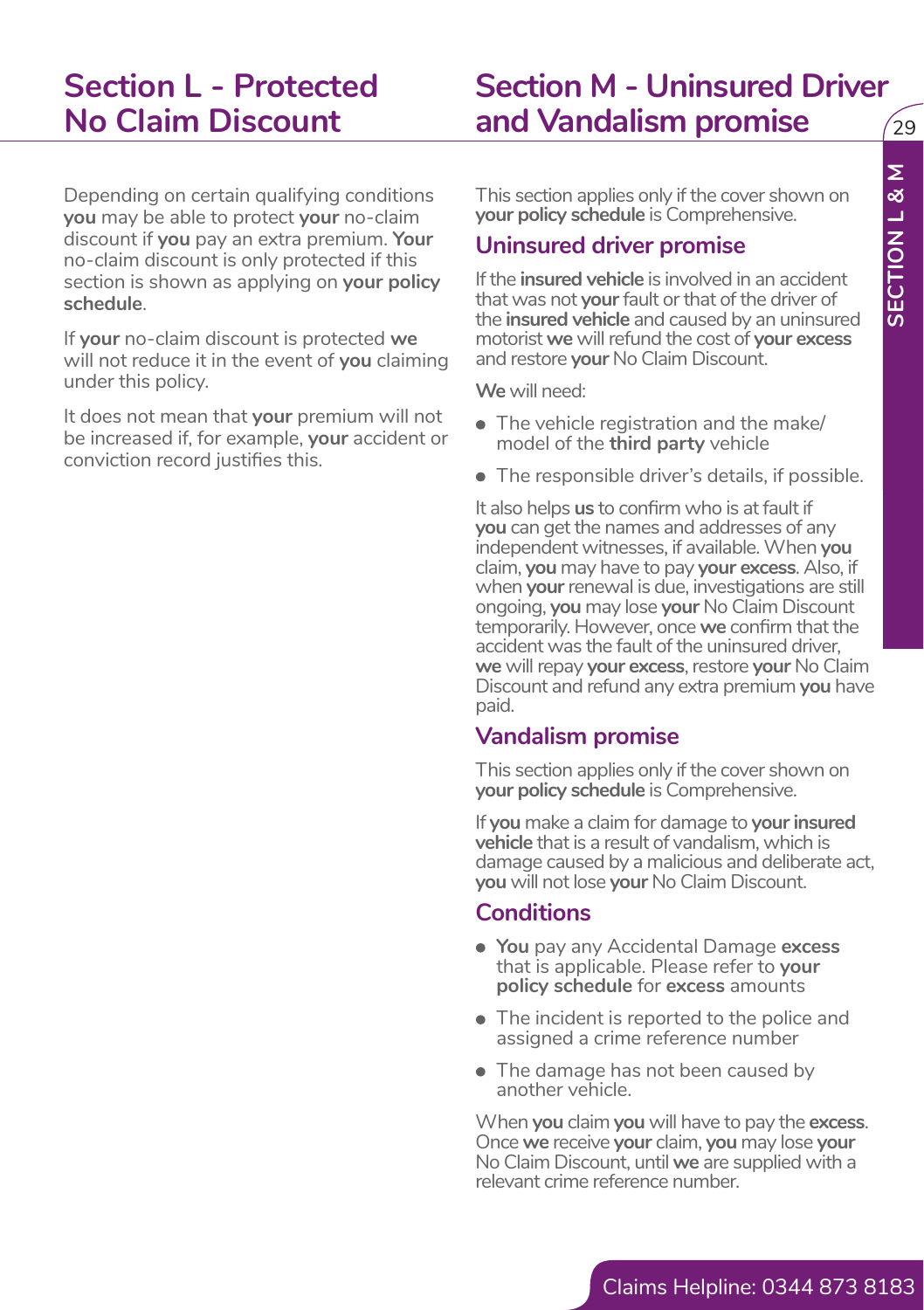### **Section N - Emergency Transport & Accommodation Child Car Seat Section O -**

This section applies only if the cover shown on **your policy schedule** is Comprehensive.

### **What is covered**

### **Accident recovery**

If the **insured vehicle** is immobile or unsafe to drive due to an insured loss and the damage is covered under Section A or B of this policy **we** will pay for the recovery of the **insured vehicle** and any attached trailer or caravan trailer to one of **our approved repairers** near to **your** home or destination or, at **your** request, to **your** home or a repairer of **your** choice, if nearer. If the repairer cannot accept the car at the time of recovery, it will be taken to a safe place of storage for up to 48 hours.

The driver and up to eight passengers will be taken, in one journey, to **your** home or to the planned destination.

Alternatively, **we** will arrange and pay for one night's accommodation (bed and breakfast only) subject to a maximum cost of £80 per person and up to a maximum of £500 in total.

**Note: We** will choose the most appropriate option, taking **your** personal circumstances into account.

Please note that the onward transportation of any animal in the **insured vehicle** will be at **our**  discretion and entirely at **your** own risk.

### **What is not covered**

- More than £500 per incident
- Reimbursement for the purchase of any drinks or meals (other than breakfast as supplied as part of the one night's accommodation) clothing, toiletries, newspapers or telephone calls
- Any additional costs incurred for the transportation of any goods carried within the **insured vehicle**
- Coverage outside the **geographical limits** of **your** policy if the **insured vehicle** has been in the countries listed within Section J of this policy for more than 30 days in any **period of insurance**.

This section applies only if the cover shown on **your policy schedule** is Comprehensive.

### **What is covered**

If **you** have a child car seat fitted to **your insured vehicle** and **your insured vehicle** is involved in an incident where the damage to the **insured vehicle** is covered by this policy **we** will cover **you** for the cost of replacing the child car seat with a new one of a similar standard, even if there is no apparent damage, provided **you** are able to supply a copy of the original purchase receipt for the car seat.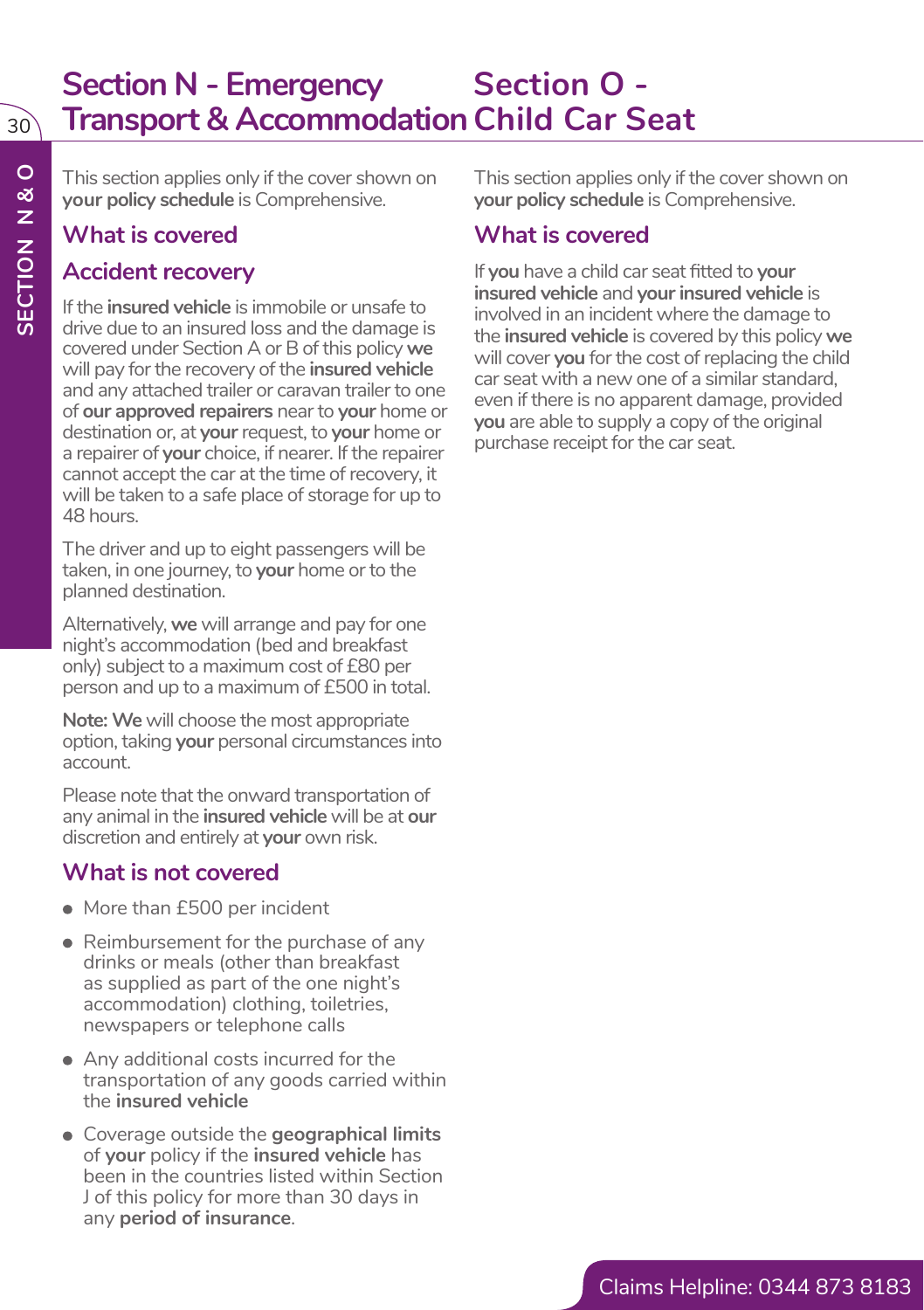### **General Exceptions**

These General Exceptions apply to the whole of the insurance policy.

#### **What is not covered**

#### **1.Excluded uses and excluded drivers**

**We** will not cover any liability, loss or damage arising while any vehicle covered by this insurance is being:

- 1.1 used for a purpose which is not permitted or is excluded by the **Certificate of Motor Insurance**; or
- 1.2 used on the Nurburgring Nordschleife or deregulated/deristricted toll roads or any race track, racing circuit or prepared course unless **you** have told **us** about this and **we** have agreed to provide cover; or
- 1.3 driven by, is in the charge of or was last in the charge of anyone not permitted to drive by **your Certificate of Motor Insurance** or temporary cover note or who is excluded by **endorsement**; or
- 1.4 driven by, is in the charge of or was last in the charge of anyone including **you** who is disqualified from driving or has never held a licence to drive a vehicle or is prevented by law from having a licence; or
- 1.5 driven by any person who holds or last held a provisional driving licence unless that person is accompanied by a full licence holder aged 21 years or over and the accompanying full licence holder has held a full driving licence for at least 3 years; or
- 1.6 driven by, is in the charge of or was last in the charge of any person who does not meet the terms or conditions of his/ her driving licence; or
- 1.7 used in an unsafe condition or while carrying an insecure load or while carrying a number of passengers that is likely to affect the safe driving of the vehicle; or
- 1.8 driven by **you** or any person insured to drive, should it be proved to **our** satisfaction that the driver was under the influence of alcohol or drugs at the time of such loss or damage occurring.

A conviction under the relevant law (including a conviction for failing to supply a specimen of breath, blood or urine) shall be deemed to be conclusive evidence that the driver at the time of the loss or damage was under the influence of alcohol or drugs. In addition, **you** or any insured driver must repay all the amounts **we** have paid arising from the incident including any claimants' damages and costs.

1.9 driven by any person who fails to take medication as prescribed or carry out prescribed treatment or report for a medical examination recommended by a doctor where this inaction contributes to an accident.

General Exception 1 will not apply:

- if the **insured vehicle** has been stolen or taken away without **your** permission; or
- if the **insured vehicle** is temporarily in custody of a motor trader for repair or servicing; or
- being parked by an employee of a hotel. restaurant or commercial undertaking as part of a vehicle-parking service; or
- under General Exception 1.1 only, while the **insured vehicle** is being used for car sharing purposes as defined in General Condition 9 of this policy.

#### **2.Overseas use**

**We** will not make any payments for any liability, loss or damage that occurs outside of the **geographical limits** of this policy unless extended under the terms of Section J - Foreign Use (apart from the minimum cover required by law).

while of the interaction of the interaction of the interaction of the interaction of the interaction of the interaction of the interaction of the interaction of the interaction of the interaction of the interaction of the Additionally **we** will not make any payments in respect of any proceedings brought against **you** or judgement passed in any court outside of the **geographical limits**, unless the proceedings or judgement arise out of the **insured vehicle** being used in a foreign country which **we** have agreed to extend this insurance to cover and the proceedings or judgement are brought in such country.

 $\overline{31}$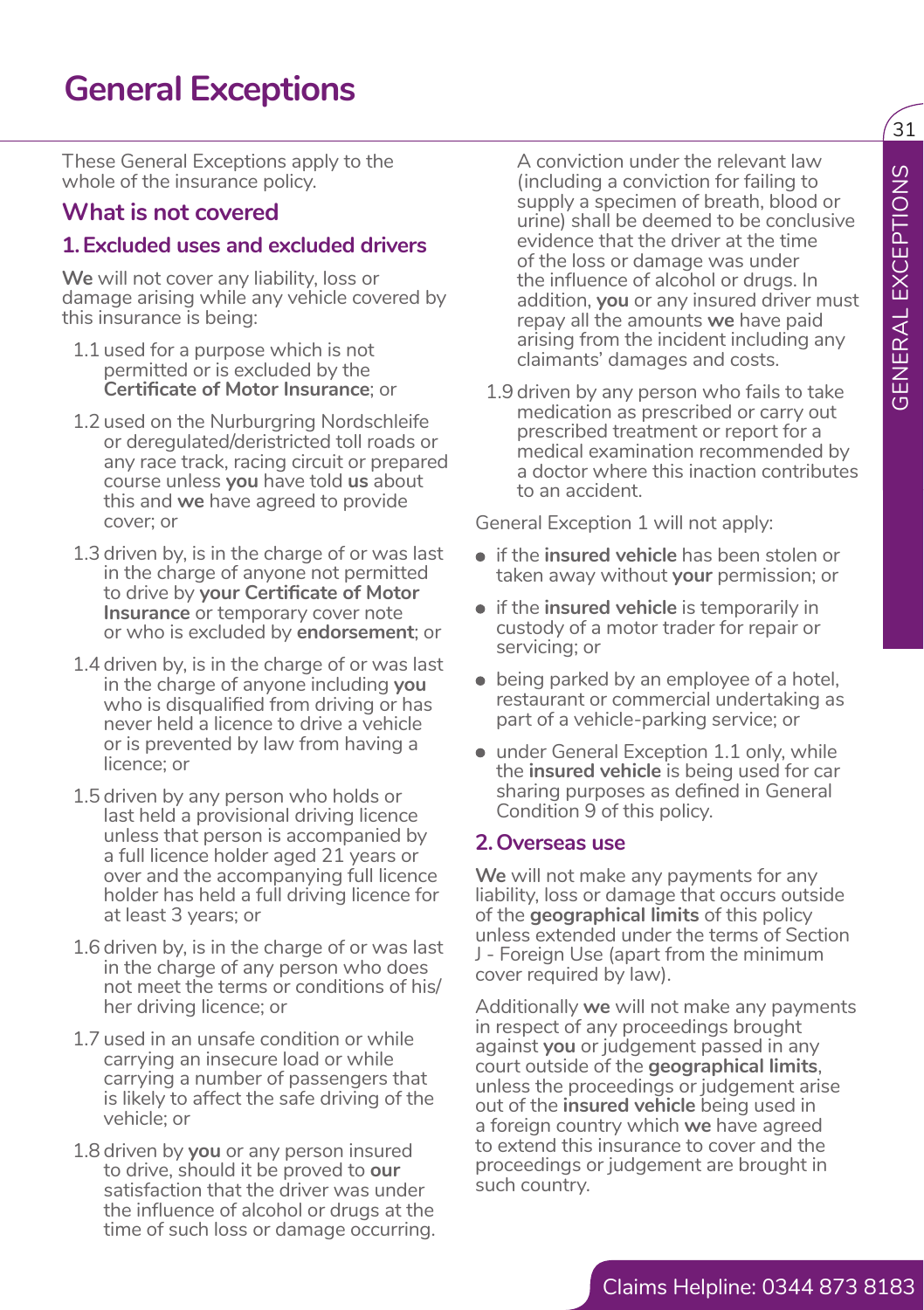### **3.Contractual liability**

**We** will not cover any liability **you** have accepted under an agreement or contract unless **you** would have had that liability anyway.

### **4.Radioactivity**

**We** will not cover any legal liability of whatsoever nature directly or indirectly caused by or contributed to or arising from:

- ionising radiations or contamination by radioactivity from any irradiated nuclear fuel or from any nuclear waste from the combustion of nuclear fuel; or
- the radioactive toxic explosive or other hazardous properties of any explosive nuclear assembly or nuclear component.

### **5.War**

**We** will not pay for any loss, damage or liability arising as a consequence of war invasion or act of foreign enemy, hostilities (whether war be declared or not), civil war, rebellion, revolution, insurrection or military or usurped power.

### **6.Earthquake, riot and civil commotion**

**We** will not pay for death, bodily injury, loss, damage and/or liability arising during (unless **you** prove that it was not occasioned thereby) or in consequence of:

- earthquake; or
- riot or civil commotion occurring elsewhere other than in Great Britain, the Isle of Man or the Channel Islands.

### **7.Use on airfields**

**We** will not cover any liability in respect of:

- any accident, loss or damage to any aircraft; or
- death or bodily injury arising in connection with any accident, loss or damage to any aircraft; or
- any other loss indirectly caused by such accident, loss or damage to any aircraft incurred, caused or sustained while any

vehicle covered by this insurance is in or on any airport or airfield.

### **8.Pollution**

**We** will not pay for any liability, loss or damage resulting from pollution or contamination however caused, other than as required by the law of any country in which **we** have agreed to provide cover under this policy.

### **9.Terrorism**

**We** will not cover loss, damage, liability, cost or expense of whatever nature directly or indirectly caused by, resulting from or in connection with any act of **terrorism** regardless of any other cause or event contributing at the same time or in any other sequence to the loss.

### **10. Hazardous goods**

**We** will not pay for any liability, loss or damage resulting from the carriage of any **hazardous goods** other than as required by the law of any country in which **we** have agreed to provide cover under this policy.

### **11. Unsafe loads**

This insurance does not provide any cover for liability, loss or damage resulting from the **insured vehicle**:

- carrying a load which results in the Gross Vehicle Weight or Gross Train Weight being exceeded, or
- being driven with an unsafe or insecure load; or
- being driven with a number of passengers which exceeds the manufacturer's specified seating capacity or makes the **insured vehicle** unsafe to drive; or
- towing either a greater number of trailers than is permitted by law or a trailer which has an unsafe or insecure load.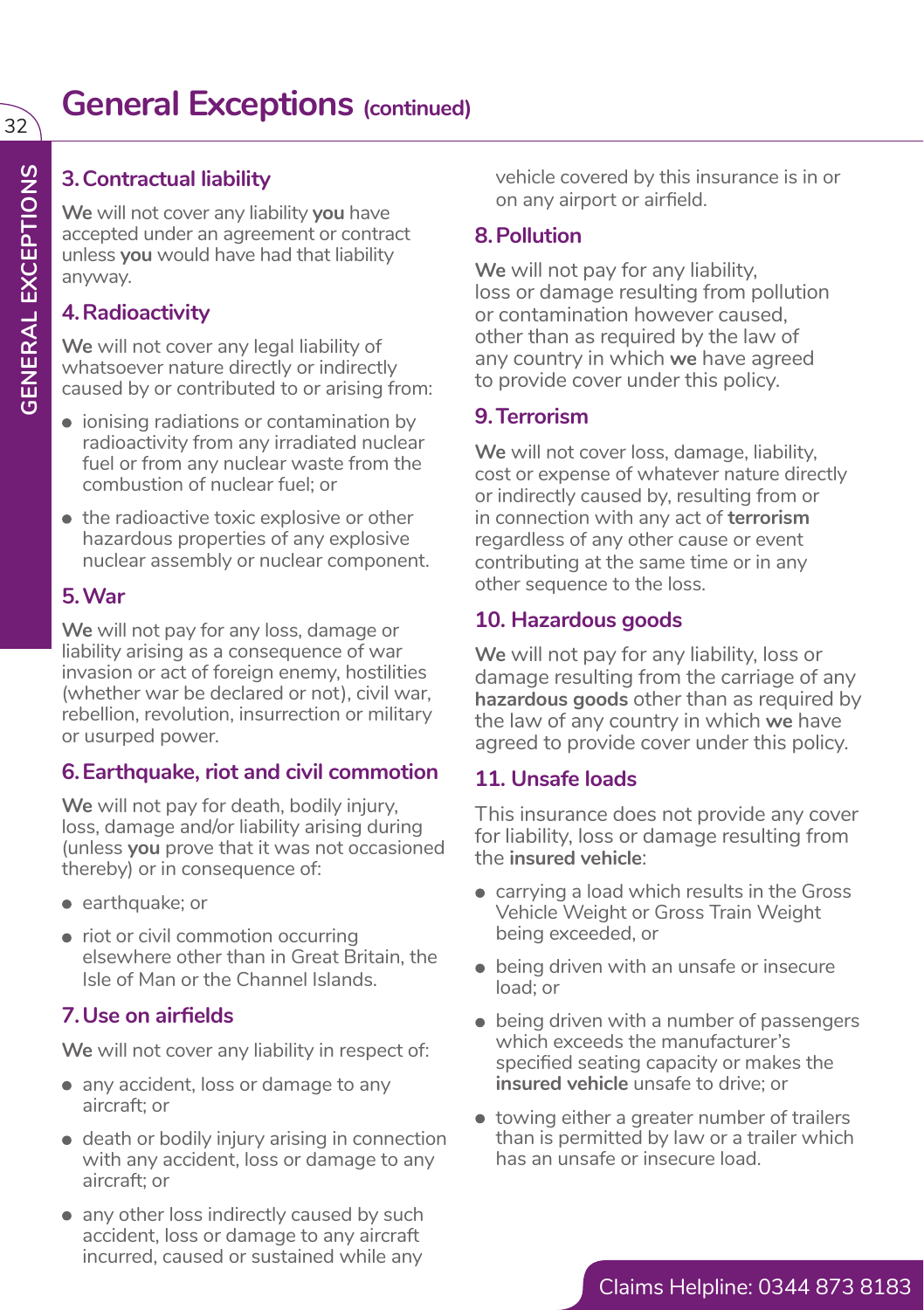### **General Conditions**

These General Conditions apply to the whole of the insurance policy.

#### **1.Payment of Premium, Keeping to the Policy Terms & Avoiding Misrepresentation**

**We** will only provide the cover described in this insurance policy if:

- **you** have paid or agreed to pay the premium for the current **period of insurance**, and
- **you** or any person claiming protection has kept to all of the terms and conditions of this policy (including those applied by **Endorsement**) as far as they can apply, and
- in entering into this contract **you** have taken all reasonable care in answering all questions in relation to this insurance honestly and to the best of **your** knowledge.

These Gonder Conditions spoke to the intermediation in relation to the intermediation of the matter intermediation of the matter of **Properties of Premium (Regin)** matter and the intermediation of the control of the contro **Your** premium is based on information **you** supplied at the start of the insurance, subsequent alteration or renewal. **You** must tell **us** via **your insurance intermediary** immediately of any change to that information, some examples are any changes to the **insured vehicle** which improve its value, attractiveness to thieves, performance or handling, any change of car (whereby a new telematics installation would be required), change of occupation (including part-time), change of address (including where car is kept), change of drivers, if **you** or any drivers pass their driving test or sustain a motoring or nonmotoring conviction or licence endorsement or fixed penalty endorsement or there is a change of main driver.

If **your** premium has been calculated on a limited annual mileage basis **we** will seek evidence at the time of a claim to prove that **your** estimated annual mileage has not been exceeded. If **you** fail to supply appropriate evidence or evidence is provided by **you** which shows that the estimated annual mileage has been exceeded **you** will be required to pay the additional amount of **excess** shown on the **endorsement** applying to **your** policy.

Under the Consumer Insurance (Disclosure and Representations) Act 2012 **your** failure to take reasonable care to avoid

misrepresentation in relation to the information provided could result in **your** policy being cancelled or **your** claim being rejected or not fully paid.

### **2.Looking after your car**

**You** or any permitted drivers are required to maintain the **insured vehicle** in a roadworthy condition. **You** or any person in charge of the **insured vehicle** are required to take all reasonable care to safeguard it and its contents from loss or damage, for example the car should not be left unlocked when **unattended**.

**We** shall at all times be allowed free access to examine the **insured vehicle**.

### **3.Having an MOT certificate**

There must be a valid Department for Transport test certificate (MOT) in force for the **insured vehicle** if one is needed by law. In the absence of a valid Department for Transport test certificate (MOT) all cover under sections A and B of this insurance is cancelled and of no effect.

### **4.Accidents or losses**

In the event of an accident or incident likely to give rise to a claim which is covered under the policy, **you** must as soon as possible telephone the 24 hour Claims Helpline (this must be within 24 hours of the incident occurring). Please also refer to Page 4 of this policy booklet 'What to do in the Event of an Accident' for further guidance.

If the loss or damage is covered under the policy, the Claims Helpline operator will make arrangements to remove the **insured vehicle** to the nearest **approved repairer**, competent repairer or place of safety, and safeguard the **insured vehicle** and its contents.

**We** will not pay for further damage to the **insured vehicle** if **you** drive it or attempt to drive it in a damaged condition.

**If your claim is due to theft, attempted theft, malicious damage or vandalism, you must also notify the police within 24 hours of discovery of the loss or as near as practical and obtain a crime report number**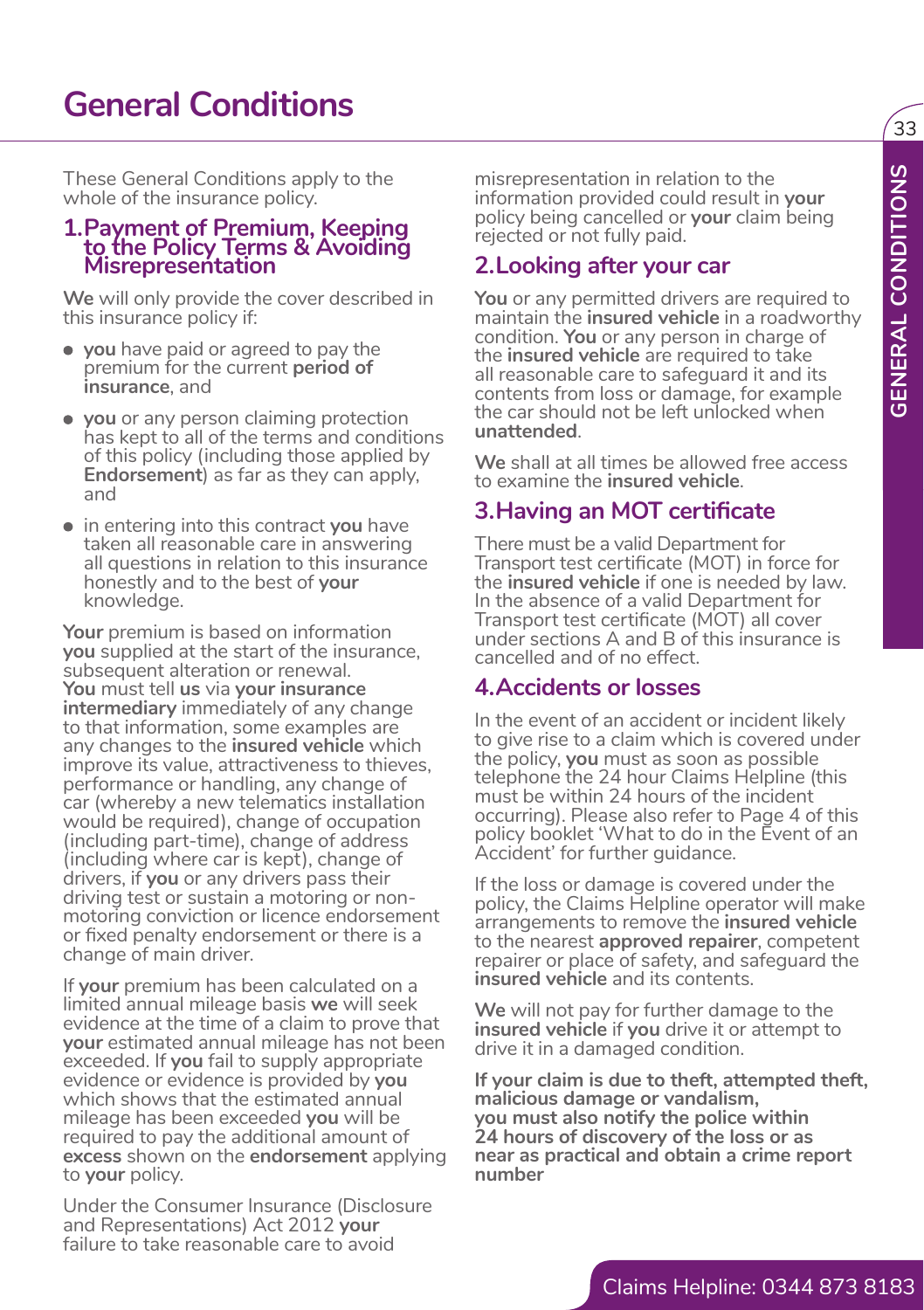34

If the **insured vehicle** is stolen and is no longer under **your** control **we** will remove it from the Motor Insurance Database (MID) until such time as it is recovered.

**Important: If you are advised that your stolen vehicle has been recovered following its theft and it is roadworthy, it is important that you notify your insurance intermediary immediately and before you drive the vehicle, so that we can reinstate it onto the Motor Insurance Database otherwise you run the risk of being stopped by the police as they may suspect the vehicle is not insured.**

**We** have the right to remove the **insured vehicle** at any time to keep claims costs to a minimum. If the **insured vehicle** is damaged beyond economical repair **we** will arrange for it to be stored safely at premises of **our** choosing.

If **we** ask to examine driving licences and vehicle documentation before agreeing to settle a claim under this policy **you** must supply this documentation before **we** can proceed with the settlement.

Any indication of a claim against **you** must be notified to **us** as soon as possible. Any writ, or notification of civil or criminal proceedings should be sent to **us** by recorded delivery immediately.

**We** shall be entitled to take over and conduct the defence or settlement of any claim or prosecute any claim in the name of any person covered by this insurance.

### **5. Claims procedures**

No admission of liability, payment or promise of payment shall be made or given by **you** or any person on **your** behalf. No proceedings may be commenced against, or settlement accepted from, any other party without **our** written consent.

**We** shall have discretion in the conduct of any proceedings or in the settlement of any claim.

**You** must give **us** whatever co-operation, information and assistance **we** require in dealing with any claim under this policy.

If there is any other insurance in force which covers the same loss, damage or liability as this insurance, **we** will only pay **our** proportionate share of the claim.

### **6. Cancellation**

### **Cancelling the policy within the reflection period**

This insurance provides **you** with a reflection period to decide whether **you** wish to continue with the full policy. The reflection period is for 14 days from the policy start date or the date **you** receive **your** policy documentation whichever is the later.

If a period of less than 14 days has elapsed since **you** received **your** policy documentation, and **you** have not made a total loss claim, **you** have the right to cancel the policy and receive a refund of premium.

• If at the date of cancellation **your** policy has not yet commenced **you** will receive a full refund from **us**; or

• If **your** policy has already commenced, **we** will refund the premium relating to the remaining **period of insurance** calculated on a proportionate basis dependent on the number of days left to run under the policy.

### **Cancelling the policy after the reflection period**

### **Cancellation by you**

If the insulated vehicle at solehold the condition of the state is a this free insulated with the payof the state is a state of the state of the state is a state of the state of the state of the state of the state of the s **You** or **your Insurance Intermediary** can cancel this policy either from the date **we** are notified, in writing, or a later date as requested by **you**. Providing there have been no claims in the current **period of insurance we** will refund the premium relating to the remaining **period of insurance** calculated on a proportionate basis dependent on the number of days left to run under the policy less an administration fee of no more than £50 plus Insurance Premium Tax if applicable to take into account **our** costs in providing **your** policy.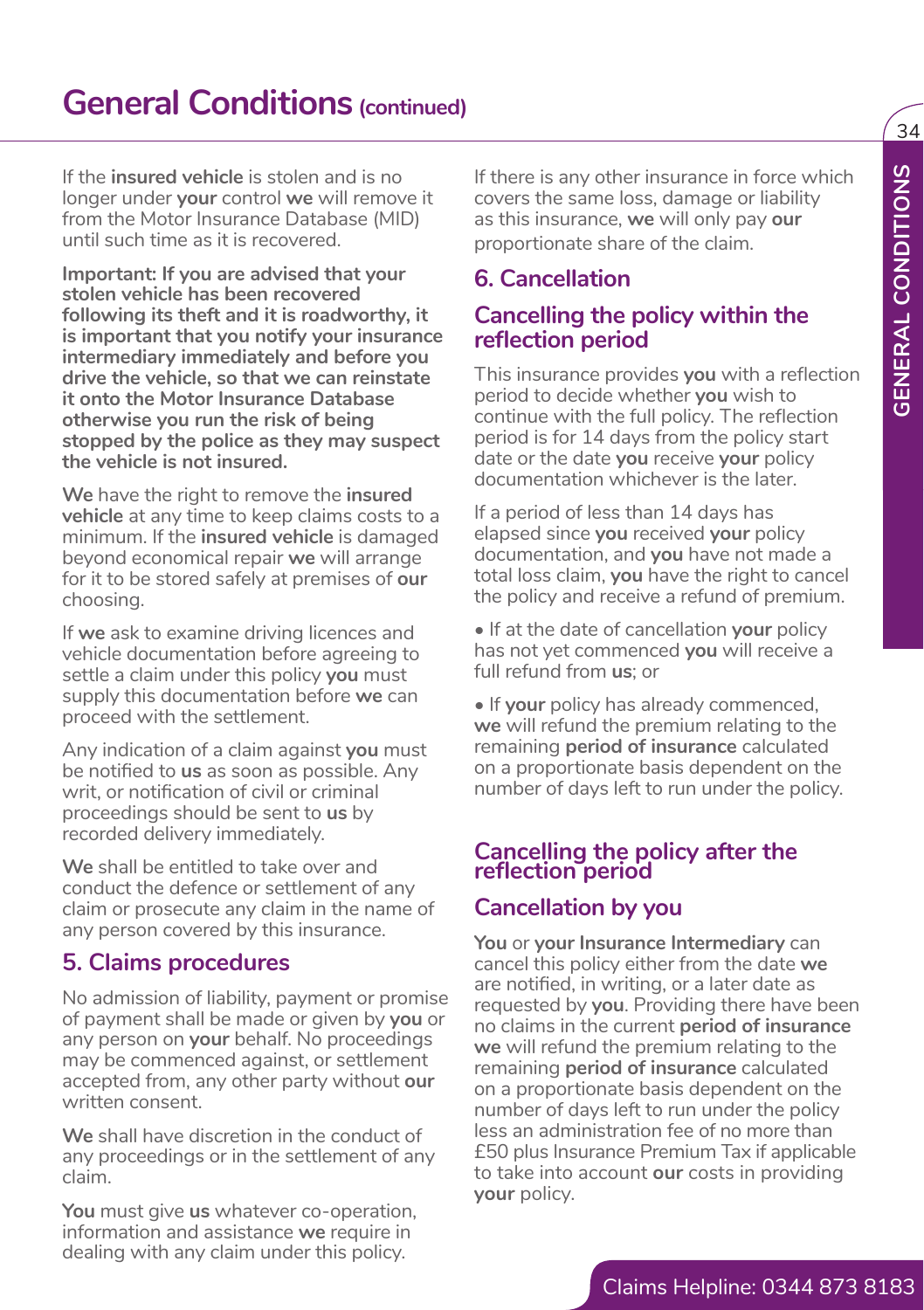### **Cancellation by us**

**We** or **your insurance intermediary** can cancel this policy at any time if there are serious grounds to do so, including but not limited to the following examples:

- where **your insurance intermediary** has been unable to collect a premium payment (payment terms including the procedures in the event of non-payment of the premium will have been agreed between **you** and **your insurance intermediary** when **you** took out this policy); or
- **you** have failed to take reasonable care in providing information in relation to this insurance as required by General Condition 1 of this policy; or
- **you** have failed to supply requested validation documentation (evidence of No Claim Discount, copy driving licence, etc.); or
- **you** have failed to co-operate or provide information and assistance in relation to any claim under this policy or with regards to the administration or operation of this policy; or
- where **you** fail to maintain the **insured vehicle** in a roadworthy condition or **you** fail to look after it in accordance with General Conditions 2 and 3 of this policy; or
- where the authorised installation engineer is unable to install the **telematics device** to **your insured vehicle**  or if **you** do not co-operate in having the **telematics device** fitted to **your insured vehicle** within the time frame as advised by **your insurance intermediary**; or
- if the **telematics device** detects unacceptable driving behaviour, such as the **insured vehicle** being driven dangerously or at excessive speeds; or
- where the **telematics device** detects an event of **extreme speeding**; or
- where **you** use threatening or abusive behaviour towards a member of **our** staff or a member of staff of **your insurance intermediary** or **our** supplier.

**We** will do this by giving **you** 7 days' notice

in writing to **your** last address notified to **us**. **Your** last notified address may include an email address nominated by **you** to accept correspondence.

**We** will refund the premium relating to the remaining **period of insurance** calculated on a proportionate basis dependent on the number of days left to run under the policy less an administration fee of no more than £50 plus Insurance Premium Tax if applicable to take into account **our** costs in providing **your** policy. The pro rata refund of premium (less the administration fee) is only available as long as:

- the **insured vehicle** has not been the subject of a total loss claim (i.e. written-off or stolen and not recovered); and/or
- cancellation is not due to any fraudulent act by **you** or anyone acting on **your** behalf.

Please refer to General Condition 10 with regard to **our** cancellation policy involving fraudulent acts.

**We** also reserve the right to retain all premium paid for the current **period of insurance** in the event that a claim has been made against the policy during this period until such time as **we**  recover any monies paid out by **us**.

### **Non-payment of premium**

In the event that there has been a loss or incident likely to give rise to a claim during the current **period of insurance** and premium amounts are outstanding **we** may at **our** discretion reduce any claims payment by the amount of outstanding or overdue premiums that **you** owe **us** and/or **your insurance intermediary**.

### **Guidance Notes - Policy Cancellation**

Please note that any refund from us whether during or after the reflection period may be subject to a further charge levied by your insurance intermediary. Any charges levied by your insurance intermediary will be in accordance with the terms and conditions agreed between you and them at the time you arranged this insurance.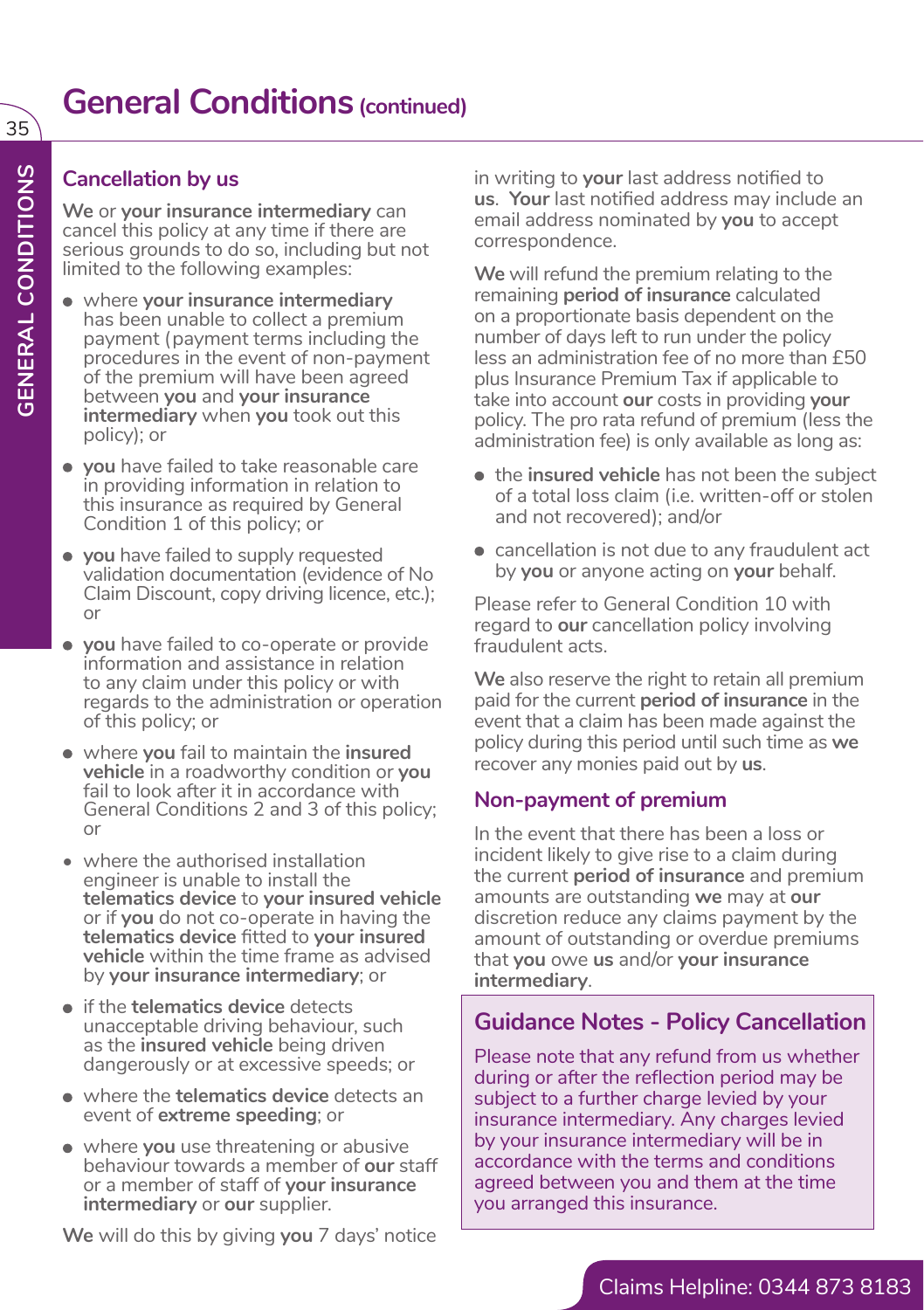### **7.Total losses and stolen vehicles**

If as a result of a claim the **insured vehicle** is determined to be a total loss or **your** vehicle has been stolen and not recovered:

- this policy will be cancelled without refund of premium; and
- all pre-paid miles (if applicable) remaining in the current period of insurance will be forfeited unless **you** change **your** vehicle to another that would normally be acceptable to **us** or the stolen vehicle is recovered and not a total loss.

7. Total losses and stolen vehicles **Solen and the stolen of the stolen with the stolen of the stolen of the stolen of the stolen of the stolen of the stolen of the stolen of the stolen of the stolen of the stolen of the** In the event of the policy being cancelled due to the **insured vehicle** being a total loss or stolen and not recovered, and there being no replacement vehicle to insure (or if there is a replacement vehicle to insure which is unacceptable to **us**), all outstanding or overdue premiums, including any administration charge due, must be paid immediately. **We** may at **our** discretion reduce the claims payment by the amount of outstanding or overdue premiums that **you** owe **us** and/or **your insurance intermediary**.

### **8. Right of recovery**

If under the laws of any country in which this insurance applies, **we** have to make payments which but for those laws would not be covered by this policy, **you** must repay the amounts to **us**.

**You** or the person who caused the accident must also repay **us** any money **we** have to pay because of any agreement **we** have with the Motor Insurers' Bureau.

Any payment **we** have to make because **we** are required to do so by compulsory insurance law or an agreement with the Motor Insurers' Bureau will prejudice **your** No Claim Discount and will also mean that there will be no entitlement to a return of premium if the policy is cancelled or declared void.

### **9.Car sharing**

This policy allows **you** to carry passengers for social or similar purposes and **your** receipt of a mileage allowance or a payment by a passenger towards the cost of fuel will not invalidate cover as long as:

- **you** do not make a profit from the car sharing arrangement; and
- **your insured vehicle** is not adapted to carry more than eight people (including the driver); and
- **you** are not carrying passengers as customers of a passenger-carrying business.

### **10. Fraud**

**You** must not act in a fraudulent manner. If **you**, an authorised driver or anyone acting on **your** behalf knowingly commit:

- a) a fraudulent act or submit a fraudulent document or make a fraudulent statement when obtaining this policy or at any other time during the policy period; or
- b) make a claim that is false, fraudulent or deliberately exaggerated, **we** will:
	- i) not pay the claim
	- ii) immediately cancel this policy and all other insurances currently in force with **us** with which **you** and any authorised driver are connected.
	- iii)not issue any refund of premium on this and all other insurances currently in force with **us** with which **you** and any authorised driver are connected.

iv)inform the police of the circumstances.

When cancelling this policy **we** reserve the right not to issue any postal notification of cancellation where it is known that the postal address has been used fraudulently.

ั่วค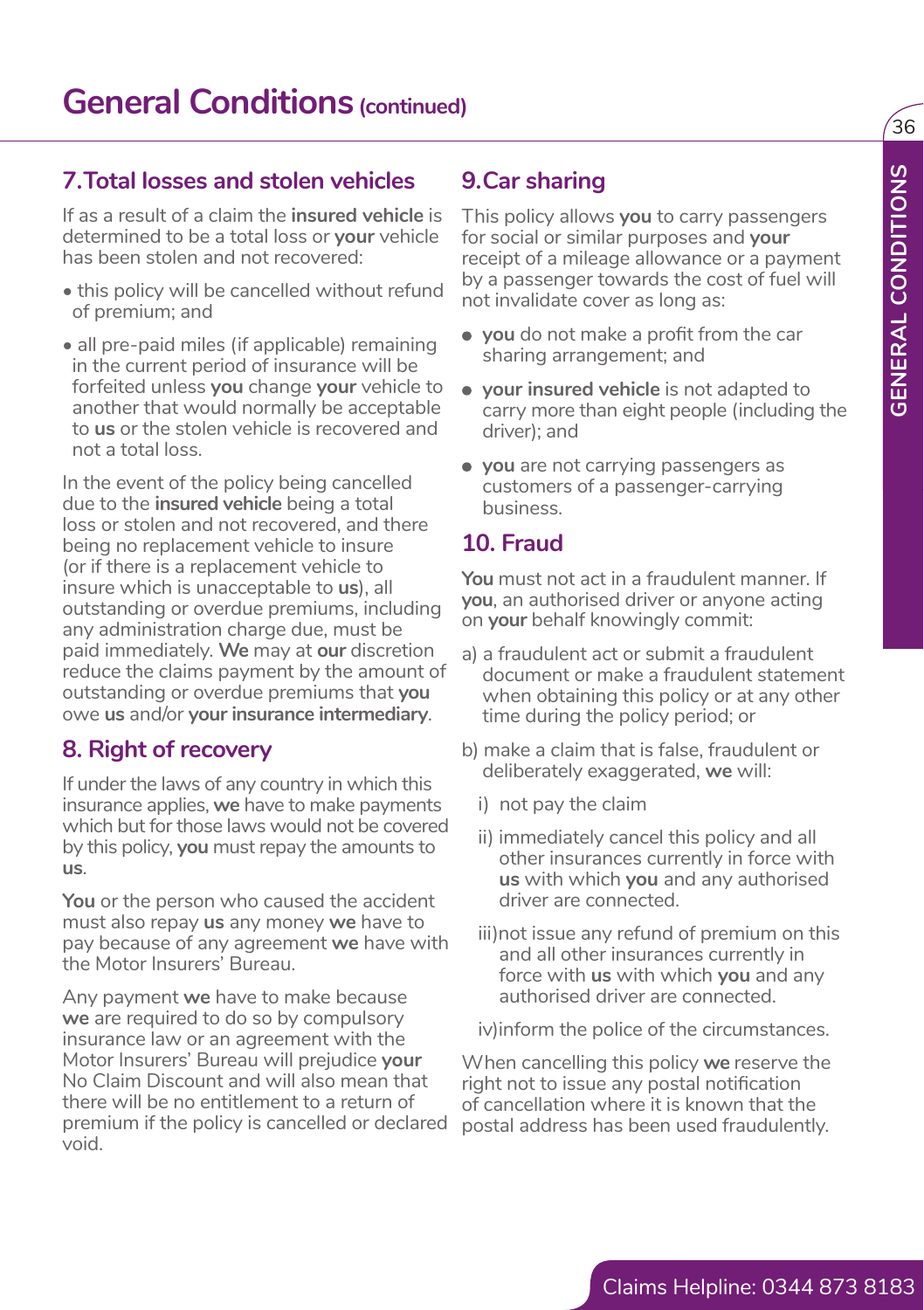### **11. Tax and registration**

**Your insured vehicle** must be taxed where applicable and registered within the **geographical limits** .

### **Telematics Conditions**

Your Telematics Car Insurance policy requires the installation of a **telematics device** on the **insured vehicle**. As it is a condition of the policy that a **telematics device** is fitted, it is **your** responsibility that any party who has an interest in the ownership of **your** vehicle (such as **your** partner or a hire purchase company) has agreed that a device can be installed or enabled and any data generated can be reviewed and used for rating. The terms and conditions relating to the installation and operation of the **telematics device** are detailed below and form part of this policy. **Telematics device** installation will be carried out by an approved network service and the installation process will take approximately one hour.

### **1. Installation**

After taking out **your** insurance policy **you** will be contacted to confirm the installation of **your telematics device**. **We** reserve the right to cancel **your** insurance policy if **you** do not co-operate in having the **telematics device** fitted to **your** car within the time frame, as advised by **your insurance intermediary**. If the engineer is unable to install the **telematics device** to **your** vehicle within the time frame as advised by **your insurance intermediary** then **we** reserve the right to cancel **your** insurance policy in accordance with General Condition 6 of the policy.

**We** cannot be held responsible for any defects relating to the installation of the **telematic device** or defects in its design, materials and workmanship. Any warranty given by the supplier/installer of the **telematic device** does not apply to any item which is part of the **insured vehicle** and which is used in conjunction with the **telematic device** (e.g. the battery for the **Insured vehicle**), the maintenance of such items being the responsibility of the **policyholder** .

### **2. Changing your car**

This insurance only applies to the **insured vehicle** shown in the current **Policy Schedule** .

If **you** change **your** car **you** must notify **your insurance intermediary** in accordance with General Condition 1 of this policy. **You** must make arrangements for a new **telematics device** to be fitted to **your** replacement car within the time frame, as advised by **your insurance intermediary** .

If the engineer is unable to install the **telematics device** to **your** vehicle or if **you** do not co-operate in having the **telematics device** fitted to **your** replacement car within the time frame as advised by **your insurance intermediary** then **we** reserve the right to cancel **your** insurance policy in accordance with General Condition 6 of the policy.

#### **3. Operation of Telematics Device Tampering**

The **telematics device** must remain switched on and in use at all times to allow **us** to monitor driving performance. The **telematics device** has attack safeguards and tamper controls and it is a condition of this insurance that **you** will not permit any unauthorised interference with the **telematics device** by any person.

If **we** detect any unauthorised interference with the **telematics device** or any interference with the GPS/ GSM signal emitted from the **telematics device** the warranty will be invalidated and a physical inspection by an engineer will be required. The installation partner may, at their discretion, charge a fee for the inspection of the **telematics device**, due to unauthorised interference. This charge will be **your** responsibility to pay directly to the engineer.

If, on inspection it is found that the **telematics device** and/or its emitted signal has been the subject of unauthorised interference, such interference will be treated as a fraudulent act and **your** policy will be cancelled immediately in accordance with General Condition 10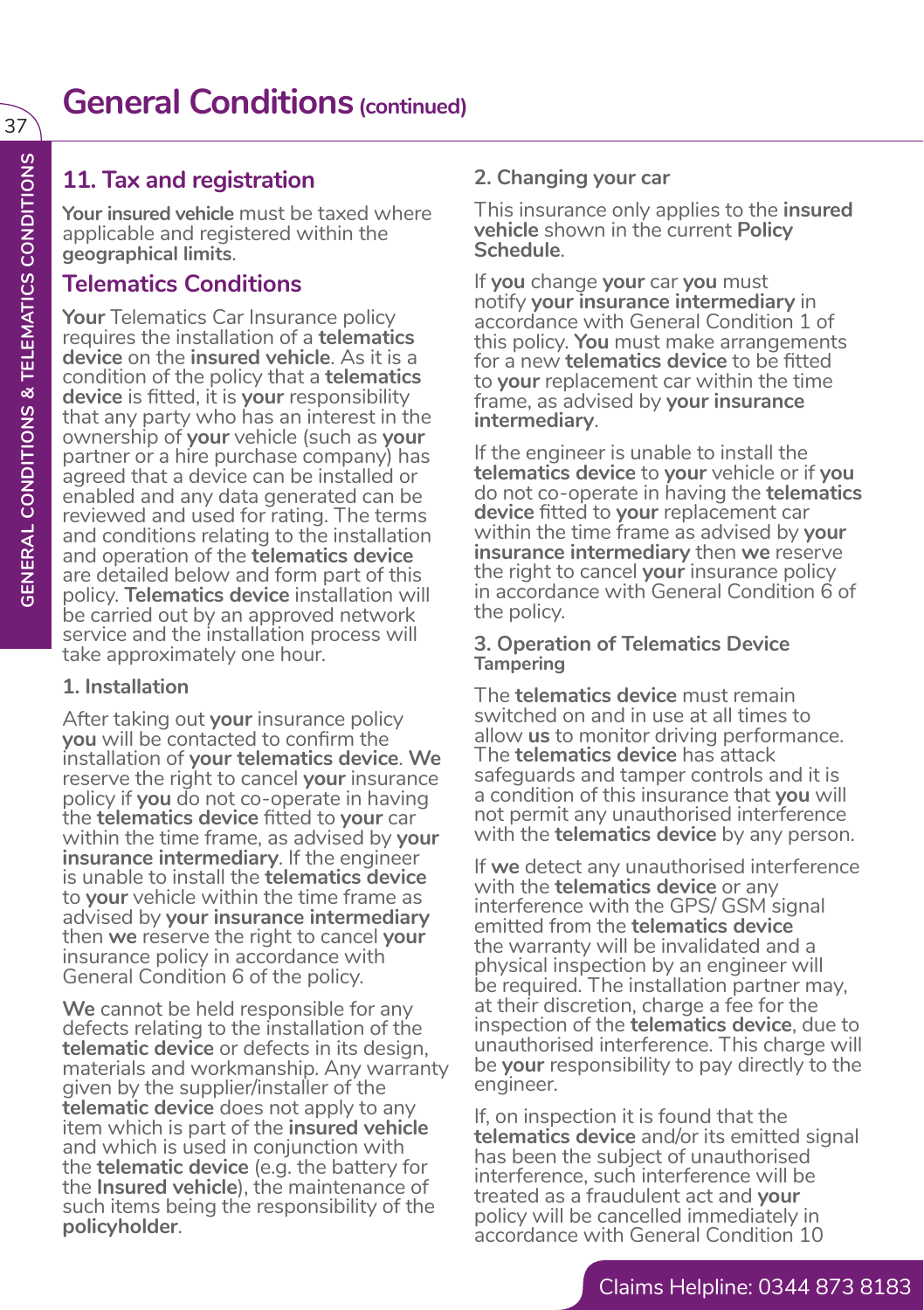38

and all premiums will be forfeited.

#### **4. Monitoring the Use of the Insured Vehicle**

The **telematics device** collects information about the way **you** drive (including the speed of the **insured vehicle**). This information will be collected and used by **us**:

- to monitor **your** driving behaviour, in particular, compliance with speed limits; and
- to monitor the locations and times during which the **insured vehicle** is used, the way in which it is driven and where and when it is driven; and
- to provide further clarification as to the circumstance of a claim if **you** make a claim under the insurance policy; and
- to calculate future premiums based on the information collected.

The policy is intended for safe drivers and **your** premium at renewal will be affected by the way that the **insured vehicle** is driven and **your** mileage, as well as where and when **you** drive. Poor driving behaviour, and in particular extreme speeding or **consistent speeding**, may result in the withdrawal of cover.

**You** will be able to view feedback on **your** driving behaviour and mileage driven. **You** will be sent alerts to draw **your** attention to any extreme driving behaviour such as speeding.

This policy wording must be shown to any named driver on **your** insurance policy so they are aware that their driving will be monitored.

#### **5. Accident Detection**

In order to improve the speed with which road accidents and the resulting insurance claims are dealt with, **your telematics device** has been designed to automatically detect accidents. If an accident is detected **you** will be contacted by experienced service providers, as quickly as possible, who will offer immediate assistance

to help **you** deal with the immediate aftermath of the accident and collect information from **you** to begin the process of reporting the incident to **us** and submitting a claim under **your** policy if **you** wish to do so.

and all permittens: will be foreflected.<br>
Claims Help you delivery that intermediate the intermediate of the forest of the forest of the forest of the state of the forest of the state of the forest of the state of the mass Whilst the technology used to detect accidents is effective, it is not able to detect every type of incident. If **you** are not contacted immediately it is important **you** report any incident as soon as possible via the 24 hour claims helpline on 0344 873 8183. Please call within 24 hours of the accident, but ideally within 1 hour.

#### **6. Data Errors**

Neither **we** nor **our** installation partner can be held responsible for any loss, damage, liability or costs caused by inaccuracies in the data collected by the **telematics device**.

#### **7. Tracking the insured vehicle in the event of a theft**

#### **What you need to do**

If **you** discover that the **insured vehicle** has been taken without **your** permission and **you** believe it to have been stolen **you** should immediately contact the police to report the theft and obtain a crime reference number, once **you** have this number please contact the 24 hour Claims Helpline number 0344 873 8183.

On receipt of **your** telephone call **you** will be provided with immediate assistance by an adviser. The adviser will verify **your** policy details and explain the stolen vehicle recovery procedures.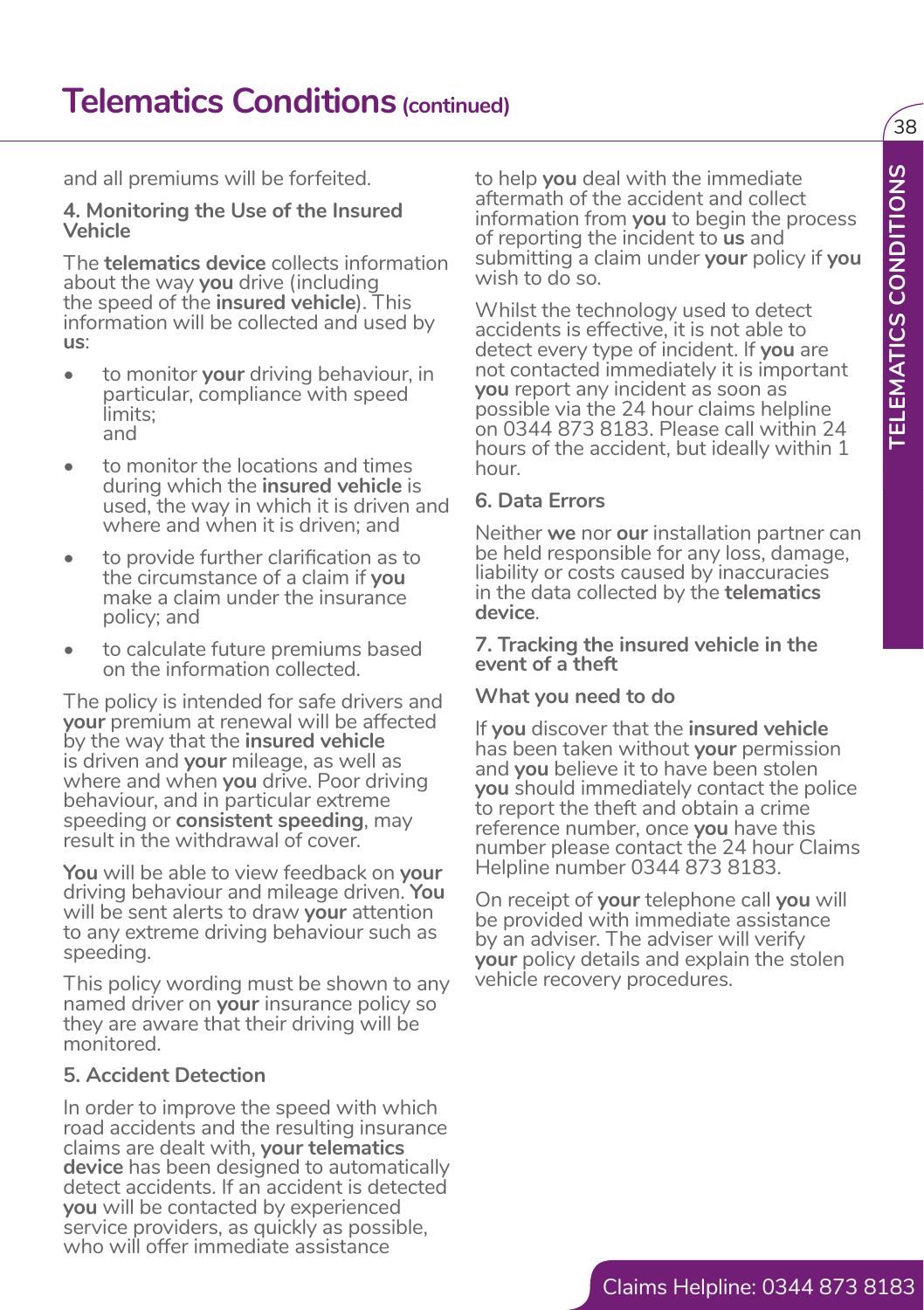### **Telematics Conditions (continued)**

As the **insured vehicle** is no longer under **your** control **we** will remove it from the Motor Insurance Database (MID) until such time as it is recovered.

**We** will immediately start tracking the **insured vehicle** to establish its whereabouts. However recovery of the **insured vehicle** is not guaranteed.

The adviser will liaise with the relevant Police Force to seek to recover the **insured vehicle**.

**Our** installation partner has established procedures with Police Forces across Europe in their local language.

When the Police recover and secure the stolen vehicle, arrangements will be made with **you** for the **insured vehicle** to be collected from them. However, the Police may require the **insured vehicle** to be taken to a secure compound for further investigation.

**Important: If you are advised that your stolen vehicle has been recovered following its theft and it is roadworthy, it is important that you notify your insurance intermediary immediately and before you drive the vehicle, so that we can reinstate it onto the Motor Insurance Database otherwise you run the risk of being stopped by the police as they may suspect the vehicle is not insured.**

In the event of a valid claim under this policy **we** will pay the costs of protection and recovery of the **insured vehicle** as defined in Section B of this policy (or as extended by Section J of this policy).

#### **8. Purchased and Top Up Miles**

Where endorsement M13 has been applied to **your** Telematics Car Insurance Policy, cover is only provided for the number of miles purchased by **you** when **you** took **your** insurance out. The **telematics device** in the **insured vehicle** is used to record the number of miles driven

by **your** vehicle and **you** will be able to monitor the miles **you** have driven via an internet portal.

If **you** are likely to exceed the mileage declared by **you** during the current annual **period of insurance you** will be contacted by **your insurance intermediary** and offered one of the following options:

1. **you** may purchase **top up miles** for an additional premium. The premium quoted for the extra top up miles may reflect where, when and how **you** have been driving.

2. **you** may leave **your** vehicle parked for the remainder of the current **period of insurance** or until such time as **you** do top up **your** mileage.

**Your** failure to agree to one of the options detailed above within 7 days will result in the cancellation of cover.

If the amount of available miles has been exhausted and no additional miles have been purchased by **you** the policy will be cancelled with no return of premium.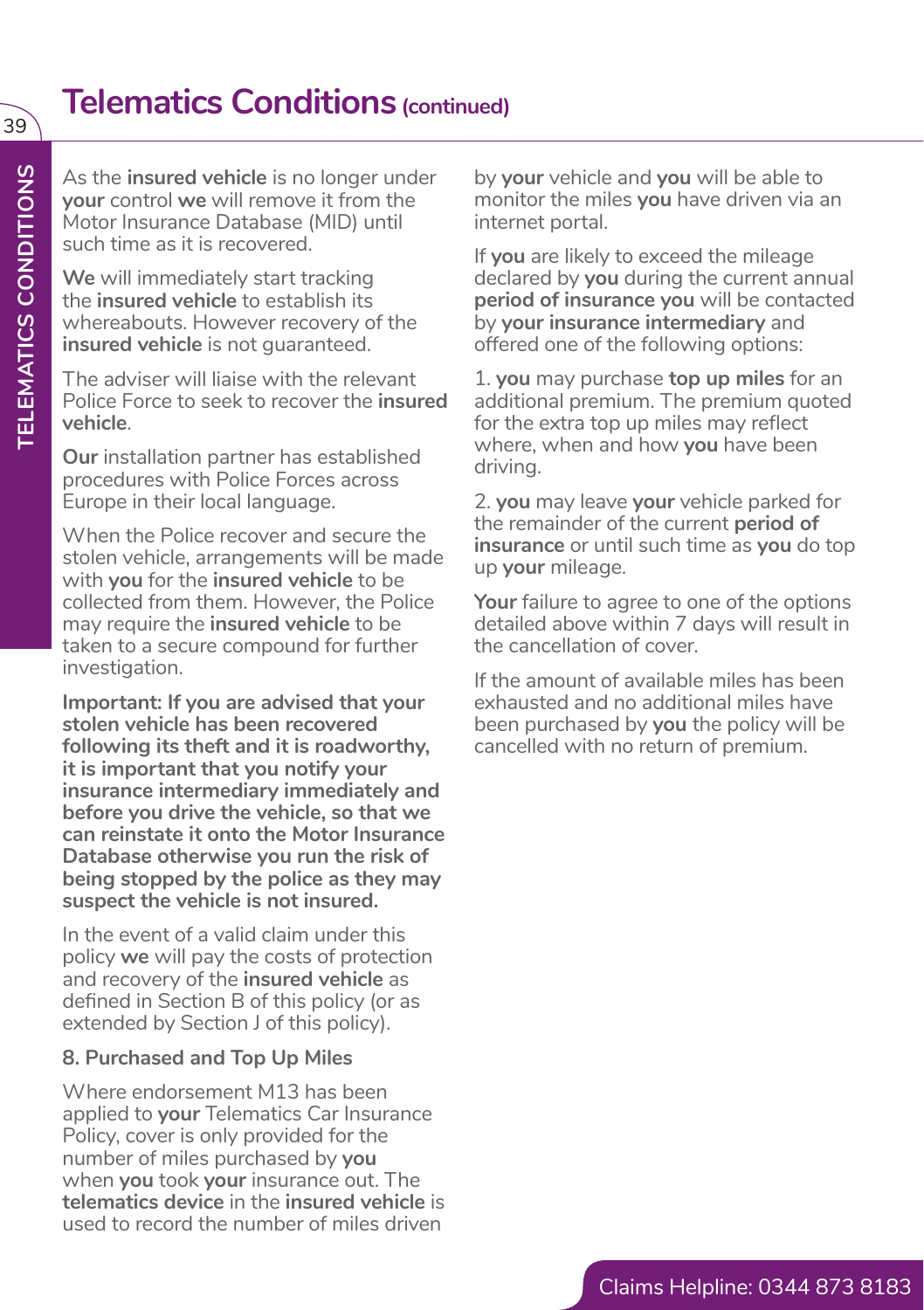### **What to do if you have a complaint**

**We** are dedicated to delivering a first class level of service to all policyholders. However, **we** accept that things can occasionally go wrong and would encourage **you** to tell **us** about any concerns **you** have so that **we** can take steps to make sure the service **you** receive meets **your** expectations in the future.

**If a dispute regarding your policy or claim arises and cannot be resolved by reference to your insurance intermediary the following explains the procedures for resolving your complaint:**

If **you** have a complaint, please contact **us** at the address below:

Markerstudy Customer Relations Markerstudy Insurance Services Limited PO Box 727 **Chesterfield** S40 9LH Email: complaints@markerstudy.com

When contacting **us** please provide:

- A policy number and/or claim number.
- An outline of **your** complaint.
- A contact telephone number.

What to do if you have a complement three methods of the methods of stationary and working the property of the Financial Claims Helpline: The methods and weak of a stationary point of the methods three methods are the met **We** will make every effort to resolve **your** complaint by the end of the third working day after receipt. If **we** cannot resolve **your** complaint within this timeframe **we** will acknowledge **your** complaint within five working days of receipt and do **our** best to resolve the problem within four weeks by sending **you** a final response letter. If **we** are unable to do so, **we** will write to advise **you** of progress and will endeavour to resolve **your** complaint in full within the following four weeks.

If **we** are still unable to provide **you** with a final response at this stage, **we** will write to **you** explaining why and advise when **you** can expect a final response. At this point **you** may refer **your** complaint to The Financial

Ombudsman Service at the following address:

The Financial Ombudsman Service Exchange Tower Harbour Exchange Square London E14 9SR Email: complaint.info@financial-ombudsman. org.uk

### **What you should know**

**You** may go directly to the Financial Ombudsman Service when **you** first make **your** complaint, but the Ombudsman will only review **your** complaint at this stage with **our** consent. However, **we** are still required to follow the procedure stated above.

If **you** have received a final response but are dissatisfied, **you** have the right of referral to the Financial Ombudsman Service within six months of the date of **your** final response letter. **You** may only refer to the Ombudsman beyond this time limit if **we** have provided **our** consent.

Whilst **we** are bound by the decision of the Financial Ombudsman Service, **you** are not. Following the complaints procedure above does not affect **your** right to take legal action.

### **Online Dispute Resolution Platform (ODR)**

The European Commission has an online dispute resolution service for consumers who have a complaint about a product or service bought online. If **you** choose to submit **your** complaint this way it will be forwarded to the Financial Ombudsman Service.

Visit ec.europa.eu/odr to access the Online Dispute Resolution Service.

This service will only be available while the United Kingdom remains a member of the EU.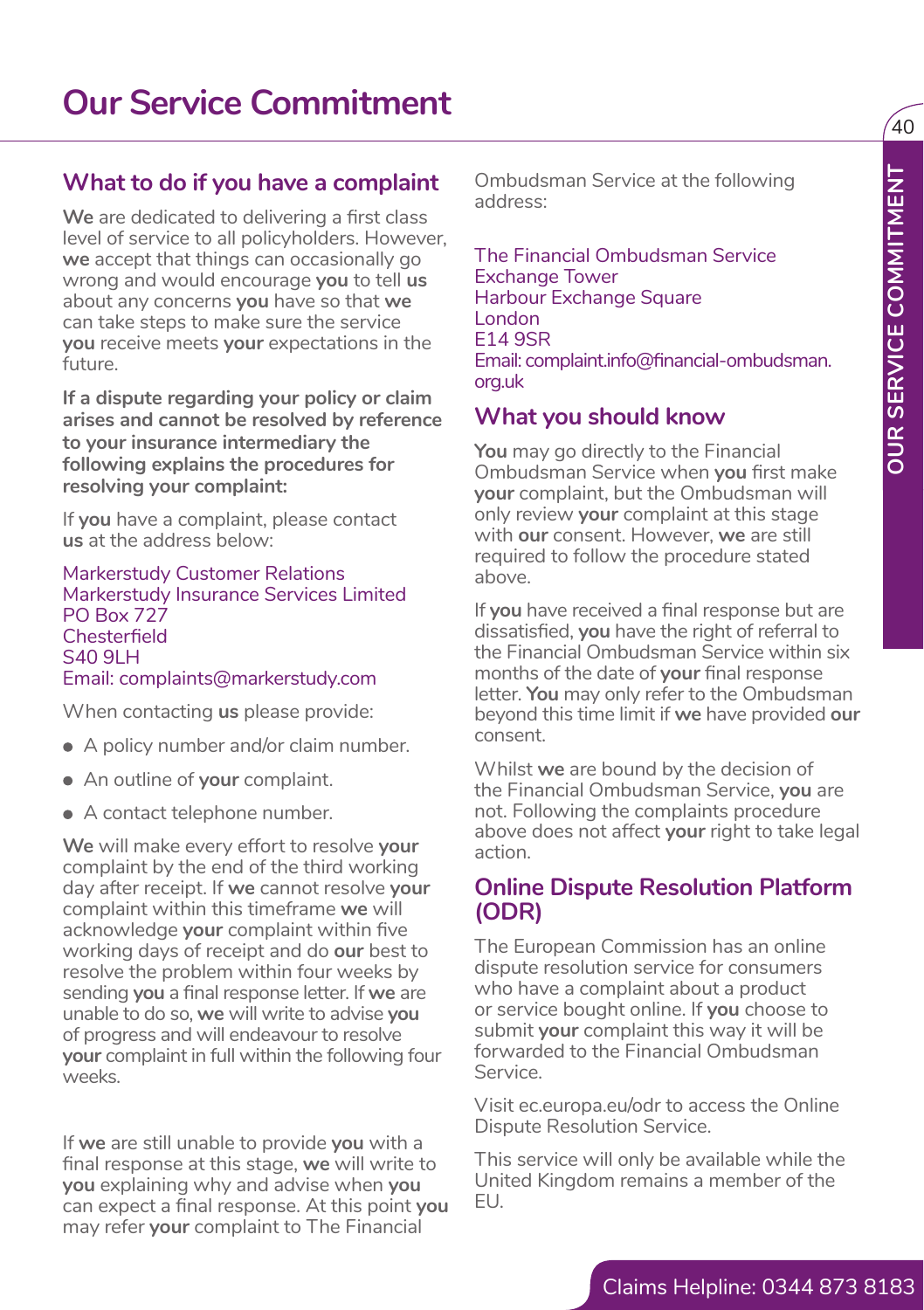### **Our Service Commitment** (continued)

### **Customer Feedback**

If **you** have any suggestions or comments about **our** cover or the service **we** have provided please write to:

Markerstudy Customer Relations Markerstudy Insurance Services Limited PO Box 727 **Chesterfield** S<sub>40</sub> 9LH

**We** always welcome feedback to enable **us** to improve **our** products and services.

### **Telephone Recording**

For **your** joint protection telephone calls may be recorded and monitored by **us**.

### **Financial Services Compensation Scheme**

Markerstudy Insurance Services Limited is a member of the Financial Services Compensation Scheme (FSCS). **You** may be entitled to compensation from this scheme if **we** cannot meet **our** liabilities under this policy.

Further information about the scheme is available on the FSCS website at www.fscs. org.uk or by writing to:

#### **FSCS** PO Box 300 **Mitcheldean** GL17 1DY

### **Your insurance intermediary**

In the event that **we** are unable to continue to trade with **your insurance intermediary** because they have ceased to trade through bankruptcy or liquidation or in the event that their relevant FCA authorisation is revoked **we** reserve the right to pass **your** policy and all details on to another intermediary.

If **you** do not wish this to happen then please put **your** request in writing to **us**.

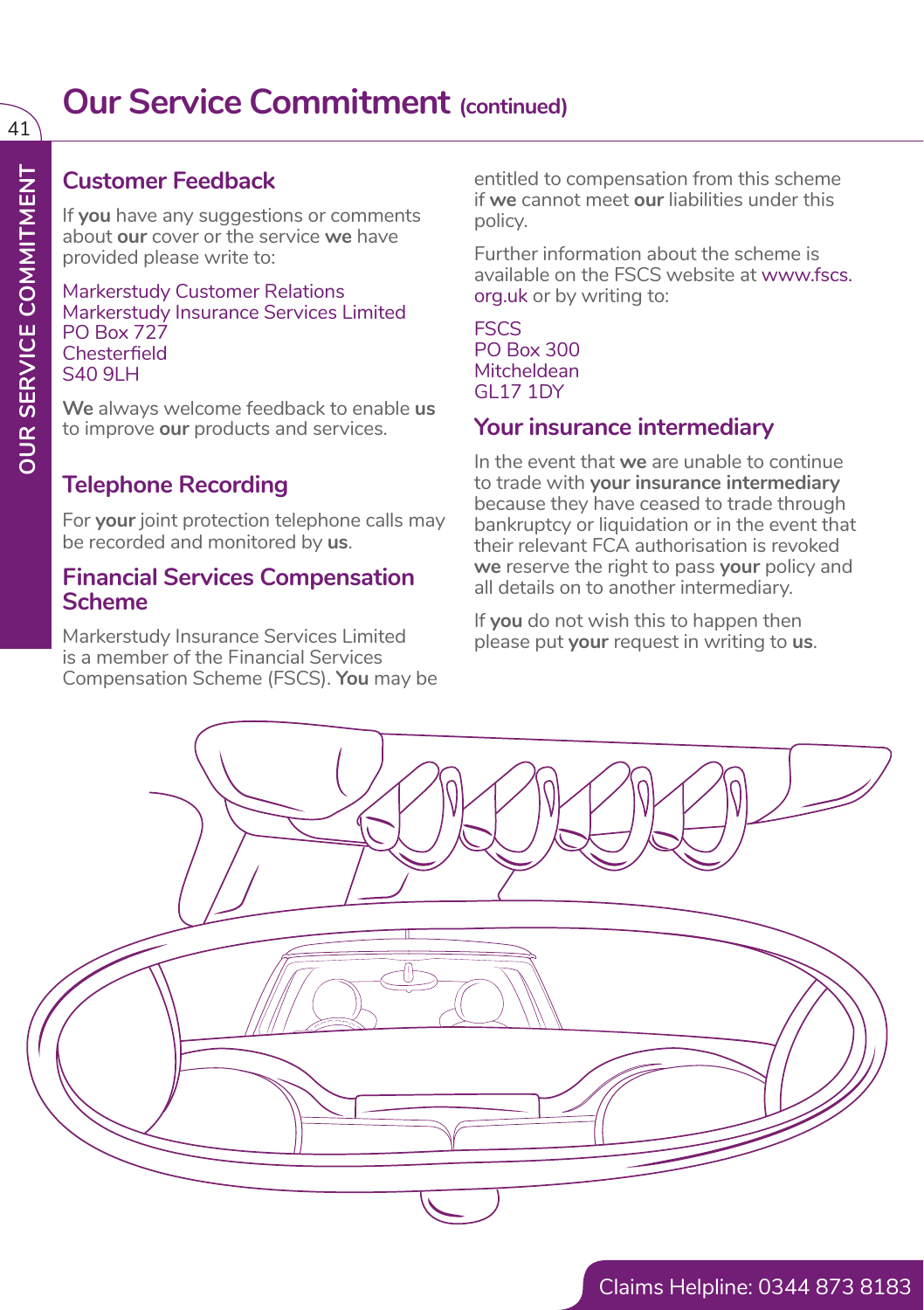### **How we use your information**

### **Introduction**

**Infroduction**<br> **In the second control in the second control in the second control in the second control in the second control in the second control in the second control in the second control in the second control in the** We believe in keeping your information safe and secure. Full details of what data we collect and how we use it can be found in our privacy policy which you can access via www.markerstudy.com or by requesting a copy from our Data Protection Officer (contact details below). This section provides you with some basic information and explains:

- What we do with your information.
- How we may check the information you have provided to us against other sources such as databases.
- Who we share your information with, and
- how we may use your information.

We are governed by the Data Protection legislation applicable in the United Kingdom.

#### **How we may collect your information**

We may collect details about you from

- Information you give to brokers.
- Information you give us in online forms and other forms.
- Other sources such as Google Earth and social media.
- Third parties and other sources.
- Telematics systems.

### **What information we may collect about you**

We collect details including details about your health, personal circumstances, claims history, credit history, motoring history and other relevant details. We may collect information on you from databases such as the electoral roll and county court judgment records.

#### **How we may share your information**

In order to provide our services to you, we may share your information with insurance companies, solicitors, regulators, business partners and suppliers. We may also have a legal obligation to provide your information, in certain circumstances, with regulators, police and other public bodies.

Information you supply may be used for the purposes of insurance administration by us and third parties. These third parties may share your information with their own agents.

### **How we may use your information**

We may use your information for a number of purposes. These include:

- Providing you with our services.
- Dealing with your claim.
- Carrying out checks such as fraud checks and credit checks.
- Providing you with information about our products and services.

We give details about some of these processes below.

### **Driving Licence checks**

We may also provide your (or any named third party) driving licence number (DLN) and other details to the DVLA to confirm licence status, entitlement and relevant restriction information and endorsement/conviction data.

Searches may be carried out prior to your policy commencing and at any point during your insurance policy including any mid-term adjustment and renewal stage. For details relating to information held about you by the DVLA please visit www.dvla.gov.uk.

The DVLA may also be used to search your (or any named third party's) no claims discount (NCD) details against a no claims discount database to obtain information in relation to your NCD entitlement.

We may pass details of your no claims discount to certain organisations to be recorded on a NCD database.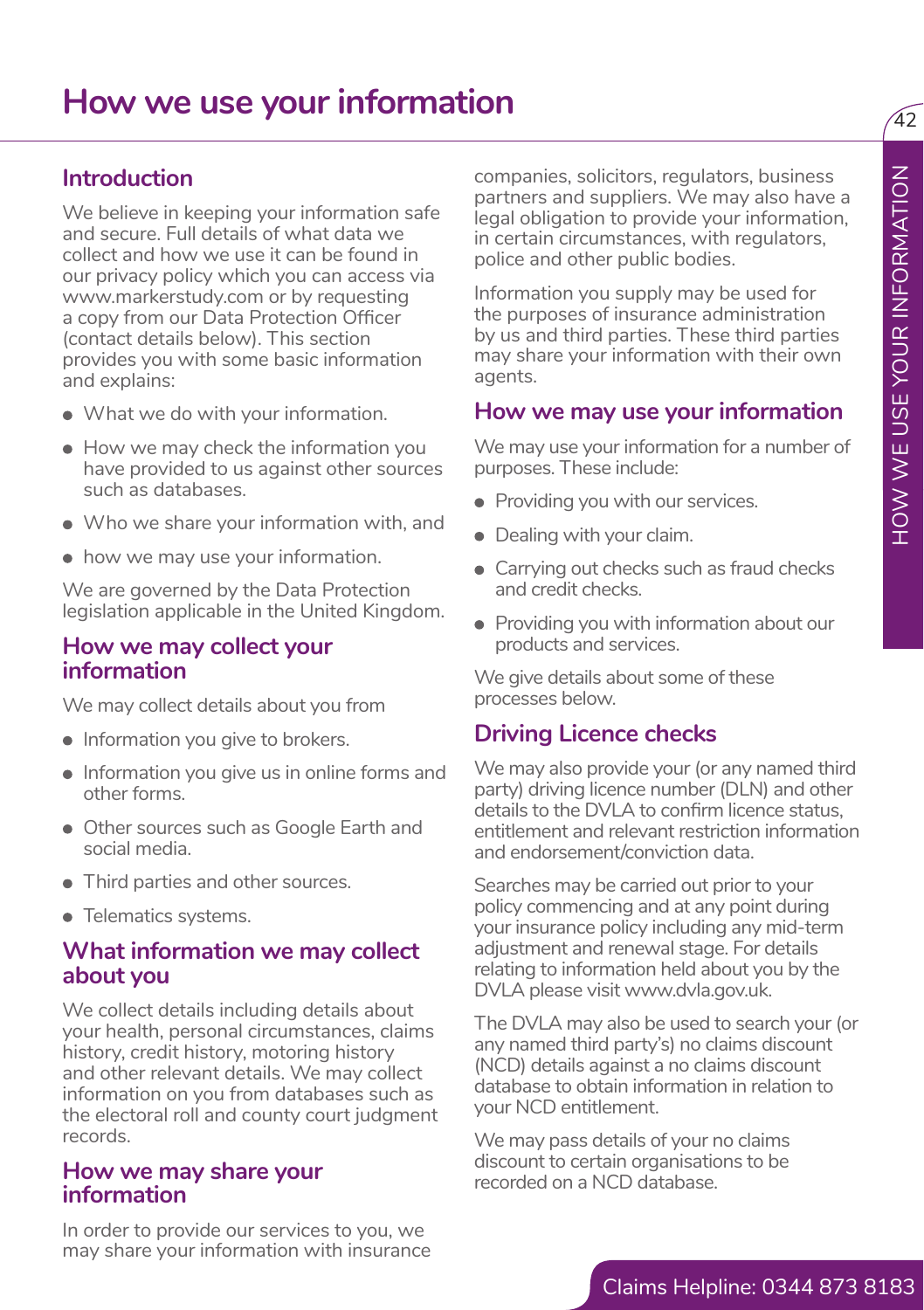# **How we use your information (continued)**

### **Providing you with details on our Products and Services**

Where you have given us your consent to do so, we will send you information about products and services of ours and other companies in our Group which may be of interest to you. We may contact you by telephone, letter or email (as you have indicated)

You have a right at any time to stop us from contacting you for marketing purposes or giving your information to other members of the Group.

If you no longer wish to be contacted for marketing purposes then please contact our Data Protection Officer (contact details below).

### **Motor Insurance Database**

Your policy details will be added to the Motor Insurance Database (MID), run by the Motor Insurers' Bureau (MIB). MID and the data stored on it, including your personal details, may be looked at and used by certain statutory and/or authorised bodies including the Police, the DVLA, the Insurance Fraud Bureau and other bodies permitted by law.

If you are involved in an accident (in the UK or abroad), insurers and/or the MIB may search the MID to obtain relevant information.

Persons pursuing a claim in respect of a road traffic accident (including citizens of other countries) may also obtain relevant information which is held on the MID.

It is vital that the MID holds your correct registration number. If it is incorrectly shown on the MID you are at risk of having your vehicle seized by the Police. You can check that your correct registration details are shown on the MID at www.askmid.com

### **Fraud Prevention and Detection**

We carry out fraud checks on our customers. We do this in order to prevent fraud and also to help us make decisions about the provision, pricing and administration of insurance.

When carrying out these checks, we will search against fraud detection databases.

We may pass details about you to some of these databases.

Law enforcement agencies, financial service providers, fraud prevention agencies, police and other organisations may also access these databases.

### **Claims History**

We may process data relating to your claims history for the purposes of assessing any claim you may make.

The aim is to help us to check information provided and also to prevent fraudulent claims. When you tell us about an incident we will pass information relating to it to these databases. We may search these databases when you apply for insurance, in the event of any incident or claim, or at time of renewal.

### **Credit Searches and Accounting**

To ensure insurers and credit providers have the necessary facts to verify your identity, help prevent fraud and carry out risk profiling which allows them to calculate your premium and payment options, they may obtain information about you, any person named on the application and your home or vehicle from publicly available sources and trusted third parties when you ask for a quote, when preparing your renewal and sometimes if you change your cover in order to offer you a monthly credit payment option.

This may include a quotation search from a credit reference agency (CRA). This will appear on your credit report and will be visible to other credit providers. It will be clear it is a quotation and not a credit application by you. The identity of credit reference agencies and the ways they use and share personal information are explained in more detail at https://www.transunion.co.uk/crain, https:// www.equifax.co.uk/crain or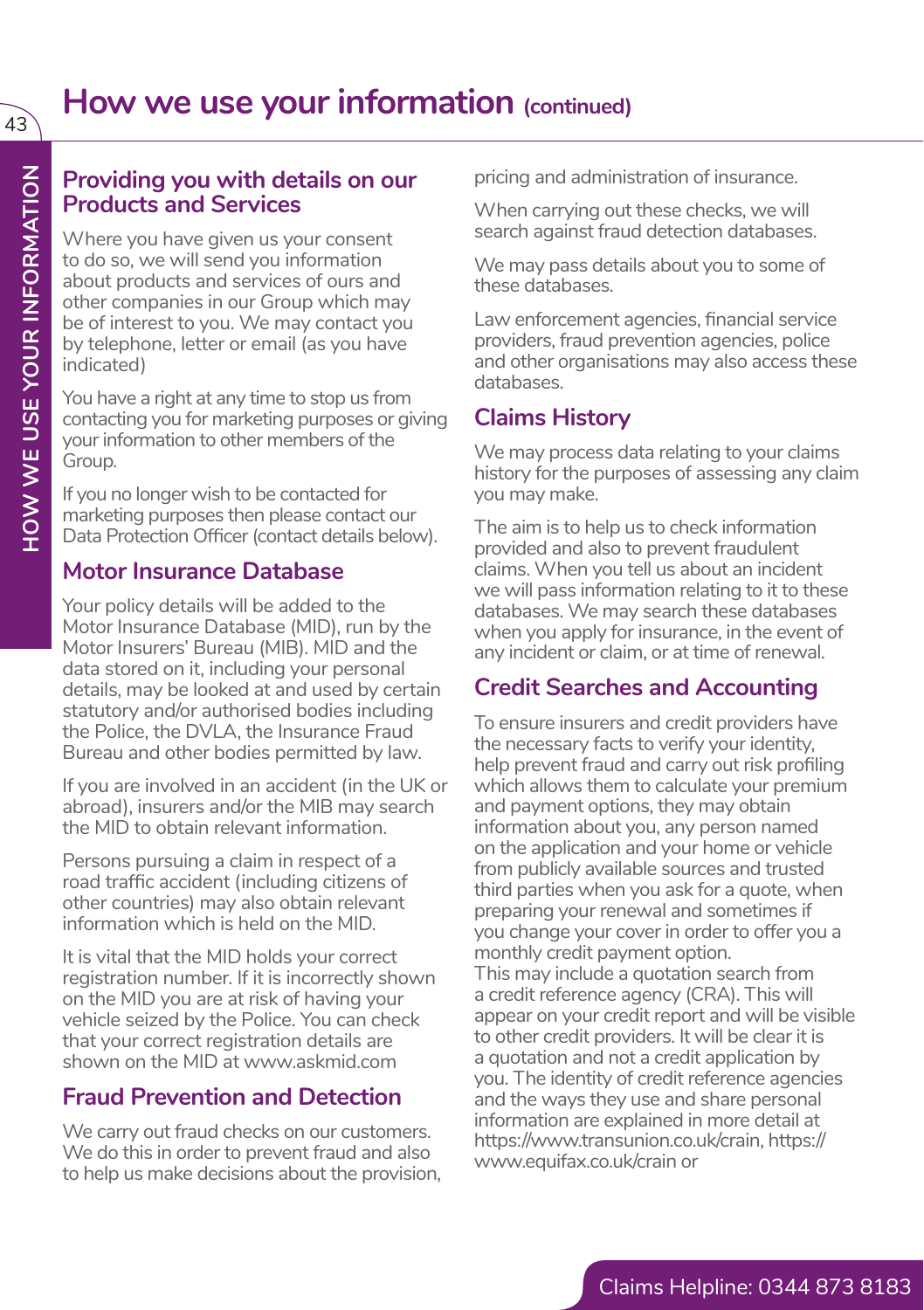# **How we use your information (continued)**

https://www.experian.co.uk/crain/index.html

You can also check the information they hold about you.

Https://www.orgain.co.ukrain/virole.thml Area by us, by the computation of the main the state of your space of your year of your space of your space of your space of your space of your space of your space of the main the s You should be aware that insurers exchange information through various databases to help check information provided and to prevent fraudulent claims. Specifically, MIB hosts the Claims and Underwriting Exchange (CUE) which holds a record of incidents reported to insurance companies by policyholders and third-party claimants. Insurers may validate the information provided by you, both about yourself and about any other person named on the application, against the information held on CUE and against other databases hosted by MIB. Insurers may use this information to consider whether to accept the risk. For details relating to information held about you on the Claims and Underwriting Exchange please visit https://www.mib.org.uk/managinginsurance-data/mib-managed-services/cuemiaftr/

### **Transfers**

Sometimes your information may be transferred outside the European Economic

Area by us, by the organisations with whom we share your information or by the servants and agents of these organisations. If we do this we will ensure that anyone to whom we pass it provides an adequate level of protection.

### **Your Rights as a Data Subject**

Under Data Protection Laws you have certain rights; these include for example, a right to understand what data we hold on you and a right to ask us to amend that data if it is incorrect. If you would like to exercise any of your rights please contact our Data Protection Officer (contact details below).

### **Data protection officer**

If you have any questions about how we use your data, or to exercise any of your data rights please contact our Data Protection Officer at Data Protection Officer Markerstudy Insurance Services Limited 45 Westerham Road Bessels Green **Sevenoaks** Kent TN13 2QB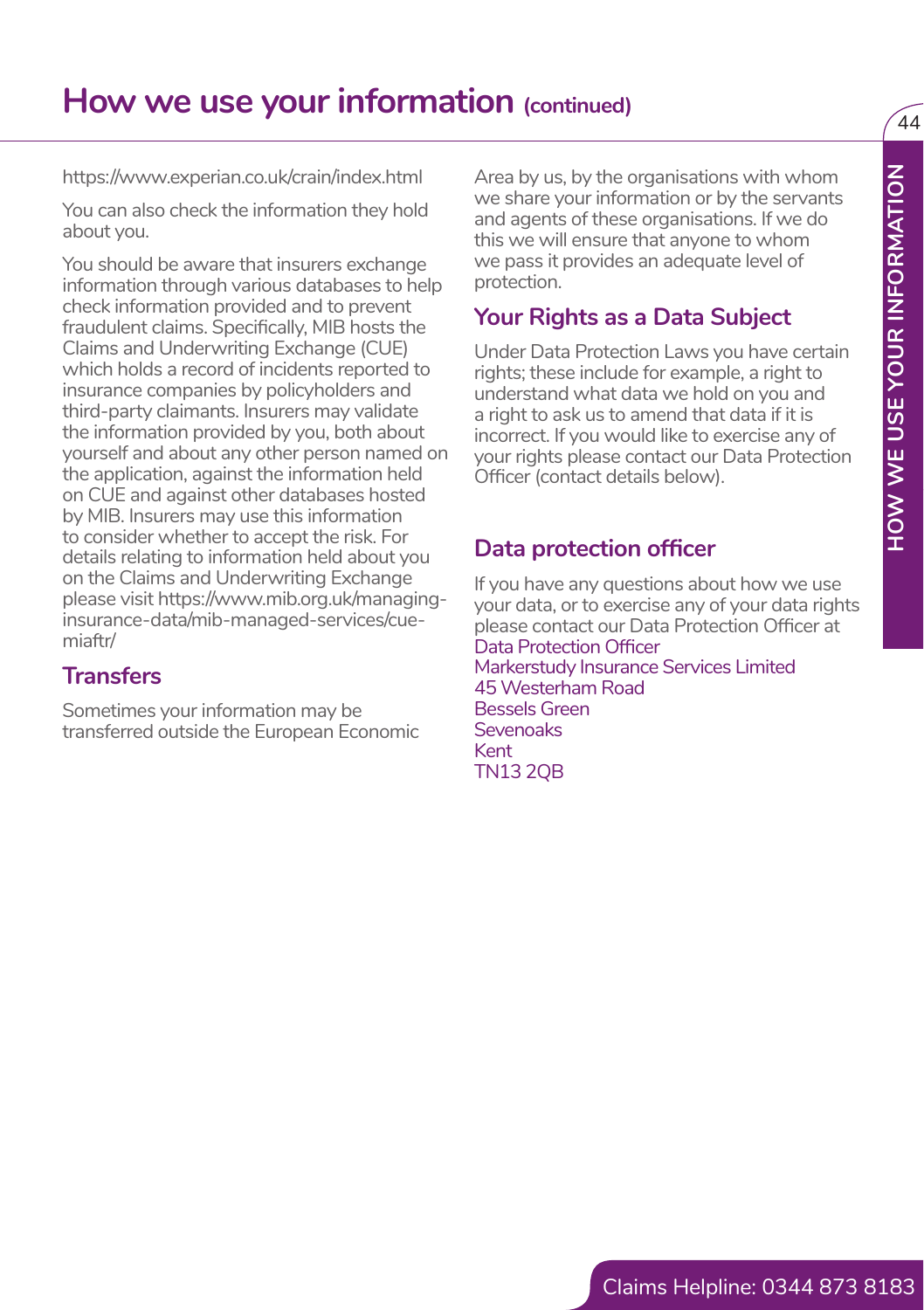### **Numbers to Call**

### **Had an accident?**

#### **We're here to get you back on the road.**

The procedure outlined below must be followed for all accidents, regardless of who was responsible. Even if you do not intend to make a claim for the damage to your vehicle you must still report the accident. Delay in notification may invalidate your right to claim.

### **Call 0344 873 8183**

Please call within 24 hours of the accident, but ideally within 1 hour.

Calling straightaway provides you with benefits which may include the following (dependent on the level of policy cover you have):

- Windscreen repair/replacement.
- **FREE** collection and re-delivery.
- **FREE** car cleaning service.
- Approved repairer's work is guaranteed all the time you own the insured vehicle

### **Does the accident involve a third party?**

- Pass your details along with your policy number to the third party.
- If you are calling from the roadside an adviser may ask to speak to the third party, or ask you to request them to make contact on 0344 873 8183 within 1 hour.
- The third party may be entitled to a number of services free of charge (dependent on blame).